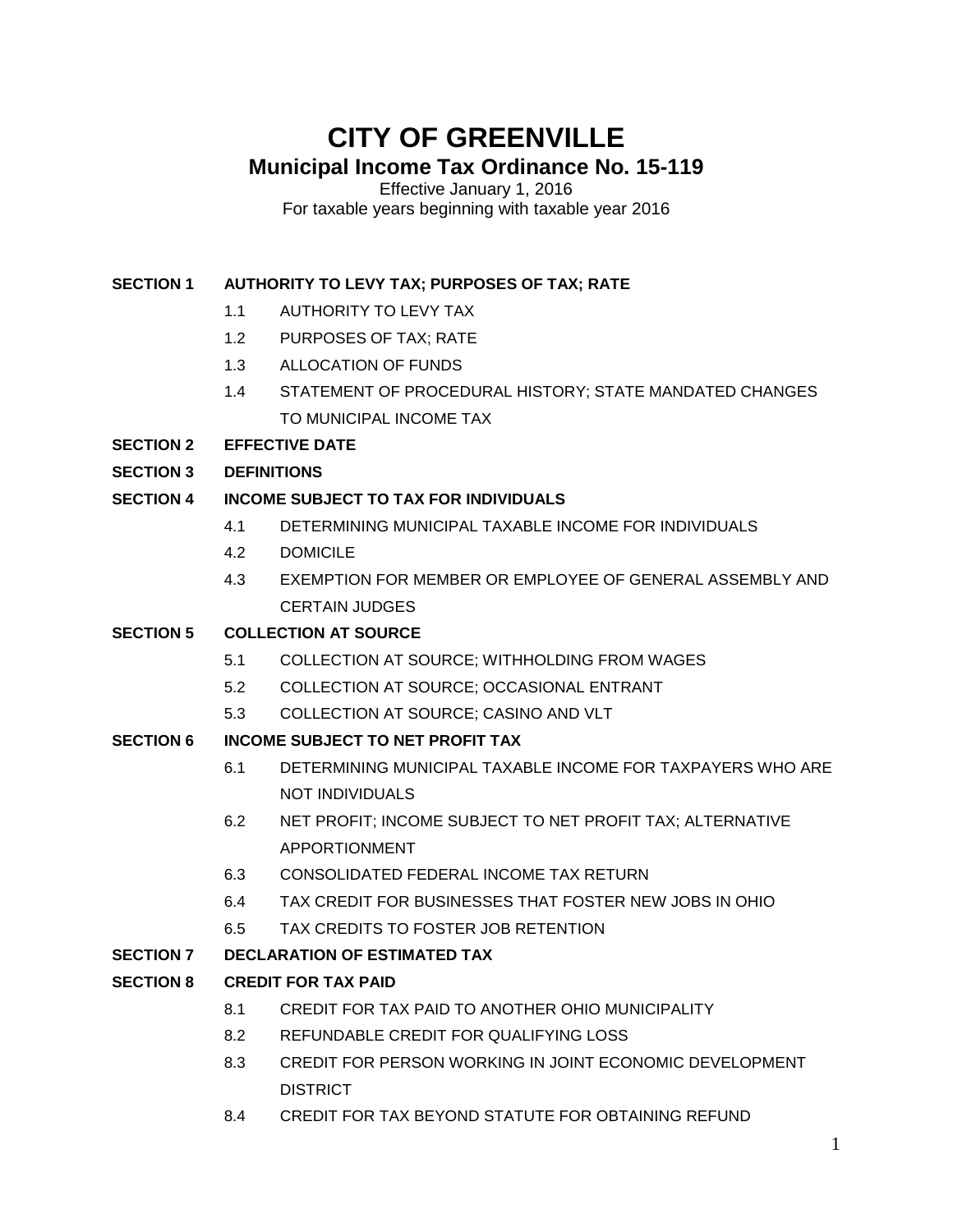#### **SECTION 9 ANNUAL RETURN**

- 9.1 RETURN AND PAYMENT OF TAX
- 9.2 RETURN AND PAYMENT OF TAX; INDIVIDUALS SERVING IN COMBAT ZONE
- 9.3 USE OF OHIO BUSINESS GATEWAY; TYPES OF FILINGS AUTHORIZED
- 9.4 EXTENSION OF TIME TO FILE
- 9.5 AMENDED RETURNS
- 9.6 REFUNDS
- **SECTION 10 PENALTY, INTEREST, FEES AND CHARGES**
- **SECTION 11 AUDIT**
- **SECTION 12 ROUNDING**
- **SECTION 13 AUTHORITY AND POWERS OF THE TAX ADMINISTRATOR**
	- 13.1 AUTHORITY OF TAX ADMINISTRATOR; ADMINISTRATIVE POWERS OF THE TAX ADMINISTRATOR
	- 13.2 AUTHORITY OF TAX ADMINISTRATOR; COMPROMISE OF CLAIM AND PAYMENT OVER TIME
	- 13.3 AUTHORITY OF TAX ADMINISTRATOR; RIGHT TO EXAMINE
	- 13.4 AUTHORITY OF TAX ADMINISTRATOR; REQUIRING IDENTIFYING INFORMATION
- **SECTION 14 CONFIDENTIALITY**
- **SECTION 15 FRAUD**
- **SECTION 16 OPINION OF THE TAX ADMINISTRATOR**
- **SECTION 17 ASSESSMENT; APPEAL BASED ON PRESUMPTION OF DELIVERY**
- **SECTION 18 LOCAL BOARD OF TAX REVIEW; APPEAL TO LOCAL BOARD OF TAX REVIEW**
- **SECTION 19 ACTIONS TO RECOVER; STATUTE OF LIMITATIONS**
- **SECTION 20 ADOPTION OF RULES**
- **SECTION 21 REIMBURSEMENT OF INCARCERATION FEES**
- **SECTION 22 MANDATORY REGISTRATION**
- **SECTION 97 COLLECTION OF TAX AFTER TERMINATION OF ORDINANCE**
- **SECTION 98 SAVINGS CLAUSE**
- **SECTION 99 VIOLATIONS - PENALTY**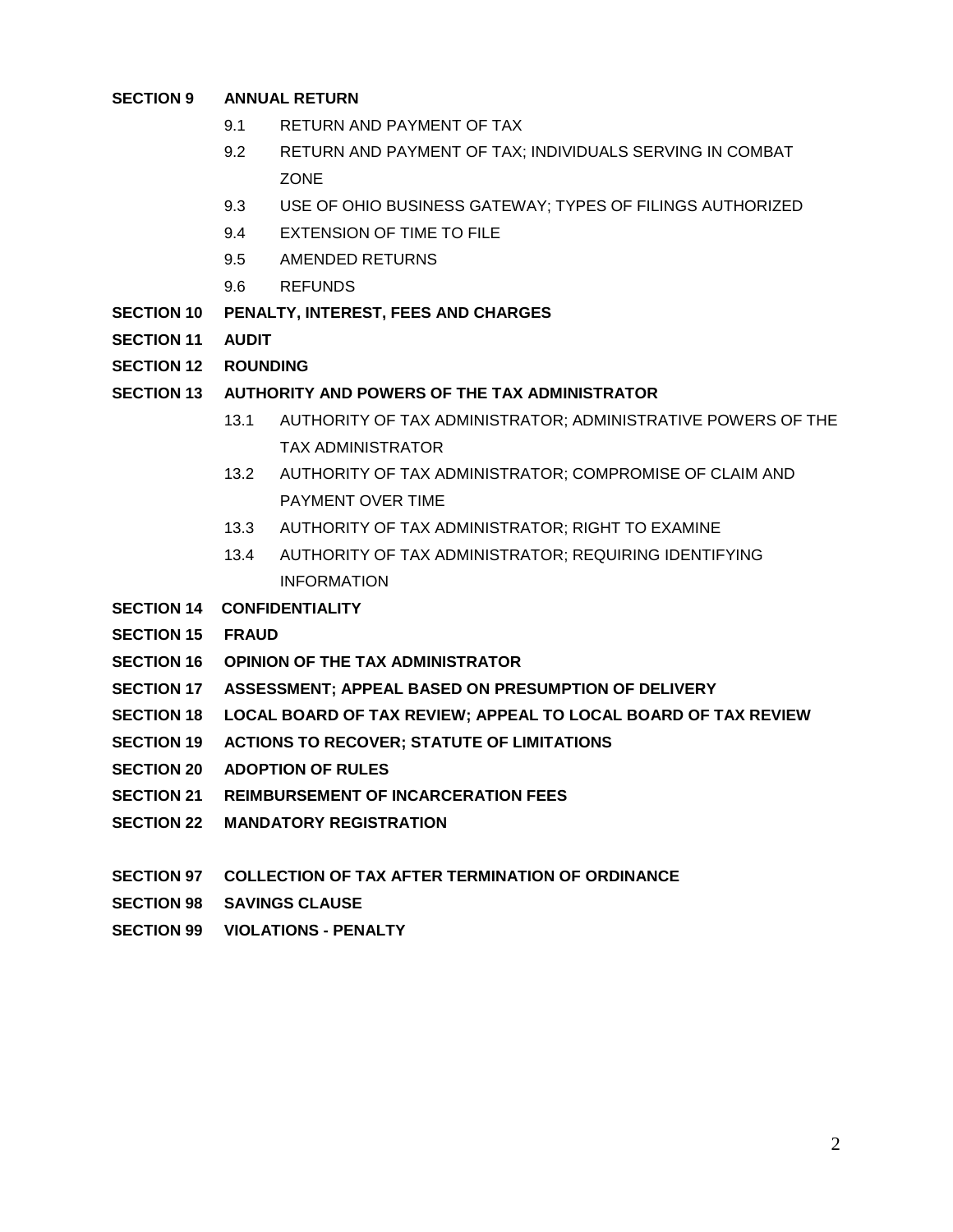## **SECTION 1 AUTHORITY TO LEVY TAX; PURPOSES OF TAX; RATE**

## **SECTION 1.1 AUTHORITY TO LEVY TAX**

(A) The tax on income and the withholding tax established by this Ordinance are authorized by Article XVIII, Section 3 of the Ohio Constitution. The tax on income and the withholding tax established by this Ordinance are deemed to be levied in accordance with, and to be consistent with, the provisions and limitations of Ohio Revised Code 718 (ORC 718). This Ordinance is deemed to incorporate the provisions of ORC 718.

(B) The tax is an annual tax levied on the income of every person residing in or earning or receiving income in the municipal corporation, and shall be measured by municipal taxable income. The Municipality shall tax income at a uniform rate. The tax is levied on Municipal Taxable Income (MTI), as defined herein.

*(Source: ORC 718.04)*

### **SECTION 1.2 PURPOSES OF TAX; RATE**

(A) To provide funds for the purposes of general municipal operations, including wages and salaries of employees, purchase of new equipment, maintenance, extension and enlargement of municipal services and facilities and capital improvements of the CITY OF GREENVILLE, Darke County, Ohio, and for necessary debt service, there shall be, and is hereby, levied a tax on Municipal Taxable Income, as herein defined in Section 3 division 20(A).

(B) Subject to the provisions of this ordinance, an annual tax for the purposes specified above shall be imposed on and after January 1, 2016, at the rate of one and one half percent (1  $\frac{1}{2}$  %) per annum.

*(Source: ORC 718.04)*

## **SECTION 1.3 ALLOCATION OF FUNDS**

The funds collected under the provisions of this Ordinance shall be deposited in the General Fund and shall be allocated and disbursed by the Council of the CITY OF GREENVILLE, Darke County, Ohio.

### **SECTION 1.4 STATEMENT OF PROCEDURAL HISTORY; STATE MANDATED CHANGES TO MUNICIPAL INCOME TAX**

(A) Significant and wide-ranging amendments to ORC 718 were enacted by Am Sub HB 5, passed by the 130<sup>th</sup> General Assembly, and signed by Governor Kasich on December 19, 2014, and H.B. 5 required municipal corporations to conform to and adopt the provisions of ORC 718 in order to have the authority to impose, enforce, administer and collect a municipal income tax. (B) As mandated by H.B. 5, municipal income tax Ordinance 15-119, effective January 1, 2016, comprehensively amends the CITY OF GREENVILLE INCOME TAX ORDINANCE NO. 04- 129 in accordance with the provisions of ORC 718 to allow the Municipality to continue the income tax and withholding tax administration and collection efforts on behalf of the Municipality.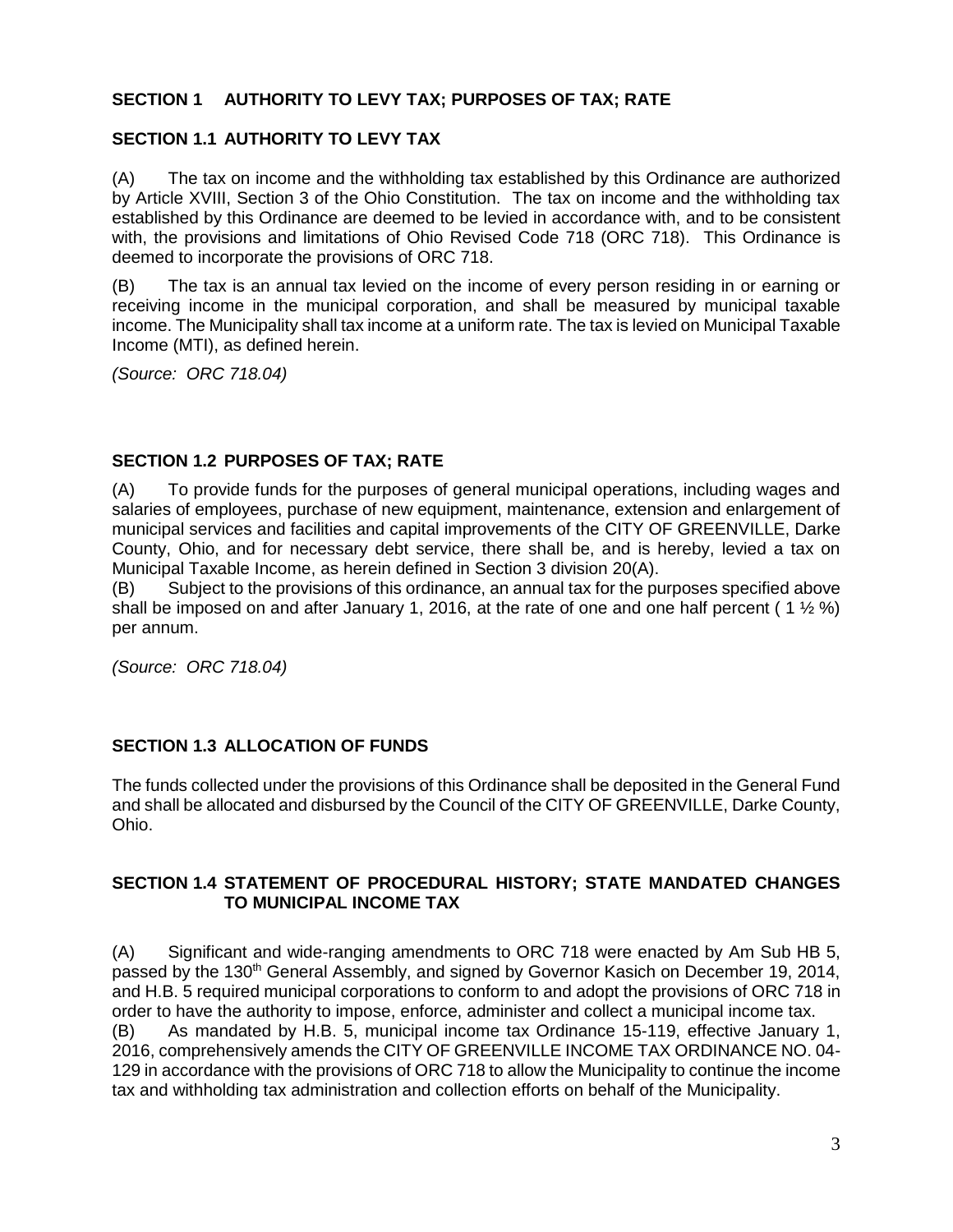# **SECTION 2 EFFECTIVE DATE**

(A) Ordinance 15-119, effective January 1, 2016, and corresponding changes to ORC 718, apply to municipal taxable years beginning on or after January 1, 2016. All provisions of the CITY OF GREENVILLE INCOME TAX ORDINANCE NO. 04-129 apply to taxable years 2015 and succeeding taxable years.

(B) Ordinance 15-119 does not repeal the existing sections of CITY OF GREENVILLE INCOME TAX ORDINANCE NO. 04-129 for any taxable year prior to 2016, but rather amends CITY OF GREENVILLE INCOME TAX ORDINANCE NO. 04-129 effective January 1, 2016. For municipal taxable years beginning before January 1, 2016, the Municipality shall continue to administer, audit, and enforce the income tax of the Municipality under ORC 718 and ordinances and resolutions of the Municipality as that ordinance and those ordinances and resolutions existed before January 1, 2016.

*(Source: Uncodified Section 2 of Am Sub HB 5, passed Dec 2014; ORC 718.04)*

## **SECTION 3 DEFINITIONS**

Any term used in this ordinance that is not otherwise defined in this ordinance has the same meaning as when used in a comparable context in laws of the United States relating to federal income taxation or in Title LVII of the Ohio Revised Code, unless a different meaning is clearly required. If a term used in this ordinance that is not otherwise defined in this ordinance is used in a comparable context in both the laws of the United States relating to federal income tax and in Title LVII of the Ohio Revised Code and the use is not consistent, then the use of the term in the laws of the United States relating to federal income tax shall control over the use of the term in Title LVII of the Ohio Revised Code.

For purposes of this Section, the singular shall include the plural, and the masculine shall include the feminine and the gender-neutral.

As used in this ordinance:

(1) **"ADJUSTED FEDERAL TAXABLE INCOME,"** for a person required to file as a C corporation, or for a person that has elected to be taxed as a C corporation under division 23(D) of this section, means a C corporation's federal taxable income before net operating losses and special deductions as determined under the Internal Revenue Code, adjusted as follows:

(A) Deduct intangible income to the extent included in federal taxable income. The deduction shall be allowed regardless of whether the intangible income relates to assets used in a trade or business or assets held for the production of income.

(B) Add an amount equal to five percent (5%) of intangible income deducted under division (1)(A) of this section, but excluding that portion of intangible income directly related to the sale, exchange, or other disposition of property described in section 1221 of the Internal Revenue Code;

(C) Add any losses allowed as a deduction in the computation of federal taxable income if the losses directly relate to the sale, exchange, or other disposition of an asset described in section 1221 or 1231 of the Internal Revenue Code;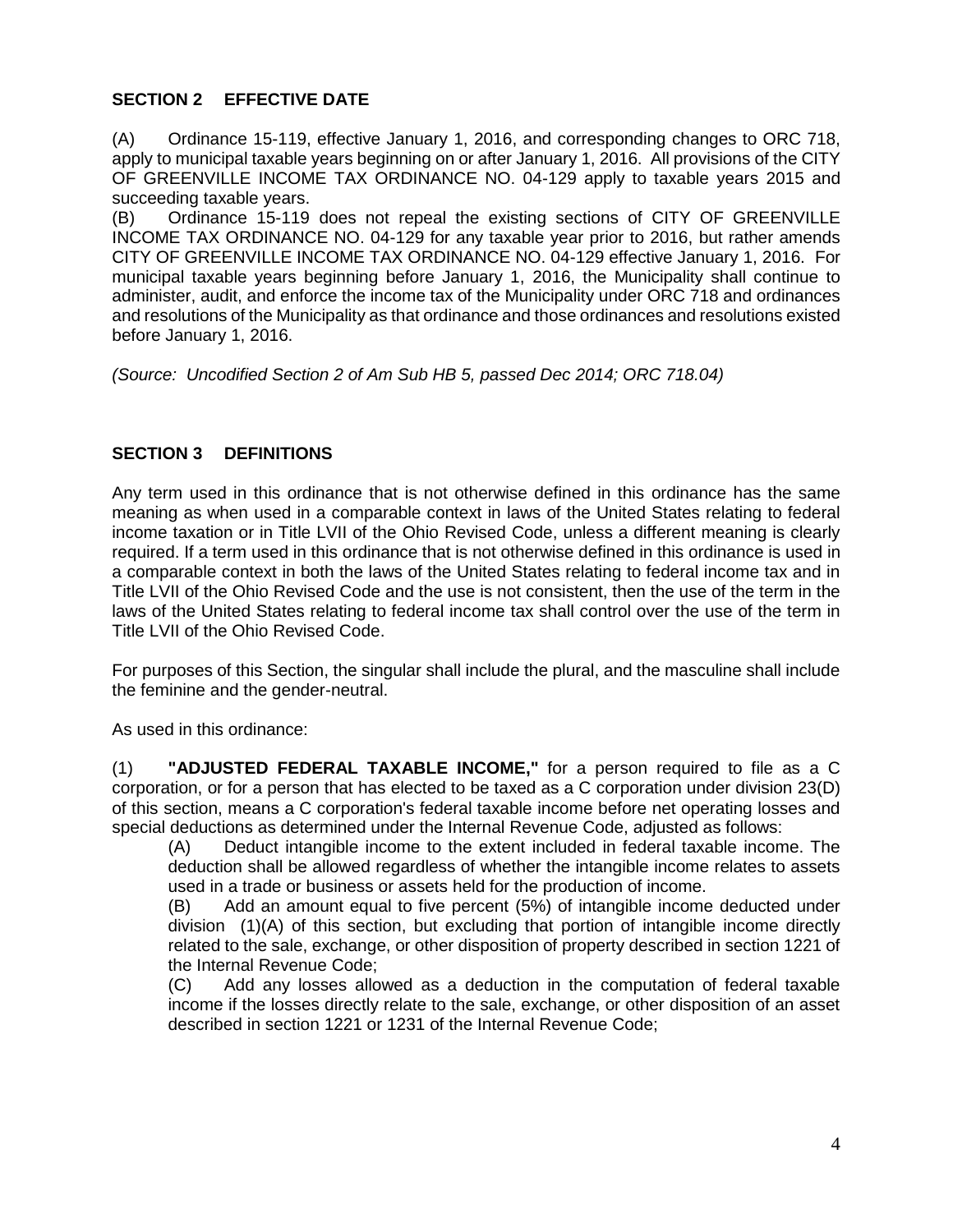(D) (i) Except as provided in division (1)(D)(ii) of this section, deduct income and gain included in federal taxable income to the extent the income and gain directly relate to the sale, exchange, or other disposition of an asset described in section 1221 or 1231 of the Internal Revenue Code;

(ii) Division  $(1)(D)(i)$  of this section does not apply to the extent the income or gain is income or gain described in section 1245 or 1250 of the Internal Revenue Code.

(E) Add taxes on or measured by net income allowed as a deduction in the computation of federal taxable income;

(F) In the case of a real estate investment trust or regulated investment company, add all amounts with respect to dividends to, distributions to, or amounts set aside for or credited to the benefit of investors and allowed as a deduction in the computation of federal taxable income;

(G) Deduct, to the extent not otherwise deducted or excluded in computing federal taxable income, any income derived from a transfer agreement or from the enterprise transferred under that agreement under section [4313.02](http://codes.ohio.gov/orc/4313.02) of the Ohio Revised Code;

(H) (i) Except as limited by divisions (1)(H)(ii), (iii) and (iv) of this section, deduct any net operating loss incurred by the person in a taxable year beginning on or after January 1, 2017.

The amount of such net operating loss shall be deducted from net profit that is reduced by exempt income to the extent necessary to reduce municipal taxable income to zero, with any remaining unused portion of the net operating loss carried forward to not more than five consecutive taxable years following the taxable year in which the loss was incurred, but in no case for more years than necessary for the deduction to be fully utilized.

 $(i)$  No person shall use the deduction allowed by division  $(1)(H)$  of this section to offset qualifying wages.

(iii) (a) For taxable years beginning in 2018, 2019, 2020, 2021, or 2022, a person may not deduct, for purposes of an income tax levied by a municipal corporation that levies an income tax before January 1, 2016, more than fifty percent of the amount of the deduction otherwise allowed by division (1)(H)(i) of this section.

(b) For taxable years beginning in 2023 or thereafter, a person may deduct, for purposes of an income tax levied by a municipal corporation that levies an income tax before January 1, 2016, the full amount allowed by division (1)(H)(i) of this section.

(iv) Any pre-2017 net operating loss carry forward deduction that is available must be utilized before a taxpayer may deduct any amount pursuant to division (1)(H) of this section.

 $(v)$  Nothing in division  $(1)(H)(iii)(a)$  of this section precludes a person from carrying forward, for use with respect to any return filed for a taxable year beginning after 2018, any amount of net operating loss that was not fully utilized by operation of division  $(1)(H)(iii)(a)$  of this section. To the extent that an amount of net operating loss that was not fully utilized in one or more taxable years by operation of division  $(1)(H)(iii)(a)$  of this section is carried forward for use with respect to a return filed for a taxable year beginning in 2019, 2020, 2021, or 2022, the limitation described in division (1)(H)(iii)(a) of this section shall apply to the amount carried forward.

(I) Deduct any net profit of a pass-through entity owned directly or indirectly by the taxpayer and included in the taxpayer's federal taxable income unless an affiliated group of corporations includes that net profit in the group's federal taxable income in accordance with division (E)(3)(b) of Section 6.3 of this Ordinance.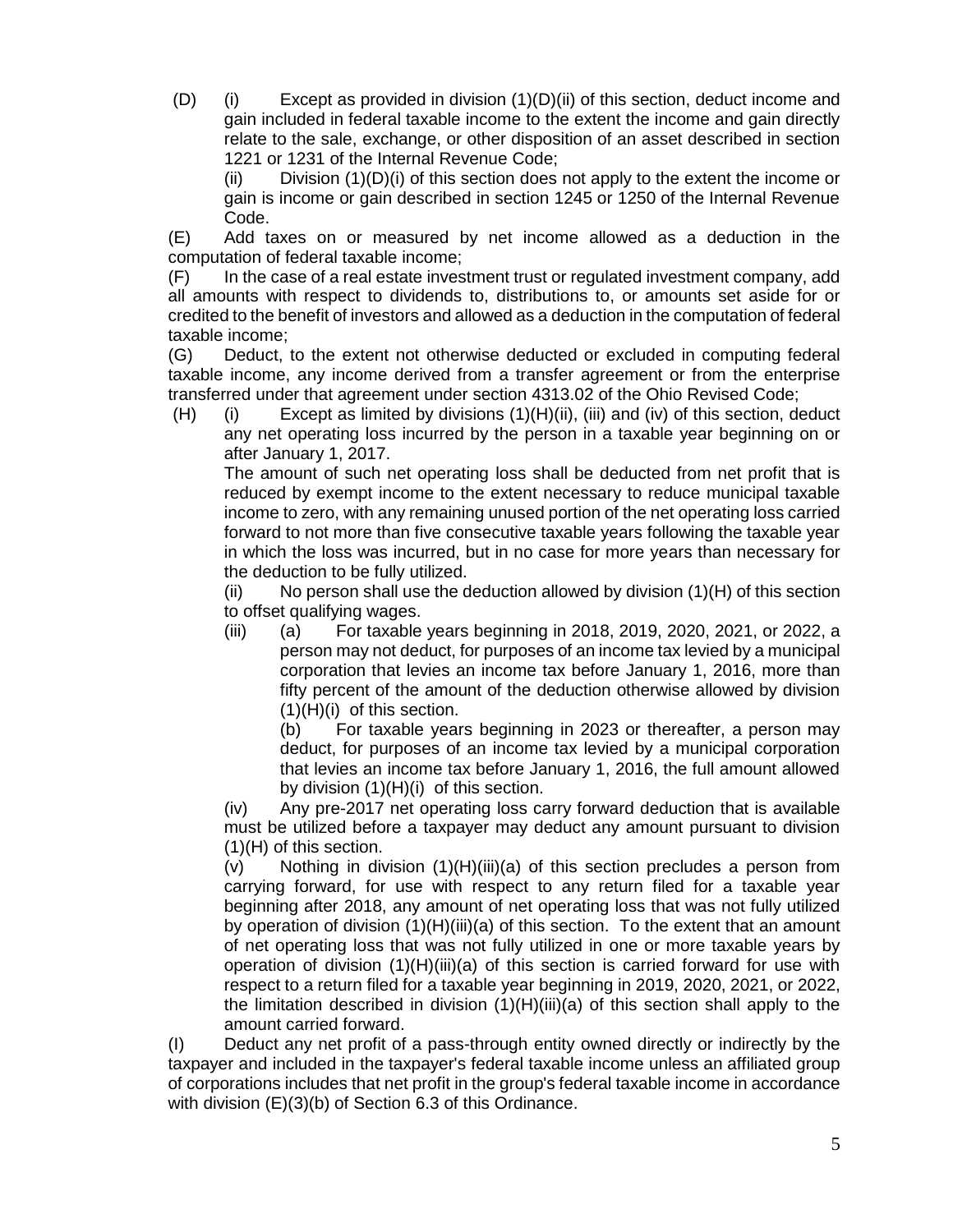(J) Add any loss incurred by a pass-through entity owned directly or indirectly by the taxpayer and included in the taxpayer's federal taxable income unless an affiliated group of corporations includes that loss in the group's federal taxable income in accordance with division (E)(3)(b) of Section 6.3 of this Ordinance.

If the taxpayer is not a C corporation, is not a disregarded entity that has made the election described in division (47)(B) of this section, is not a publicly traded partnership that has made the election described in division (23)(D) of this section, and is not an individual, the taxpayer shall compute adjusted federal taxable income under this section as if the taxpayer were a C corporation, except guaranteed payments and other similar amounts paid or accrued to a partner, former partner, shareholder, former shareholder, member, or former member shall not be allowed as a deductible expense unless such payments are in consideration for the use of capital and treated as payment of interest under section 469 of the Internal Revenue Code or United States treasury regulations. Amounts paid or accrued to a qualified self-employed retirement plan with respect to a partner, former partner, shareholder, former shareholder, member, or former member of the taxpayer, amounts paid or accrued to or for health insurance for a partner, former partner, shareholder, former shareholder, member, or former member, and amounts paid or accrued to or for life insurance for a partner, former partner, shareholder, former shareholder, member, or former member shall not be allowed as a deduction.

Nothing in division (1) of this section shall be construed as allowing the taxpayer to add or deduct any amount more than once or shall be construed as allowing any taxpayer to deduct any amount paid to or accrued for purposes of federal self-employment tax.

(2) (A) "ASSESSMENT" means any of the following:

(i) A written finding by the Tax Administrator that a person has underpaid municipal income tax, or owes penalty and interest, or any combination of tax, penalty, or interest, to the municipal corporation;

(ii) A full or partial denial of a refund request issued under Section 9.6(B)(2) of this Ordinance;

(iii) A Tax Administrator's denial of a taxpayer's request for use of an alternative apportionment method, issued under Section 6.2(B)(2) of this Ordinance; or

(iv) A Tax Administrator's requirement for a taxpayer to use an alternative apportionment method, issued under Section 6.2(B)(3) of this Ordinance.

(v) For purposes of division (2)(A)(i), (ii), (iii) and (iv) of this Section, an assessment shall commence the person's time limitation for making an appeal to the Local Board of Tax Review pursuant to Section 18 of this Ordinance, and shall have "ASSESSMENT" written in all capital letters at the top of such finding.

(B) **"ASSESSMENT"** does not include notice(s) denying a request for refund issued under Section 9.6(B)(3) of this Ordinance, a billing statement notifying a taxpayer of current or past-due balances owed to the municipal corporation, a Tax Administrator's request for additional information, a notification to the taxpayer of mathematical errors, or a Tax Administrator's other written correspondence to a person or taxpayer that does not meet the criteria prescribed by division (2)(A) of this section.

(3) **"AUDIT"** means the examination of a person or the inspection of the books, records, memoranda, or accounts of a person, ordered to appear before the Tax Administrator, for the purpose of determining liability for a municipal income tax

(4) **"BOARD OF REVIEW"** has same meaning as "Local Board of Tax Review".

(5) **"CALENDAR QUARTER"** means the three-month period ending on the last day of March, June, September, or December.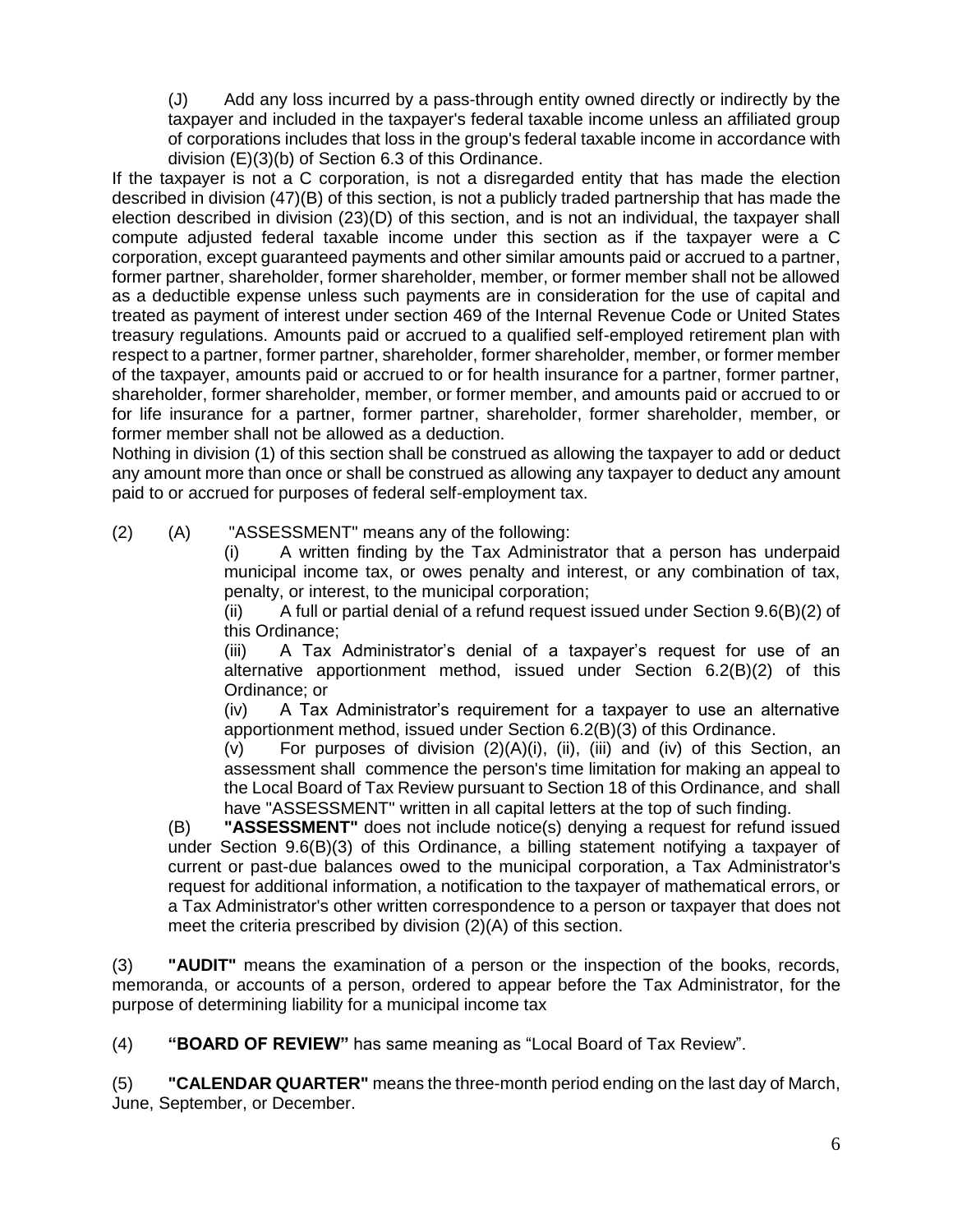(6) **"CASINO OPERATOR"** and **"CASINO FACILITY"** have the same meanings as in section [3772.01](http://codes.ohio.gov/orc/3772.01) of the Ohio Revised Code.

(7) **"CERTIFIED MAIL," "EXPRESS MAIL," "UNITED STATES MAIL," "POSTAL SERVICE,"** and similar terms include any delivery service authorized pursuant to section [5703.056](http://codes.ohio.gov/orc/5703.056) of the Ohio Revised Code.

(8) **"COMPENSATION"** means any form of remuneration paid to an employee for personal services.

(9) "**DISREGARDED ENTITY**" means a single member limited liability company, a qualifying subchapter S subsidiary, or another entity if the company, subsidiary, or entity is a disregarded entity for federal income tax purposes.

(10) **"DOMICILE"** means the true, fixed and permanent home of the taxpayer to which, whenever absent, the taxpayer intends to return.

## (11) "**EXEMPT INCOME**" means all of the following:

(A) The military pay or allowances of members of the armed forces of the United States or members of their reserve components, including the national guard of any state;

 $(B)$  (i) Except as provided in division  $(11)(B)(ii)$  of this section, intangible income;

(ii) A municipal corporation that taxed any type of intangible income on March 29, 1988, pursuant to Section 3 of S.B. 238 of the 116th general assembly, may continue to tax that type of income if a majority of the electors of the municipal corporation voting on the question of whether to permit the taxation of that type of intangible income after 1988 voted in favor thereof at an election held on November 8, 1988.

(C) Social security benefits, railroad retirement benefits, unemployment compensation, pensions, retirement benefit payments, payments from annuities, and similar payments made to an employee or to the beneficiary of an employee under a retirement program or plan, disability payments received from private industry or local, state, or federal governments or from charitable, religious or educational organizations, and the proceeds of sickness, accident, or liability insurance policies. As used in division (11)(C) of this section, "unemployment compensation" does not include supplemental unemployment compensation described in section 3402(o)(2) of the Internal Revenue Code.

(D) The income of religious, fraternal, charitable, scientific, literary, or educational institutions to the extent such income is derived from tax-exempt real estate, tax-exempt tangible or intangible property, or tax-exempt activities.

(E) Compensation paid under section [3501.28](http://codes.ohio.gov/orc/3501.28) or [3501.36](http://codes.ohio.gov/orc/3501.36) of the Ohio Revised Code to a person serving as a precinct election official to the extent that such compensation does not exceed one thousand dollars for the taxable year. Such compensation in excess of one thousand dollars for the taxable year may be subject to taxation by a municipal corporation. A municipal corporation shall not require the payer of such compensation to withhold any tax from that compensation.

(F) Dues, contributions, and similar payments received by charitable, religious, educational, or literary organizations or labor unions, lodges, and similar organizations;

(G) Alimony and child support received;

(H) Awards for personal injuries or for damages to property from insurance proceeds or otherwise, excluding compensation paid for lost salaries or wages or awards for punitive damages;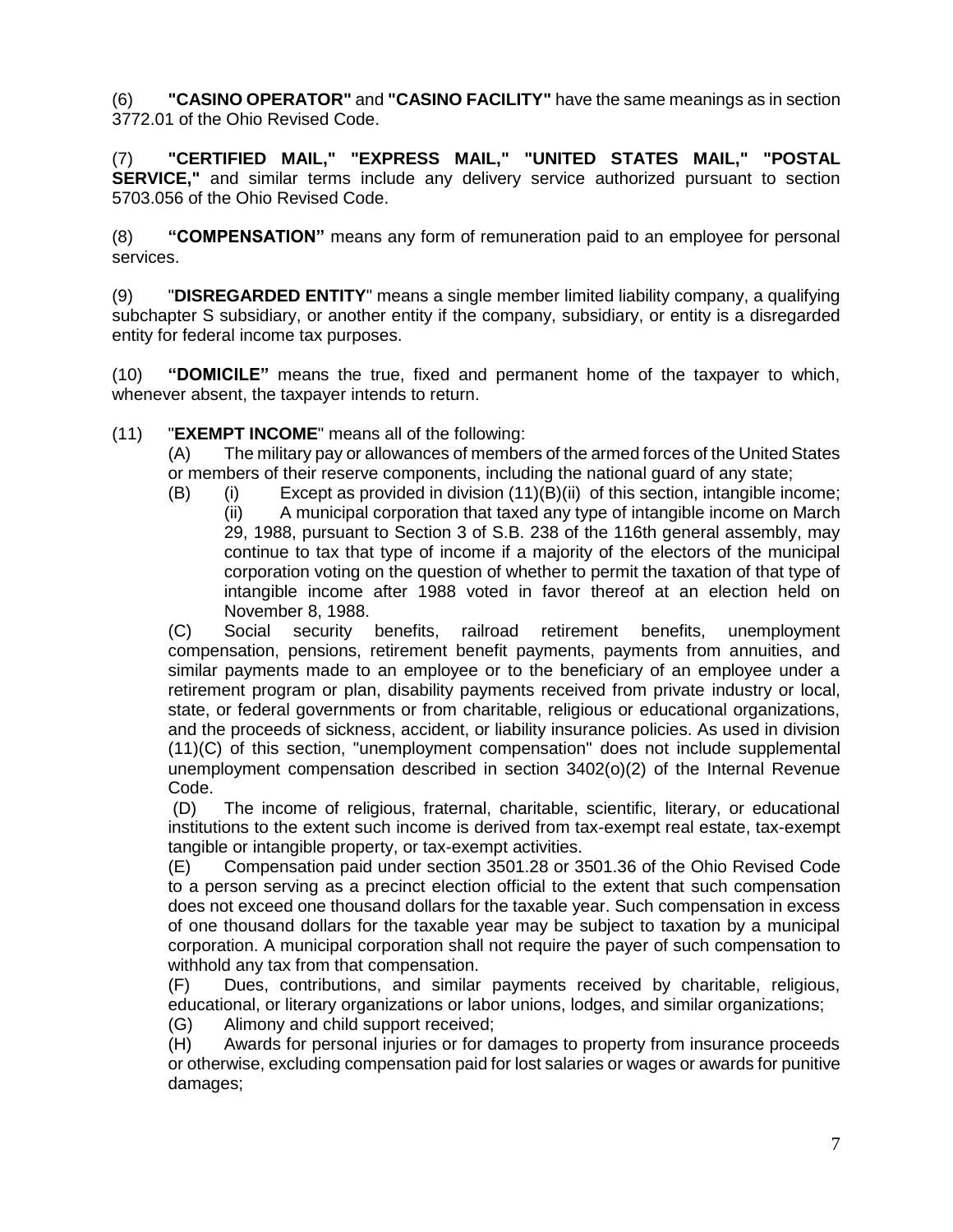(I) Income of a public utility when that public utility is subject to the tax levied under section [5727.24](http://codes.ohio.gov/orc/5727.24) or [5727.30](http://codes.ohio.gov/orc/5727.30) of the Ohio Revised Code. Division (11)(I) of this section does not apply for purposes of Chapter 5745 of the Ohio Revised Code.

(J) Gains from involuntary conversions, interest on federal obligations, items of income subject to a tax levied by the state and that a municipal corporation is specifically prohibitted by law from taxing, and income of a decedent's estate during the period of administration except such income from the operation of a trade or business;

(K) Compensation or allowances excluded from federal gross income under section 107 of the Internal Revenue Code;

(L) Employee compensation that is not qualifying wages as defined in division (34) of this section;

(M) Compensation paid to a person employed within the boundaries of a United States air force base under the jurisdiction of the United States air force that is used for the housing of members of the United States air force and is a center for air force operations, unless the person is subject to taxation because of residence or domicile. If the compensation is subject to taxation because of residence or domicile, tax on such income shall be payable only to the municipal corporation of residence or domicile.

(N) An S corporation shareholder's distributive share of net profits of the S corporation, other than any part of the distributive share of net profits that represents wages as defined in section 3121(a) of the Internal Revenue Code or net earnings from self-employment as defined in section 1402(a) of the Internal Revenue Code.

(O) All of the municipal taxable income earned by individuals under eighteen years of age.

(P) (i) Except as provided in divisions (11)(P)(ii), (iii), and (iv) of this section, qualifying wages described in division (B)(1) or (E) of Section 5.2 of this Ordinance to the extent the qualifying wages are not subject to withholding for the Municipality under either of those divisions.

(ii) The exemption provided in division  $(11)(P)(i)$  of this section does not apply with respect to the municipal corporation in which the employee resided at the time the employee earned the qualifying wages.

(iii) The exemption provided in division  $(11)(P)(i)$  of this section does not apply to qualifying wages that an employer elects to withhold under division (D)(2) of Section 5.2 of this Ordinance.

 $(iv)$  The exemption provided in division  $(11)(P)(i)$  of this section does not apply to qualifying wages if both of the following conditions apply:

(a) For qualifying wages described in division (B)(1) of Section 5.2 of this Ordinance, the employee's employer withholds and remits tax on the qualifying wages to the municipal corporation in which the employee's principal place of work is situated, or, for qualifying wages described in division (E) of Section 5.2 of this Ordinance, the employee's employer withholds and remits tax on the qualifying wages to the municipal corporation in which the employer's fixed location is located;

(b) The employee receives a refund of the tax described in division  $(11)(P)(iv)(a)$  of this section on the basis of the employee not performing services in that municipal corporation.

 $(Q)$  (i) Except as provided in division  $(11)(Q)(ii)$  or (iii) of this section, compensation that is not qualifying wages paid to a nonresident individual for personal services performed in the Municipality on not more than twenty days in a taxable year.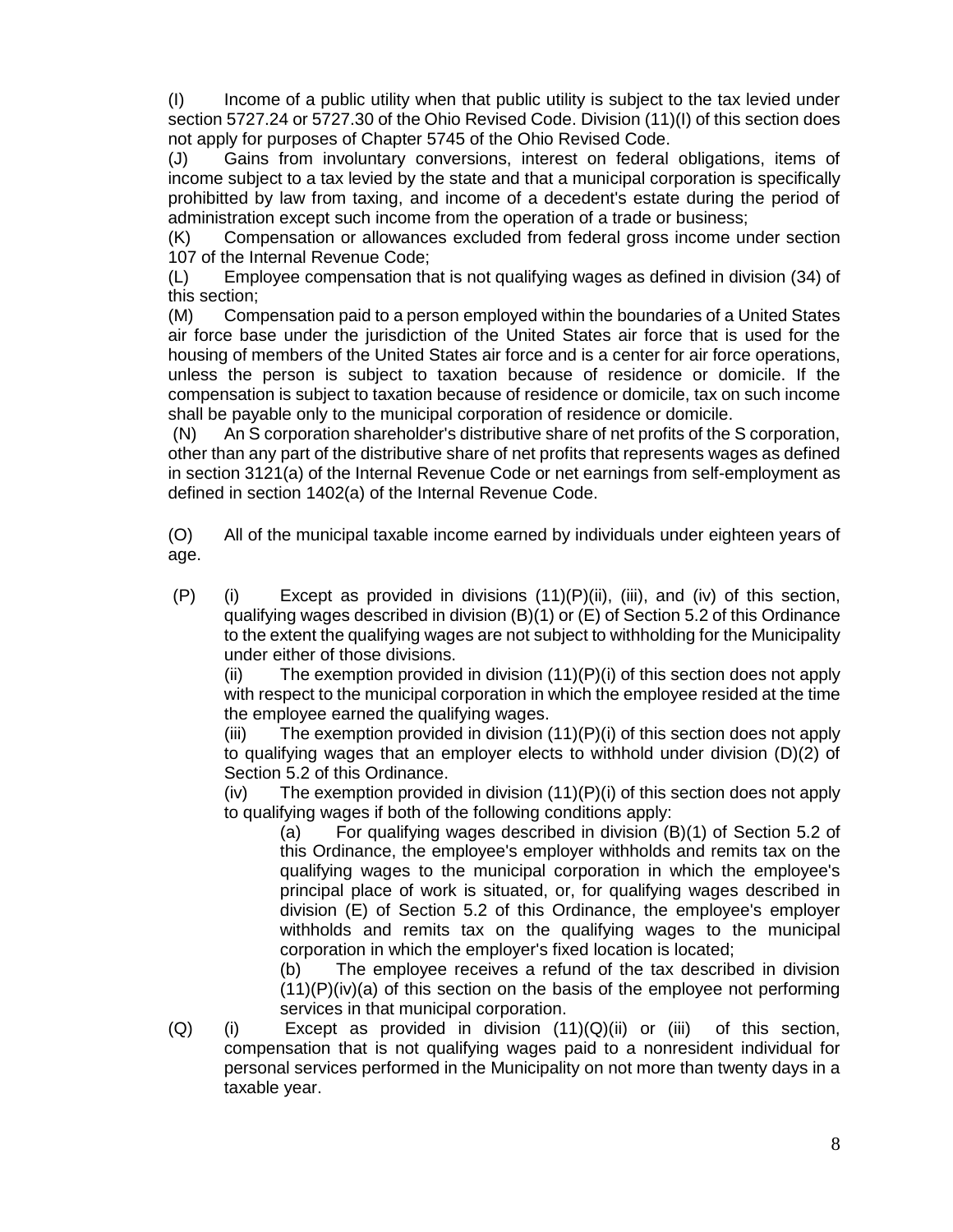(ii) The exemption provided in division  $(11)(Q)(i)$  of this section does not apply under either of the following circumstances:

(a) The individual's base of operation is located in the Municipality.

(b) The individual is a professional athlete, professional entertainer, or public figure, and the compensation is paid for the performance of services in the individual's capacity as a professional athlete, professional entertainer, or public figure. For purposes of division  $(11)(Q)(ii)(b)$  of this section, "professional athlete," "professional entertainer," and "public figure" have the same meanings as in Section 5.2 of this Ordinance.

 $(iii)$  Compensation to which division  $(11)(Q)$  of this section applies shall be treated as earned or received at the individual's base of operation. If the individual does not have a base of operation, the compensation shall be treated as earned or received where the individual is domiciled.

 $(iv)$  For purposes of division  $(11)(Q)$  of this section, "base of operation" means the location where an individual owns or rents an office, storefront, or similar facility to which the individual regularly reports and at which the individual regularly performs personal services for compensation.

(R) Compensation paid to a person for personal services performed for a political subdivision on property owned by the political subdivision, regardless of whether the compensation is received by an employee of the subdivision or another person performing services for the subdivision under a contract with the subdivision, if the property on which services are performed is annexed to a municipal corporation pursuant to section [709.023](http://codes.ohio.gov/orc/709.023) of the Ohio Revised Code on or after March 27, 2013, unless the person is subject to such taxation because of residence. If the compensation is subject to taxation because of residence, municipal income tax shall be payable only to the municipal corporation of residence.

(S) Income the taxation of which is prohibited by the constitution or laws of the United States.

(T) Any item of income that is exempt income of a pass-through entity under this division (11) of this section is exempt income of each owner of the pass-through entity to the extent of that owner's distributive or proportionate share of that item of the entity's income.

(12) "**FORM 2106**" means internal revenue service form 2106 filed by a taxpayer pursuant to the Internal Revenue Code.

(13) "**GENERIC FORM**" means an electronic or paper form that is not prescribed by a particular municipal corporation and that is designed for reporting taxes withheld by an employer, agent of an employer, or other payer, estimated municipal income taxes, or annual municipal income tax liability, including a request for refund.

- (14) "**INCOME**" means the following:
	- (A) (i) For residents, all income, salaries, qualifying wages, commissions, and other compensation from whatever source earned or received by the resident, including the resident's distributive share of the net profit of pass-through entities owned directly or indirectly by the resident and any net profit of the resident, except as provided in division (23)(D) of this section.
		- (ii) For the purposes of division  $(14)(A)(i)$  of this section:

(a) Any net operating loss of the resident incurred in the taxable year and the resident's distributive share of any net operating loss generated in the same taxable year and attributable to the resident's ownership interest in a pass-through entity shall be allowed as a deduction, for that taxable year and the following five taxable years, against any other net profit of the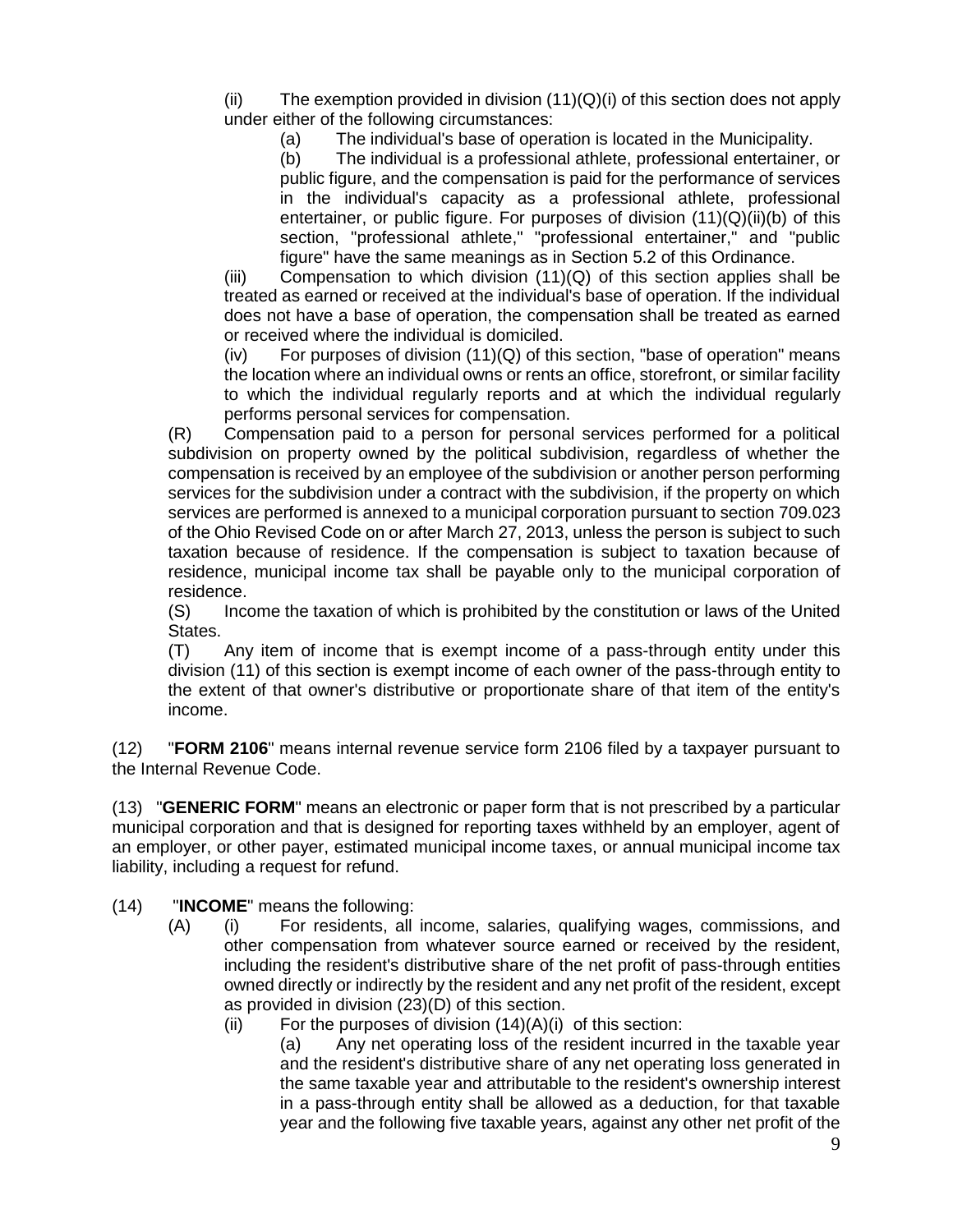resident or the resident's distributive share of any net profit attributable to the resident's ownership interest in a pass-through entity until fully utilized, subject to division  $(14)(A)(iv)$  of this section:

(b) The resident's distributive share of the net profit of each passthrough entity owned directly or indirectly by the resident shall be calculated without regard to any net operating loss that is carried forward by that entity from a prior taxable year and applied to reduce the entity's net profit for the current taxable year.

(iii) Division  $(14)(A)(ii)$  of this section does not apply with respect to any net profit or net operating loss attributable to an ownership interest in an S corporation unless shareholders' distributive shares of net profits from S corporations are subject to tax in the municipal corporation as provided in division 11(N)

(iv) Any amount of a net operating loss used to reduce a taxpayer's net profit for a taxable year shall reduce the amount of net operating loss that may be carried forward to any subsequent year for use by that taxpayer. In no event shall the cumulative deductions for all taxable years with respect to a taxpayer's net operating loss exceed the original amount of that net operating loss available to that taxpayer.

(B) In the case of nonresidents, all income, salaries, qualifying wages, commissions, and other compensation from whatever source earned or received by the nonresident for work done, services performed or rendered, or activities conducted in the Municipality, including any net profit of the nonresident, but excluding the nonresident's distributive share of the net profit or loss of only pass-through entities owned directly or indirectly by the nonresident.

(C) For taxpayers that are not individuals, net profit of the taxpayer;

(D) Lottery, sweepstakes, gambling and sports winnings, winnings from games of chance, and prizes and awards. If the taxpayer is a professional gambler for federal income tax purposes, the taxpayer may deduct related wagering losses and expenses to the extent authorized under the Internal Revenue Code and claimed against such winnings. Credit for tax withheld or paid to another municipal corporation on such winnings paid to the municipal corporation where winnings occur is limited to the credit as specified in Section 8.1 of this Ordinance.

### E) INTENTIONALLY LEFT BLANK

(15) **"INTANGIBLE INCOME"** means income of any of the following types: income yield, interest, capital gains, dividends, or other income arising from the ownership, sale, exchange, or other disposition of intangible property including, but not limited to, investments, deposits, money, or credits as those terms are defined in Chapter 5701 of the **Ohio** Revised Code, and patents, copyrights, trademarks, trade names, investments in real estate investment trusts, investments in regulated investment companies, and appreciation on deferred compensation. "Intangible income" does not include prizes, awards, or other income associated with any lottery winnings, gambling winnings, or other similar games of chance.

(16) **"INTERNAL REVENUE CODE"** means the "Internal Revenue Code of 1986," 100 Sta. 2085, 26 U.S.C.A. 1, as amended.

(17) **"LIMITED LIABILITY COMPANY**" means a limited liability company formed under Chapter 1705 of the Ohio Revised Code or under the laws of another state.

(18) **"LOCAL BOARD OF TAX REVIEW**" and **"BOARD OF TAX REVIEW**" means the entity created under Section 1.8 of this Ordinance.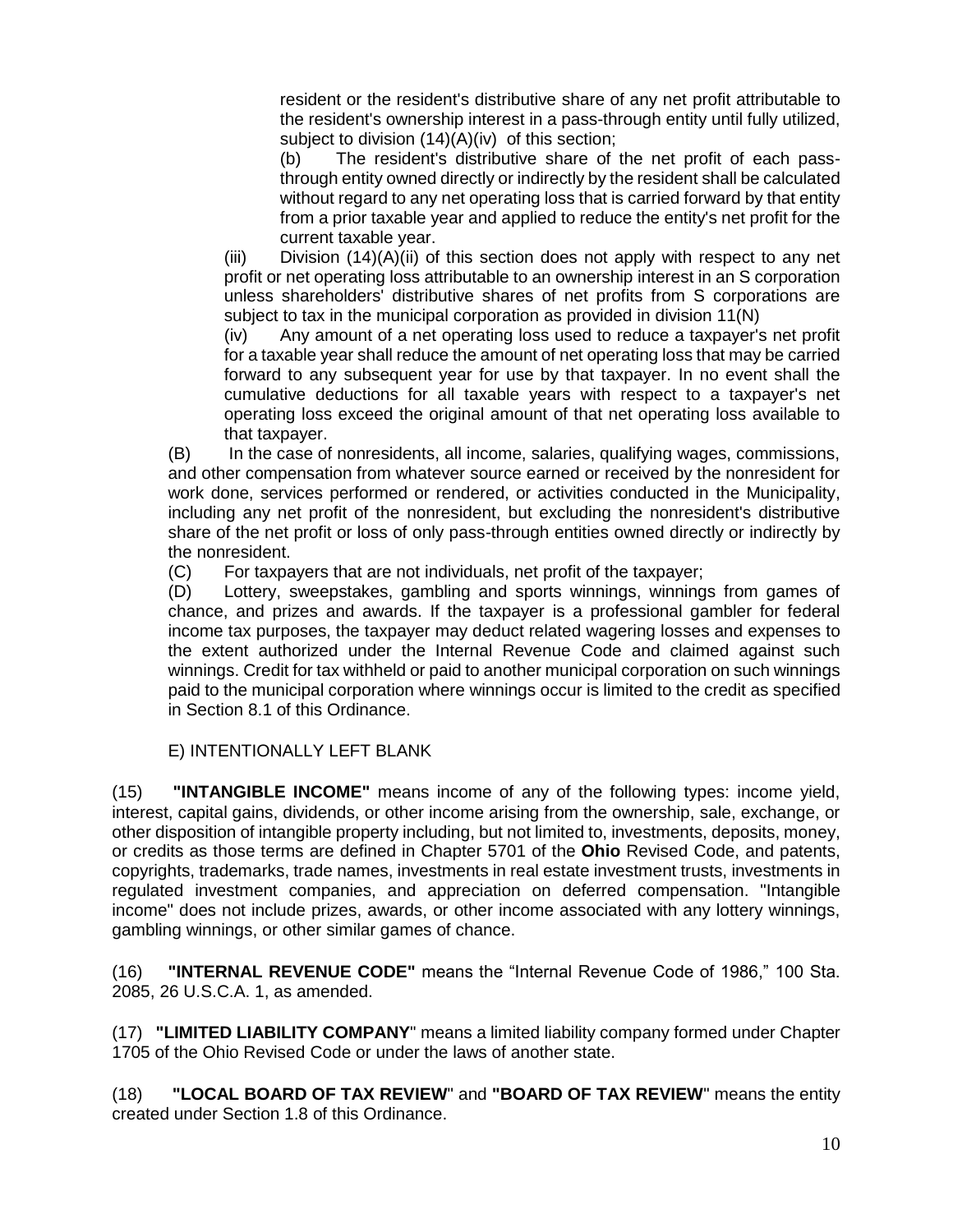(19) **"MUNICIPAL CORPORATION**" means, in general terms, a status conferred upon a local government unit, by state law giving the unit certain autonomous operating authority such as the power of taxation, power of eminent domain, police power and regulatory power, and includes a joint economic development district or joint economic development zone that levies an income tax under section 715.691, 715.70, 715.71, or 715.74 of the Ohio Revised Code**.**

## (20) (A) **"MUNICIPAL TAXABLE INCOME**" means the following:

(i) For a person other than an individual, income reduced by exempt income to the extent otherwise included in income and then, as applicable, apportioned or sitused to the Municipality under Section 6.2 of this Ordinance, and further reduced by any pre-2017 net operating loss carry forward available to the person for the Municipality.

(ii) (a) For an individual who is a resident of a Municipality other than a qualified municipal corporation, income reduced by exempt income to the extent otherwise included in income, then reduced as provided in division (20)(B) of this section, and further reduced by any pre-2017 net operating loss carry forward available to the individual for the Municipality.

(b) For an individual who is a resident of a qualified municipal corporation, Ohio adjusted gross income reduced by income exempted, and increased by deductions excluded, by the qualified municipal corporation from the qualified municipal corporation's tax on or before December 31, 2013. If a qualified municipal corporation, on or before December 31, 2013, exempts income earned by individuals who are not residents of the qualified municipal corporation and net profit of persons that are not wholly located within the qualified municipal corporation, such individual or person shall have no municipal taxable income for the purposes of the tax levied by the qualified municipal corporation and may be exempted by the qualified municipal corporation from the requirements of section [718.03](http://codes.ohio.gov/orc/718.03) of the Ohio Revised Code.

(iii) For an individual who is a nonresident of the Municipality, income reduced by exempt income to the extent otherwise included in income and then, as applicable, apportioned or sitused to the Municipality under Section 6.2 of this Ordinance, then reduced as provided in division (20)(B) of this section, and further reduced by any pre-2017 net operating loss carry forward available to the individual for the Municipality.

(B) In computing the municipal taxable income of a taxpayer who is an individual, the taxpayer may subtract, as provided in division (20)(A)(ii)(a) or (iii) of this section, the amount of the individual's employee business expenses reported on the individual's form 2106 that the individual deducted for federal income tax purposes for the taxable year, subject to the limitation imposed by section 67 of the Internal Revenue Code. For the municipal corporation in which the taxpayer is a resident, the taxpayer may deduct all such expenses allowed for federal income tax purposes. For a municipal corporation in which the taxpayer is not a resident, the taxpayer may deduct such expenses only to the extent the expenses are related to the taxpayer's performance of personal services in that nonresident municipal corporation.

(21) "MUNICIPALITY" means the CITY OF GREENVILLE, Darke County, Ohio.

(22) **"NET OPERATING LOSS"** means a loss incurred by a person in the operation of a trade or business. "Net operating loss" does not include unutilized losses resulting from basis limitations, at-risk limitations, or passive activity loss limitations.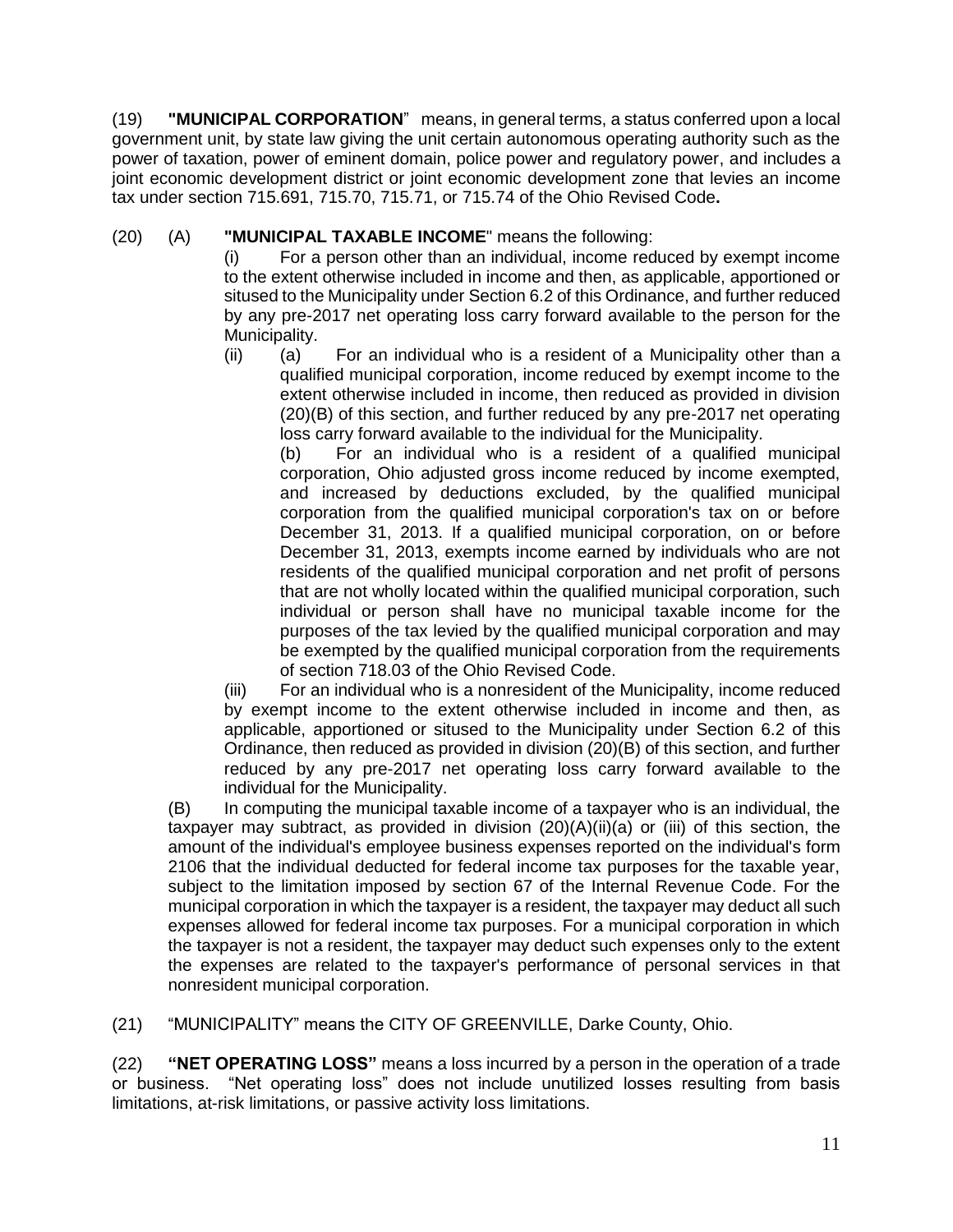(23) (A) **"NET PROFIT"** for a person other than an individual means adjusted federal taxable income.

(B) **"NET PROFIT"** for a person who is an individual means the individual's net profit required to be reported on schedule C, schedule E, or schedule F reduced by any net operating loss carried forward. For the purposes of this division, the net operating loss carried forward shall be calculated and deducted in the same manner as provided in division (1)(H) of this section.

- (C) For the purposes of this ordinance, and notwithstanding division (23)(A) of this section, net profit of a disregarded entity shall not be taxable as against that disregarded entity, but shall instead be included in the net profit of the owner of the disregarded entity.
- (D) (i) For purposes of this ordinance, "publicly traded partnership" means any partnership, an interest in which is regularly traded on an established securities market. A "publicly traded partnership" may have any number of partners.

(ii) For the purposes of this ordinance, and notwithstanding any other provision of this ordinance, the net profit of a publicly traded partnership that makes the election described in division  $(23)(D)$  of this section shall be taxed as if the partnership were a C corporation, and shall not be treated as the net profit or income of any owner of the partnership.

(iii) A publicly traded partnership that is treated as a partnership for federal income tax purposes and that is subject to tax on its net profits in one or more municipal corporations in this state may elect to be treated as a C corporation for municipal income tax purposes. The publicly traded partnership shall make the election in every municipal corporation in which the partnership is subject to taxation on its net profits. The election shall be made on the annual tax return filed in each such municipal corporation. Once the election is made, the election is binding for a five-year period beginning with the first taxable year of the initial election. The election continues to be binding for each subsequent five-year period unless the taxpayer elects to discontinue filing municipal income tax returns as a C corporation for municipal purposes under division (D)(iv) of this section.

(iv) An election to discontinue filing as a C corporation must be made in the first year following the last year of a five-year election period in effect under division (D)(iii) of this section. The election to discontinue filing as a C corporation is binding for a five-year period beginning with the first taxable year of the election and continues to be binding for each subsequent five-year period unless the taxpayer elects to discontinue filing municipal income tax returns as a partnership for municipal purposes. An election to discontinue filing as a partnership must be made in the first year following the last year of a five-year election period.

(v) The publicly traded partnership shall not be required to file the election with any municipal corporation in which the partnership is not subject to taxation on its net profits, but division (D) of this section applies to all municipal corporations in which an individual owner of the partnership resides.

(vi) The individual owners of the partnership not filing as a C Corporation shall be required to file with their municipal corporation of residence, and report partnership distribution of net profit.

(24) **"NONRESIDENT"** means an individual that is not a resident of the Municipality.

(25) **"OHIO BUSINESS GATEWAY**" means the online computer network system, created under section [125.30](http://codes.ohio.gov/orc/125.30) of the Ohio Revised Code, that allows persons to electronically file business reply forms with state agencies and includes any successor electronic filing and payment system.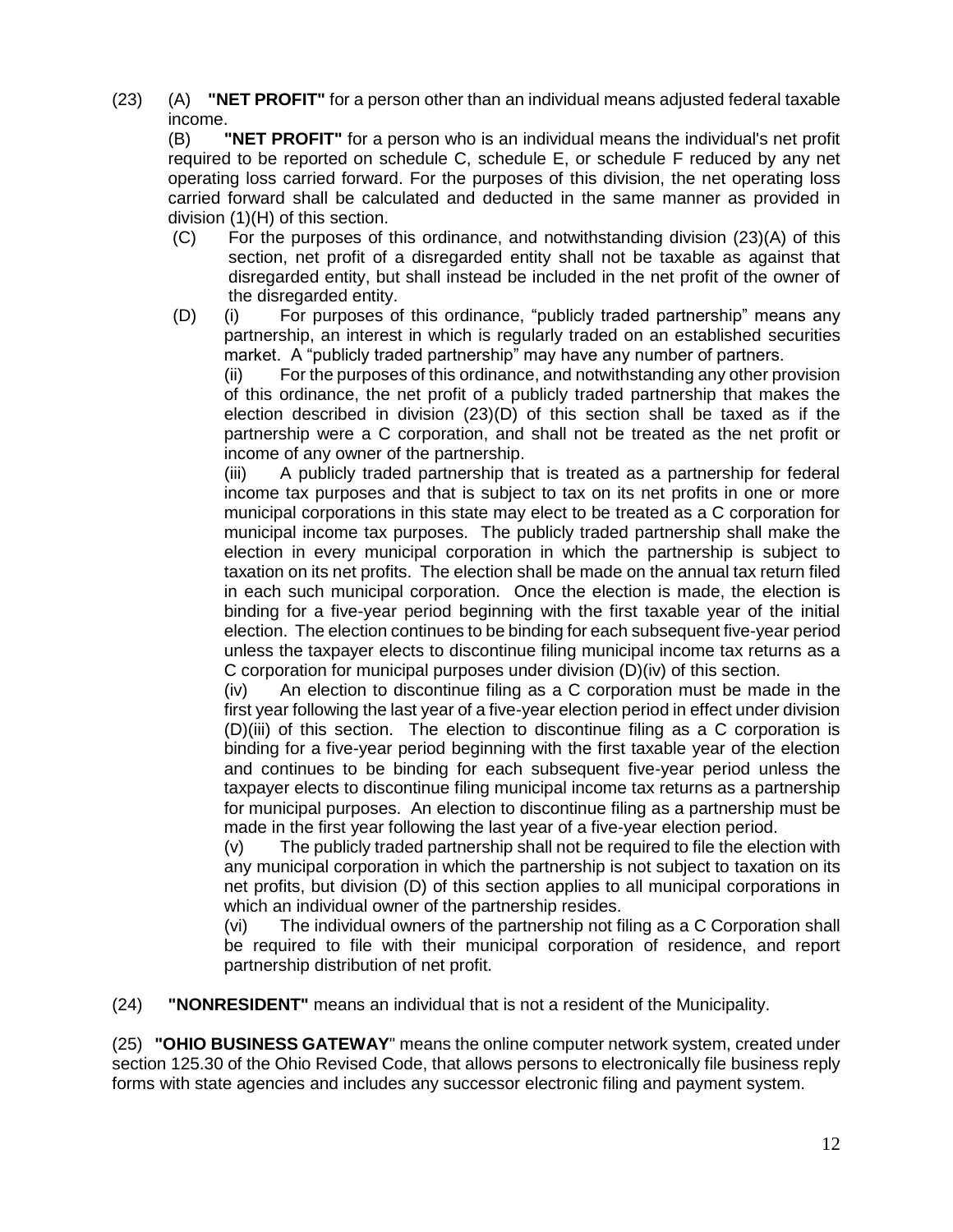(26) **"OTHER PAYER"** means any person, other than an individual's employer or the employer's agent, that pays an individual any amount included in the federal gross income of the individual. "Other payer" includes casino operators and video lottery terminal sales agents.

(27) **"PASS-THROUGH ENTITY**" means a partnership not treated as an association taxable as a C corporation for federal income tax purposes, a limited liability company not treated as an association taxable as a C corporation for federal income tax purposes, an S corporation, or any other class of entity from which the income or profits of the entity are given pass-through treatment for federal income tax purposes. "Pass-through entity" does not include a trust, estate, grantor of a grantor trust, or disregarded entity.

(28) **"PENSION"** means any amount paid to an employee or former employee that is reported to the recipient on an IRS form 1099-R, or successor form. Pension does not include deferred compensation, or amounts attributable to nonqualified deferred compensation plans, reported as FICA/Medicare wages on an IRS form W-2, Wage and Tax Statement, or successor form.

(29) **"PERSON**" includes individuals, firms, companies, joint stock companies, business trusts, estates, trusts, partnerships, limited liability partnerships, limited liability companies, associations, C corporations, S corporations, governmental entities, and any other entity.

(30) **"POSTAL SERVICE"** means the United States postal service, or private delivery service delivering documents and packages within an agreed upon delivery schedule, or any other carrier service delivering the item.

(31) **"POSTMARK DATE**," **"DATE OF POSTMARK**," and similar terms include the date recorded and marked by a delivery service and recorded electronically to a database kept in the regular course if its business and marked on the cover in which the payment or document is enclosed, the date on which the payment or document was given to the delivery service for delivery

(32) (A) **"PRE-2017 NET OPERATING LOSS CARRY FORWARD**" means any net operating loss incurred in a taxable year beginning before January 1, 2017, to the extent such loss was permitted, by a resolution or ordinance of the Municipality that was adopted by the Municipality before January 1, 2016, to be carried forward and utilized to offset income or net profit generated in such Municipality in future taxable years.

(B) For the purpose of calculating municipal taxable income, any pre-2017 net operating loss carry forward may be carried forward to any taxable year, including taxable years beginning in 2017 or thereafter, for the number of taxable years provided in the resolution or ordinance or until fully utilized, whichever is earlier.

(33) **"QUALIFIED MUNICIPAL CORPORATION**" means a municipal corporation that, by resolution or ordinance adopted on or before December 31, 2011, adopted Ohio adjusted gross income, as defined by section [5747.01](http://codes.ohio.gov/orc/5747.01) of the Ohio Revised Code, as the income subject to tax for the purposes of imposing a municipal income tax.

(34) **"QUALIFYING WAGES**" means wages, as defined in section 3121(a) of the Internal Revenue Code, without regard to any wage limitations, adjusted as follows:

(A) Deduct the following amounts:

(i) Any amount included in wages if the amount constitutes compensation attributable to a plan or program described in section 125 of the Internal Revenue Code.

(ii) Any amount included in wages if the amount constitutes payment on account of a disability related to sickness or an accident paid by a party unrelated to the employer, agent of an employer, or other payer.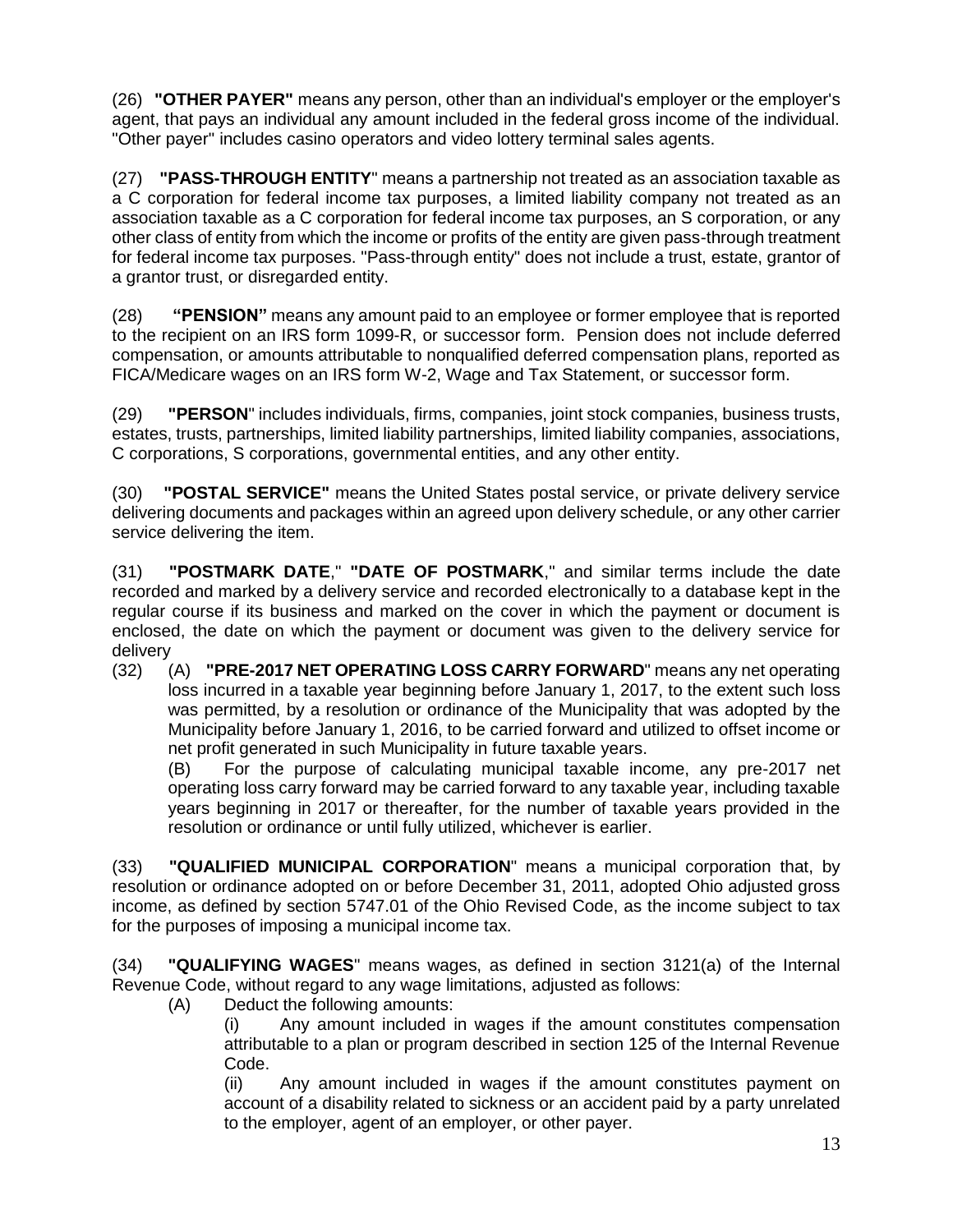(iii) Any amount attributable to a nonqualified deferred compensation plan or program described in section 3121(v)(2)(C) of the Internal Revenue Code if the compensation is included in wages.

(iv) Any amount included in wages if the amount arises from the sale, exchange, or other disposition of a stock option, the exercise of a stock option, or the sale, exchange, or other disposition of stock purchased under a stock option.

(v) Any amount included in wages that is exempt income.

(B) Add the following amounts:

(i) Any amount not included in wages solely because the employee was employed by the employer before April 1, 1986.

(ii) INTENTIONALLY LEFT BLANK

(iii) Any amount not included in wages if the amount is an amount described in section 401(k), 403(b), or 457 of the Internal Revenue Code. Division (34)(B)(iii) of this section applies only to employee contributions and employee deferrals.

(iv) Any amount that is supplemental unemployment compensation benefits described in section 3402(o)(2) of the Internal Revenue Code and not included in wages.

(v) Any amount received that is treated as self-employment income for federal tax purposes in accordance with section 1402(a)(8) of the Internal Revenue Code. (vi) Any amount not included in wages if all of the following apply:

(a) For the taxable year, the amount of employee compensation that is earned outside of the United States and that either is included in the taxpayer's gross income for federal income tax purposes or would have been included in the taxpayer's gross income for such purposes if the taxpayer did not elect to exclude the income under section 911 of the Internal Revenue Code;

(b) For no preceding taxable year did the amount constitute wages as defined in section 3121(a) of the Internal Revenue Code;

(c) For no succeeding taxable year will the amount constitute wages; and

(d) For any taxable year the amount has not otherwise been added to wages pursuant to either division (34)(B) of this section or section [718.03](http://codes.ohio.gov/orc/718.03) of the Ohio Revised Code, as that section existed before the effective date of H.B. 5 of the 130th general assembly, March 23, 2015.

### (35) **"RELATED ENTITY**" means any of the following:

(A) An individual stockholder, or a member of the stockholder's family enumerated in section 318 of the Internal Revenue Code, if the stockholder and the members of the stockholder's family own directly, indirectly, beneficially, or constructively, in the aggregate, at least fifty percent of the value of the taxpayer's outstanding stock;

(B) A stockholder, or a stockholder's partnership, estate, trust, or corporation, if the stockholder and the stockholder's partnerships, estates, trusts, or corporations own directly, indirectly, beneficially, or constructively, in the aggregate, at least fifty percent of the value of the taxpayer's outstanding stock;

(C) A corporation, or a party related to the corporation in a manner that would require an attribution of stock from the corporation to the party or from the party to the corporation under division (35)(D) of this section, provided the taxpayer owns directly, indirectly, beneficially, or constructively, at least fifty percent of the value of the corporation's outstanding stock;

(D) The attribution rules described in section 318 of the Internal Revenue Code apply for the purpose of determining whether the ownership requirements in divisions (35)(A) to (C) of this section have been met.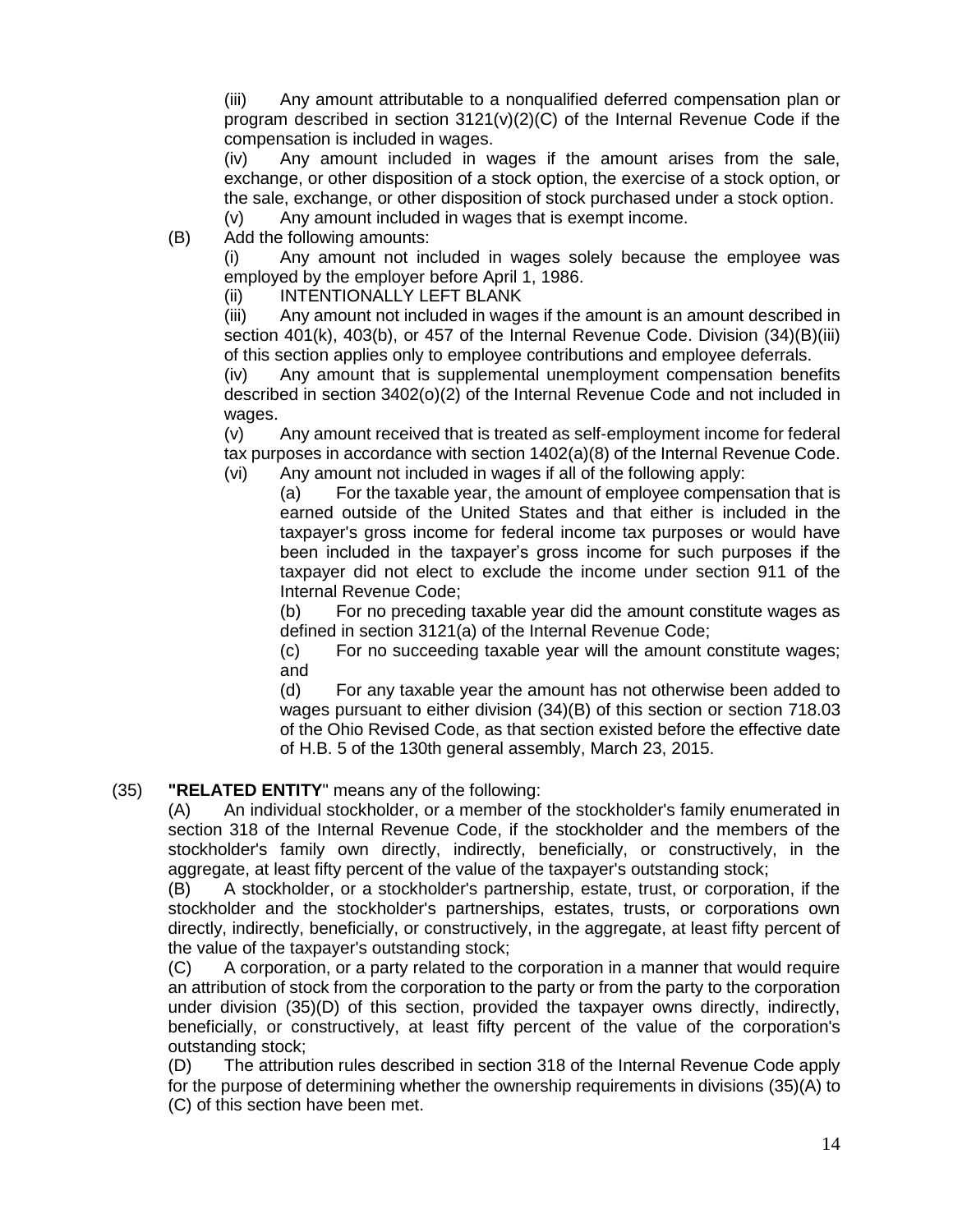(36) **"RELATED MEMBER**" means a person that, with respect to the taxpayer during all or any portion of the taxable year, is either a related entity, a component member as defined in section 1563(b) of the Internal Revenue Code, or a person to or from whom there is attribution of stock ownership in accordance with section 1563(e) of the Internal Revenue Code except, for purposes of determining whether a person is a related member under this division, "twenty percent" shall be substituted for "5 percent" wherever "5 percent" appears in section 1563(e) of the Internal Revenue Code.

(37) **"RESIDENT**" means an individual who is domiciled in the Municipality as determined under Section 4.2 of this Ordinance.

(38) **"S CORPORATION**" means a person that has made an election under subchapter S of Chapter 1 of Subtitle A of the Internal Revenue Code for its taxable year.

(39) **"SCHEDULE C**" means internal revenue service schedule C (form 1040) filed by a taxpayer pursuant to the Internal Revenue Code.

(40) **"SCHEDULE E"** means internal revenue service schedule E (form 1040) filed by a taxpayer pursuant to the Internal Revenue Code.

(41) **"SCHEDULE F**" means internal revenue service schedule F (form 1040) filed by a taxpayer pursuant to the Internal Revenue Code.

(42) **"SINGLE MEMBER LIMITED LIABILITY COMPANY**" means a limited liability company that has one direct member.

(43) **"SMALL EMPLOYER"** means any employer that had total revenue of less than five hundred thousand dollars (\$500,000) during the preceding taxable year. For purposes of this division, "total revenue" means receipts of any type or kind, including, but not limited to, sales receipts; payments; rents; profits; gains, dividends, and other investment income; commissions; premiums; money; property; grants; contributions; donations; gifts; program service revenue; patient service revenue; premiums; fees, including premium fees and service fees; tuition payments; unrelated business revenue; reimbursements; any type of payment from a governmental unit, including grants and other allocations; and any other similar receipts reported for federal income tax purposes or under generally accepted accounting principles. "Small employer" does not include the federal government; any state government, including any state agency or instrumentality; any political subdivision; or any entity treated as a government for financial accounting and reporting purposes.

(44) **"TAX ADMINISTRATOR**" means the individual charged with direct responsibility for administration of an income tax levied by a municipal corporation in accordance with this ordinance, and also includes the following:

(A) A municipal corporation acting as the agent of another municipal corporation;

(B) A person retained by a municipal corporation to administer a tax levied by the municipal corporation, but only if the municipal corporation does not compensate the person in whole or in part on a contingency basis;

(C) The Central Collection Agency (CCA) or the Regional Income Tax Agency (RITA) or their successors in interest, or another entity organized to perform functions similar to those performed by the Central Collection Agency and the Regional Income Tax Agency.

(45) **"TAX RETURN PREPARER**" means any individual described in section 7701(a)(36) of the Internal Revenue CODE AND 26 C.F.R. 301.7701-15 .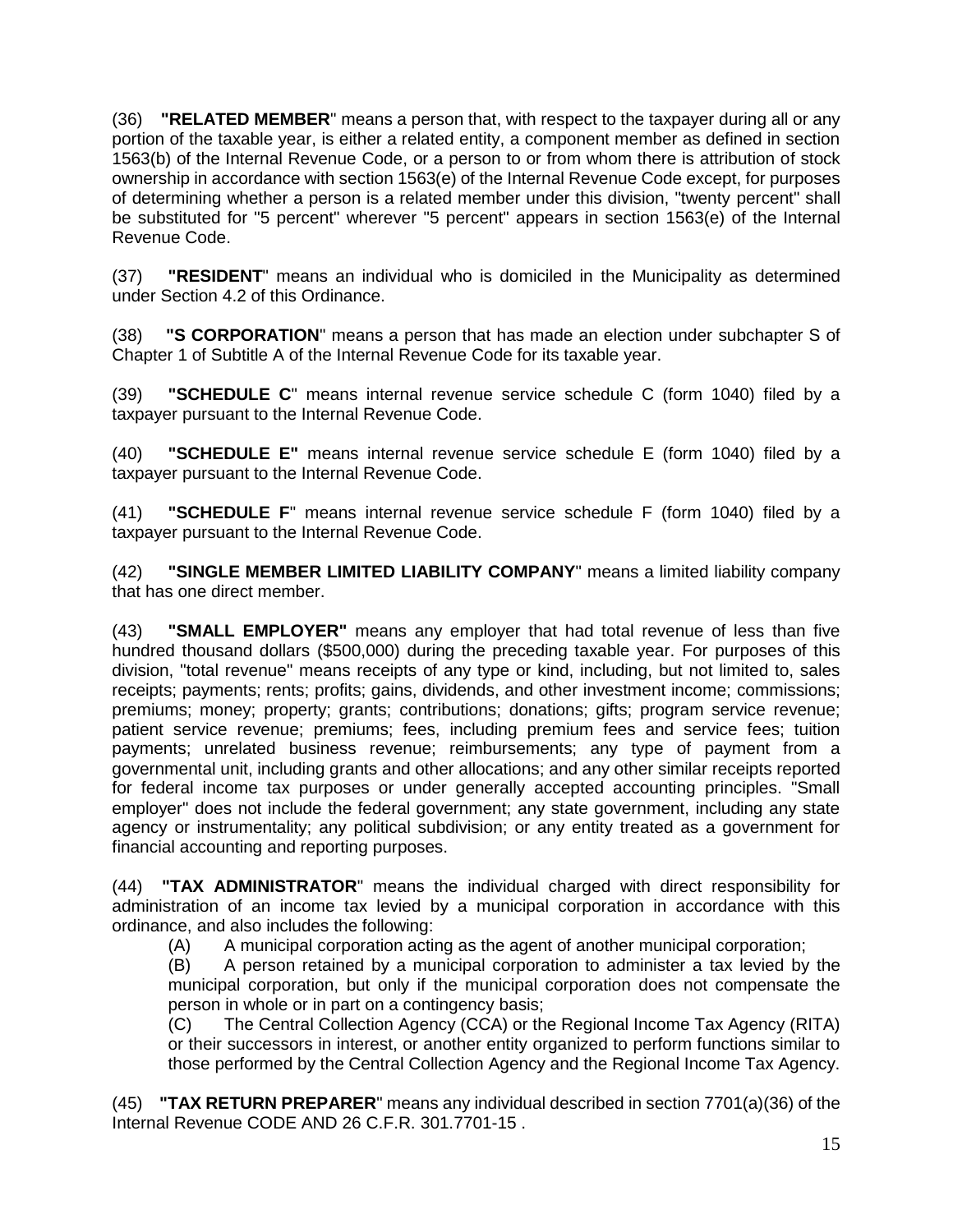(46) **"TAXABLE YEAR"** means the corresponding tax reporting period as prescribed for the taxpayer under the Internal Revenue Code.

(47) (A) **"TAXPAYER**" means a person subject to a tax levied on income by a municipal corporation in accordance with this ordinance. "Taxpayer" does not include a grantor trust or, except as provided in division (47)(B)(i) of this section, a disregarded entity.

(B) (i) A single member limited liability company that is a disregarded entity for federal tax purposes may be a separate taxpayer from its single member in all Ohio municipal corporations in which it either filed as a separate taxpayer or did not file for its taxable year ending in 2003, if all of the following conditions are met:

(a) The limited liability company's single member is also a limited liability company.

(b) The limited liability company and its single member were formed and doing business in one or more Ohio municipal corporations for at least five years before January 1, 2004.

(c) Not later than December 31, 2004, the limited liability company and its single member each made an election to be treated as a separate taxpayer under division (L) of section 718.01 of the Ohio Revised Code as this section existed on December 31, 2004.

(d) The limited liability company was not formed for the purpose of evading or reducing Ohio municipal corporation income tax liability of the limited liability company or its single member.

(e) The Ohio municipal corporation that was the primary place of business of the sole member of the limited liability company consented to the election.

- (ii) For purposes of division  $(47)(B)(i)(e)$  of this section, a municipal corporation was the primary place of business of a limited liability company if, for the limited liability company's taxable year ending in 2003, its income tax liability was greater in that municipal corporation than in any other municipal corporation in Ohio, and that tax liability to that municipal corporation for its taxable year ending in 2003 was at least four hundred thousand dollars.
- (48) **"TAXPAYERS' RIGHTS AND RESPONSIBILITIES**" means the rights provided to taxpayers in sections [718.11](http://codes.ohio.gov/orc/718.11) , [718.12](http://codes.ohio.gov/orc/718.12) , 718.19, 718.23, 718.36, 718.37, 718.38, [5717.011](http://codes.ohio.gov/orc/5717.011) , and [5717.03](http://codes.ohio.gov/orc/5717.03) of the Ohio Revised Code and any corresponding ordinances of the Municipality, and the responsibilities of taxpayers to file, report, withhold, remit, and pay municipal income tax and otherwise comply with Chapter 718 of the Ohio Revised Code and resolutions, ordinances, and rules adopted by a municipal corporation for the imposition and administration of a municipal income tax.
- (49) **"VIDEO LOTTERY TERMINAL**" has the same meaning as in section [3770.21](http://codes.ohio.gov/orc/3770.21) of the Ohio Revised Code.

(50) **"VIDEO LOTTERY TERMINAL SALES AGENT"** means a lottery sales agent licensed under Chapter 3770 of the Ohio Revised Code to conduct video lottery terminals on behalf of the state pursuant to section [3770.21](http://codes.ohio.gov/orc/3770.21) of the Ohio Revised Code.

*(Source: Most definitions can be found in ORC 718.01)*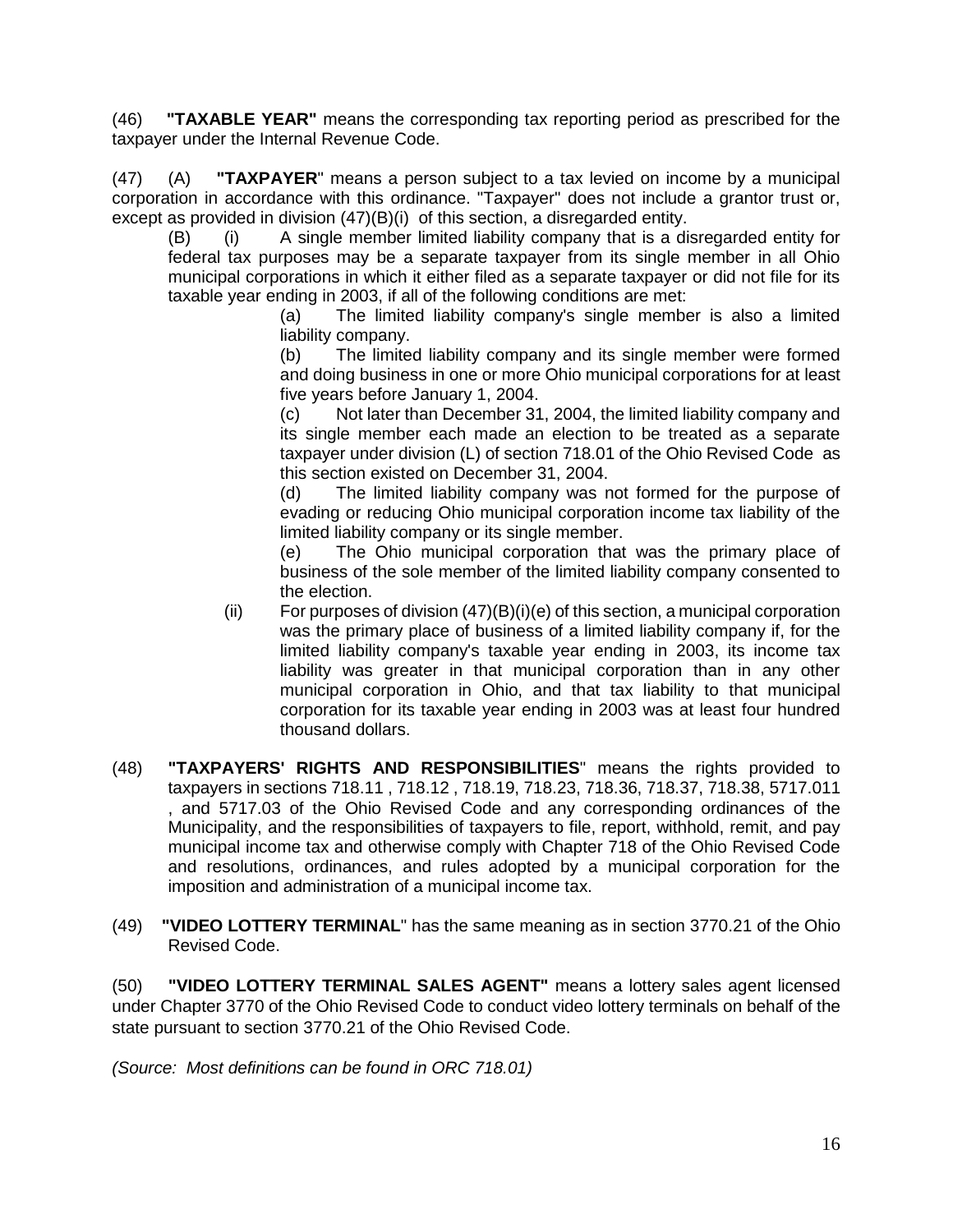## **SECTION 4 INCOME SUBJECT TO TAX FOR INDIVIDUALS**

#### **SECTION 4.1 DETERMINING MUNICIPAL TAXABLE INCOME FOR INDIVIDUALS**

- (A) "Municipal Taxable Income" for a resident of the Municipality is calculated as follows:
	- (1) "Income" reduced by "Exempt Income" to the extent such exempt income is otherwise included in income, reduced by allowable employee business expense deduction as found in division (20)(B) of Section 3 of this Ordinance, further reduced by any "Pre-2017 Net Operating Loss Carry forward" equals "Municipal Taxable Income".
		- (a) "Income" is defined in Section 3(14) of this Ordinance.
			- (i) "Qualifying Wages" is defined in Section 3(34).

(ii) "Net profit" is included in "income", and is defined in Section 3(23) of this Ordinance. This section also provides that the net operating loss carry forward shall be calculated and deducted in the same manner as provided in Section 3(1)(H). Treatment of net profits received by an individual taxpayer from rental real estate is provided in Section 6.2(E).

(iii) Section 3(14) provides the following: offsetting and net operating loss carry forward treatment in (14)(A)(ii)(a); resident's distributive share of net profit from Pass-Through entity treatment in (14)(A)(ii)(b); treatment of S Corporation distributive share of net profit in the hands of the shareholder in (14)(A)(iii); restriction of amount of loss permitted to be carried forward for use by taxpayer in a subsequent taxable year in (14)(A)(iv).

(iv) "Pass-Through Entity" is defined in Section 3(27).

- (b) "Exempt Income" is defined in Section 3(11) of this Ordinance.
- (c) Allowable employee business expense deduction is described in (20)(B) of Section 3 of this Ordinance, and is subject to the limitations provided in that section.
- (d) "Pre-2017 Net Operating Loss Carry forward" is defined in Section 3(32) of this Ordinance.
- (B) "Municipal Taxable Income" for a nonresident of the Municipality is calculated as follows:
	- (1) "Income" reduced by "Exempt Income" to the extent such exempt income is otherwise included in income, as applicable, apportioned or sitused to the Municipality as provided in Section 6.2 of this Ordinance, reduced by allowable employee business expense deduction as found in Section 3(20)(B) of this Ordinance, further reduced by any "Pre-2017 Net Operating Loss Carry forward" equals "Municipal Taxable Income".
		- (a) "Income" is defined in Section 3(14) of this Ordinance.
			- (i) "Qualifying Wages" is defined in Section 3(34).

(ii) "Net profit" is included in "income", and is defined in Section 3(23) of this Ordinance. This section also provides that the net operating loss carry forward shall be calculated and deducted in the same manner as provided in Section 3(1)(H). "Net profit" for a nonresident individual includes any net profit of the nonresident, but excludes the distributive share of net profit or loss of only Pass-Through entity owned directly or indirectly by the nonresident.

- (iii) "Pass-Through Entity" is defined in Section 3(27).
- (b) "Exempt Income" is defined in Section 3(11).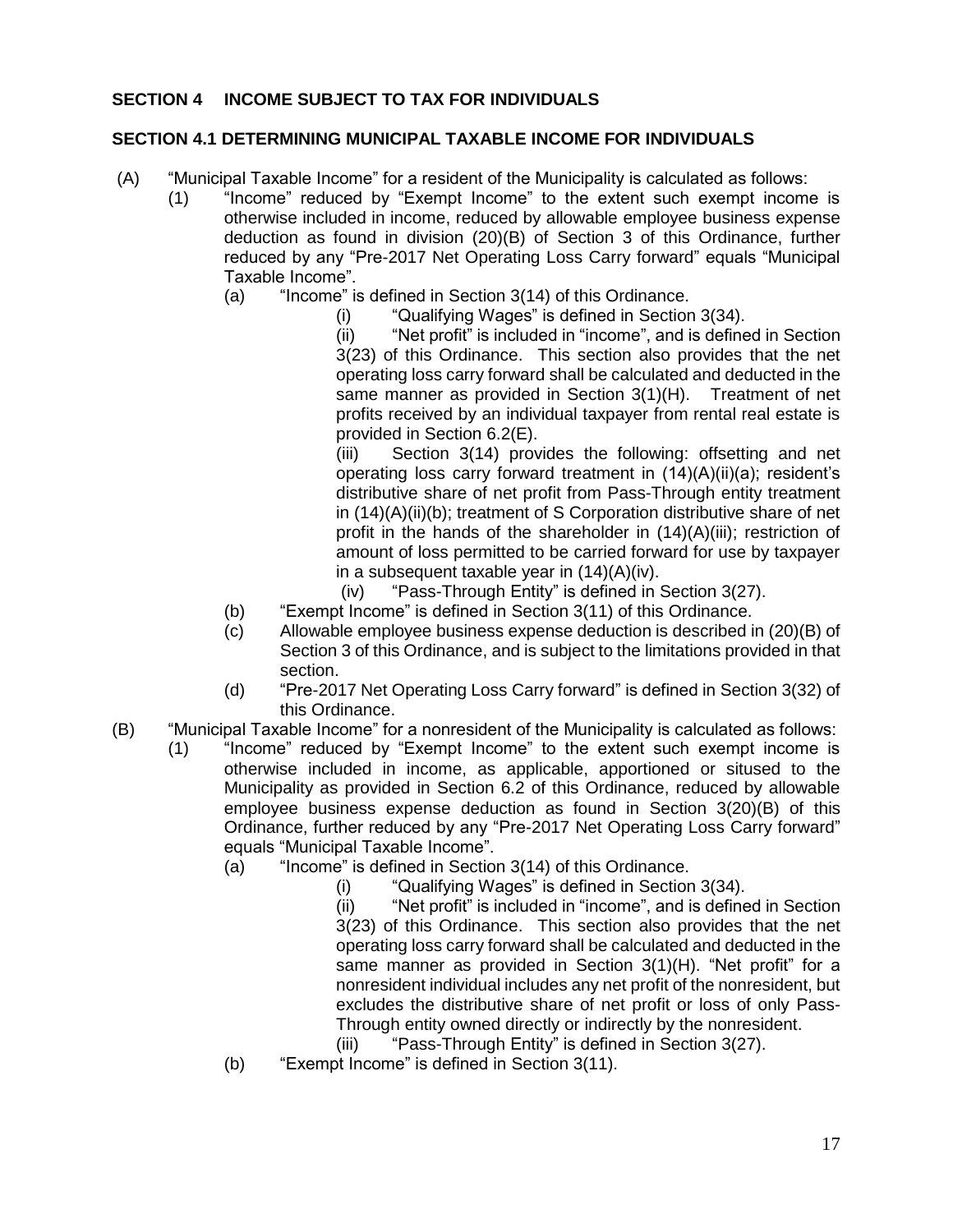- (c) "Apportioned or sitused to the Municipality as provided in Section 6.2 of this Ordinance" includes the apportionment of net profit income attributable to work done or services performed in the Municipality. Treatment of net profits received by an individual taxpayer from rental real estate is provided in Section 6.2(E).
- (d) "Allowable employee business expense deduction" as described in Section 3(20)(B), is subject to the limitations provided in that section. For a nonresident of the Municipality, the deduction is limited to the extent the expenses are related to the performance of personal services by the nonresident in the Municipality.
- (e) "Pre-2017 Net Operating Loss Carry forward" is defined in Section 3(32) of this Ordinance.

## **SECTION 4.2 DOMICILE**

(A) As used in this section:

(1) "Domicile" means the true, fixed and permanent home of the taxpayer to which whenever absent, the taxpayer intends to return.

(2) An individual is presumed to be domiciled in the Municipality for all or part of a taxable year if the individual was domiciled in the Municipality on the last day of the immediately preceding taxable year or if the tax administrator reasonably concludes that the individual is domiciled in the Municipality for all or part of the taxable year.

(3) An individual may rebut the presumption of domicile described in division (A)(1) of this section if the individual establishes by a preponderance of the evidence that the individual was not domiciled in the Municipality for all or part of the taxable year.

(B) For the purpose of determining whether an individual is domiciled in the Municipality for all or part of a taxable year, factors that may be considered include, but are not limited to, the following:

- (1) The individual's domicile in other taxable years;
- (2) The location at which the individual is registered to vote;
- (3) The address on the individual's driver's license;

 $(4)$  The location of real estate for which the individual claimed a property tax exemption or reduction allowed on the basis of the individual's residence or domicile;

(5) The location and value of abodes owned or leased by the individual;

(6) Declarations, written or oral, made by the individual regarding the individual's residency;

(7) The primary location at which the individual is employed.

 (8) The location of educational institutions attended by the individual's dependents as defined in section 152 of the Internal Revenue Code, to the extent that tuition paid to such educational institution is based on the residency of the individual or the individual's spouse in the municipal corporation or state where the educational institution is located;

(9) The number of contact periods the individual has with the Municipality. For the purposes of this division, an individual has one "contact period" with the Municipality if the individual is away overnight from the individual's abode located outside of the Municipality and while away overnight from that abode spends at least some portion, however minimal, of each of two consecutive days in the Municipality. For purposes of this section, the State's contact period test or bright-line test and resulting determination have no bearing on municipal residency or domicile.

(C) All applicable factors are provided in Ohio Revised Code Section 718.012.

*(Source: ORC 718.012)*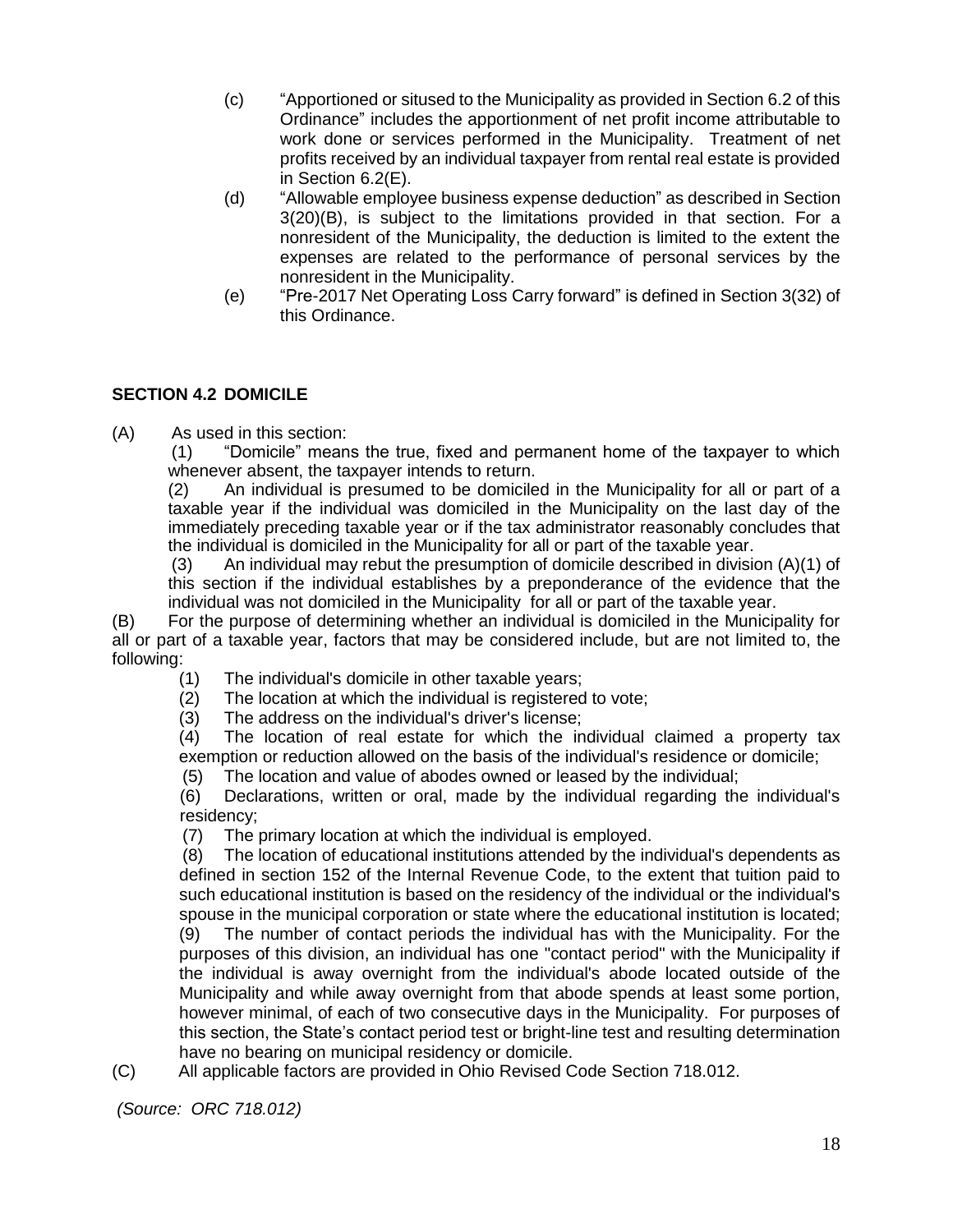#### **SECTION 4.3 EXEMPTION FOR MEMBER OR EMPLOYEE OF GENERAL ASSEMBLY AND CERTAIN JUDGES**

(A) Only the municipal corporation of residence shall be permitted to levy a tax on the income of any member or employee of the Ohio General Assembly, including the Lieutenant Governor, whose income is received as a result of services rendered as such member or employee and is paid from appropriated funds of this state.

(B) Only the municipal corporation of residence and the city of Columbus shall levy a tax on the income of the Chief Justice or a Justice of the Supreme Court received as a result of services rendered as the Chief Justice or Justice. Only the municipal corporation of residence shall levy a tax on the income of a judge sitting by assignment of the Chief Justice or on the income of a district court of appeals judge sitting in multiple locations within the district, received as a result of services rendered as a judge.

*(Source: ORC 718.50)*

## **SECTION 5 COLLECTION AT SOURCE**

### **SECTION 5.1 COLLECTION AT SOURCE; WITHHOLDING FROM QUALIFYING WAGES**

(A) (1) Each employer, agent of an employer, or other payer located or doing business in the Municipality shall withhold from each employee an amount equal to the qualifying wages of the employee earned by the employee in the Municipality multiplied by the applicable rate of the Municipality's income tax, except for qualifying wages for which withholding is not required under Section 5.2 of this Ordinance or division (D) or (F) of this section. An employer, agent of an employer, or other payer shall deduct and withhold the tax from qualifying wages on the date that the employer, agent, or other payer directly, indirectly, or constructively pays the qualifying wages to, or credits the qualifying wages to the benefit of, the employee.

 $(2)$  In addition to withholding the amounts required under division  $(A)(1)$  of this section, an employer, agent of an employer, or other payer may also deduct and withhold, on the request of an employee, taxes for the municipal corporation in which the employee is a resident.

(B) (1) An employer, agent of an employer, or other payer shall remit to the Tax Administrator of the Municipality the greater of the income taxes deducted and withheld or the income taxes required to be deducted and withheld by the employer, agent, or other payer, along with any report required by the Tax Administrator to accompany such payment, according to the following schedule:

(a) Any employer, agent of an employer, or other payer not required to make payments under division (B)(1)(b) of this section of taxes required to be deducted and withheld shall make quarterly payments to the Tax Administrator not later than the fifteenth day of the month following the end of each calendar quarter.

(b) Taxes required to be deducted and withheld shall be remitted monthly to the Tax Administrator if the total taxes deducted and withheld or required to be deducted and withheld by the employer, agent, or other payer on behalf of the municipal corporation in the preceding calendar year exceeded two thousand three hundred ninety-nine dollars (\$2,399), or if the total amount of taxes deducted and withheld or required to be deducted and withheld on behalf of the Municipality in any month of the preceding calendar quarter exceeded two hundred dollars (\$200). Payment under division (B)(1)(b) of this section shall be made so that the payment is received by the Tax Administrator not later than fifteen days after the last day of each month.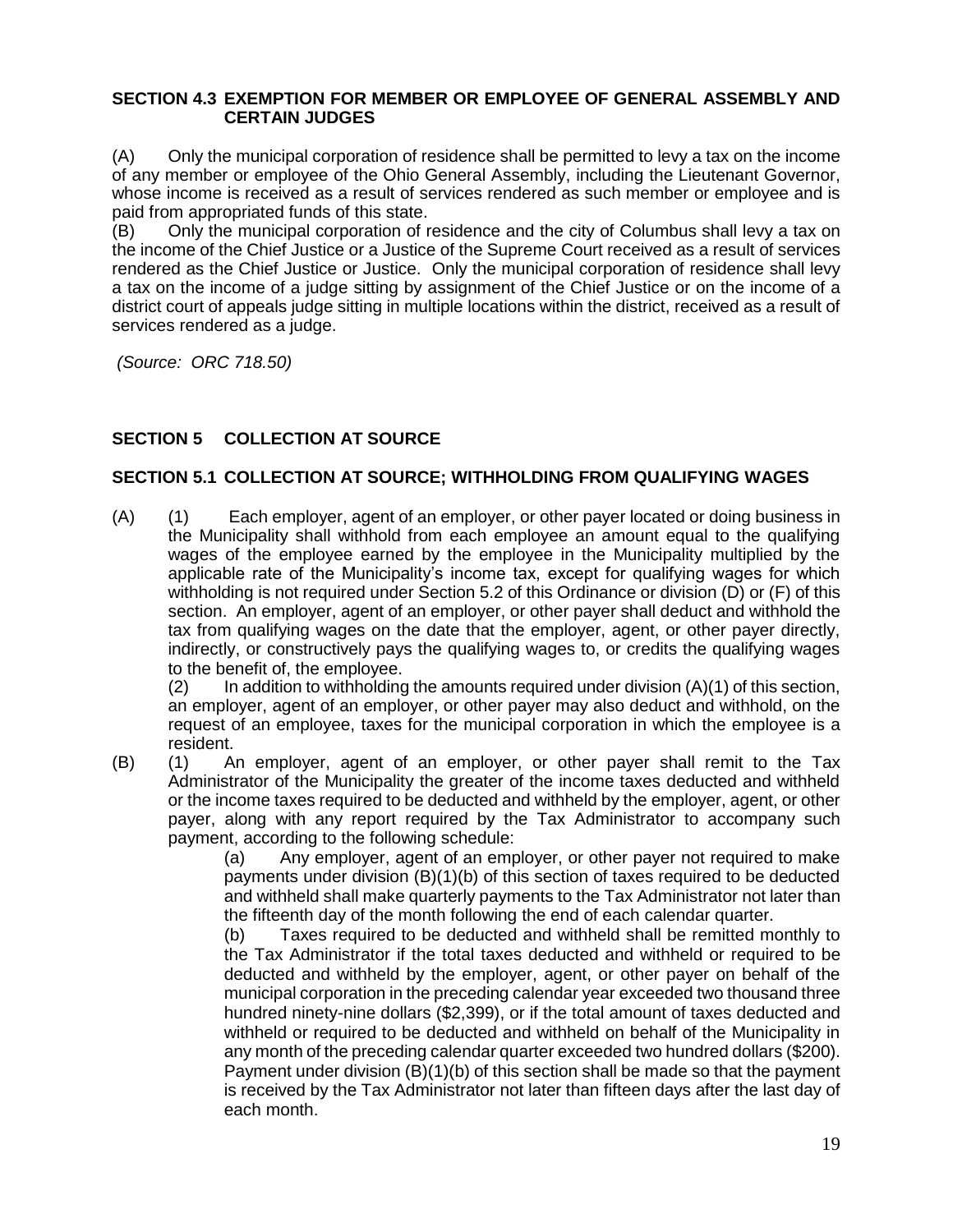(C) An employer, agent of an employer, or other payer shall make and file a return showing the amount of tax withheld by the employer, agent, or other payer from the qualifying wages of each employee and remitted to the Tax Administrator. A return filed by an employer, agent, or other payer under this division shall be accepted by the Municipality as the return required of an employee whose sole income subject to the tax under this ordinance is the qualifying wages reported by the employee's employer, agent of an employer, or other payer, unless the Municipality requires all resident individual taxpayers to file a tax return under Section 9.1 of this Ordinance,

(D) An employer, agent of an employer, or other payer is not required to withhold municipal income tax with respect to an individual's disqualifying disposition of an incentive stock option if, at the time of the disqualifying disposition, the individual is not an employee of either the corporation with respect to whose stock the option has been issued or of such corporation's successor entity.

(E) (1) An employee is not relieved from liability for a tax by the failure of the employer, agent of an employer, or other payer to withhold the tax as required under this ordinance or by the employer's, agent's, or other payer's exemption from the requirement to withhold the tax.

(2) The failure of an employer, agent of an employer, or other payer to remit to the Municipality the tax withheld relieves the employee from liability for that tax unless the employee colluded with the employer, agent, or other payer in connection with the failure to remit the tax withheld.

(F) Compensation deferred before June 26, 2003, is not subject to any municipal corporation income tax or municipal income tax withholding requirement to the extent the deferred compensation does not constitute qualifying wages at the time the deferred compensation is paid or distributed.

(G) Each employer, agent of an employer, or other payer required to withhold taxes is liable for the payment of that amount required to be withheld, whether or not such taxes have been withheld, and such amount shall be deemed to be held in trust for the Municipality until such time as the withheld amount is remitted to the Tax Administrator.

(H) On or before the last day of February of each year, an employer shall file a Withholding Reconciliation Return with the Tax Administrator listing the names, addresses, and social security numbers of all employees from whose qualifying wages tax was withheld or should have been withheld for the Municipality during the preceding calendar year, the amount of tax withheld, if any, from each such employee's qualifying wage, the total amount of qualifying wages paid to such employee during the preceding calendar year, the name of every other municipal corporation for which tax was withheld or should have been withheld from such employee during the preceding calendar year, any other information required for federal income tax reporting purposes on Internal Revenue Service form W-2 or its equivalent form with respect to such employee, and other information as may be required by the Tax Administrator.

(I) The officer or the employee of the employer, agent of an employer, or other payer with control or direct supervision of or charged with the responsibility for withholding the tax or filing the reports and making payments as required by this section, shall be personally liable for a failure to file a report or pay the tax due as required by this section. The dissolution of an employer, agent of an employer, or other payer does not discharge the officer's or employee's liability for a failure of the employer, agent of an employer, or other payer to file returns or pay any tax due.

(J) An employer is required to deduct and withhold municipal income tax on tips and gratuities received by the employer's employees and constituting qualifying wages only to the extent that the tips and gratuities are under the employer's control. For the purposes of this division, a tip or gratuity is under the employer's control if the tip or gratuity is paid by the customer to the employer for subsequent remittance to the employee, or if the customer pays the tip or gratuity by credit card, debit card, or other electronic means.

(K) A Tax Administrator shall consider any tax withheld by an employer at the request of an employee when such tax is not otherwise required to be withheld by this Ordinance to be tax required to be withheld and remitted for the purposes of this section. (Source: ORC 718*.03)*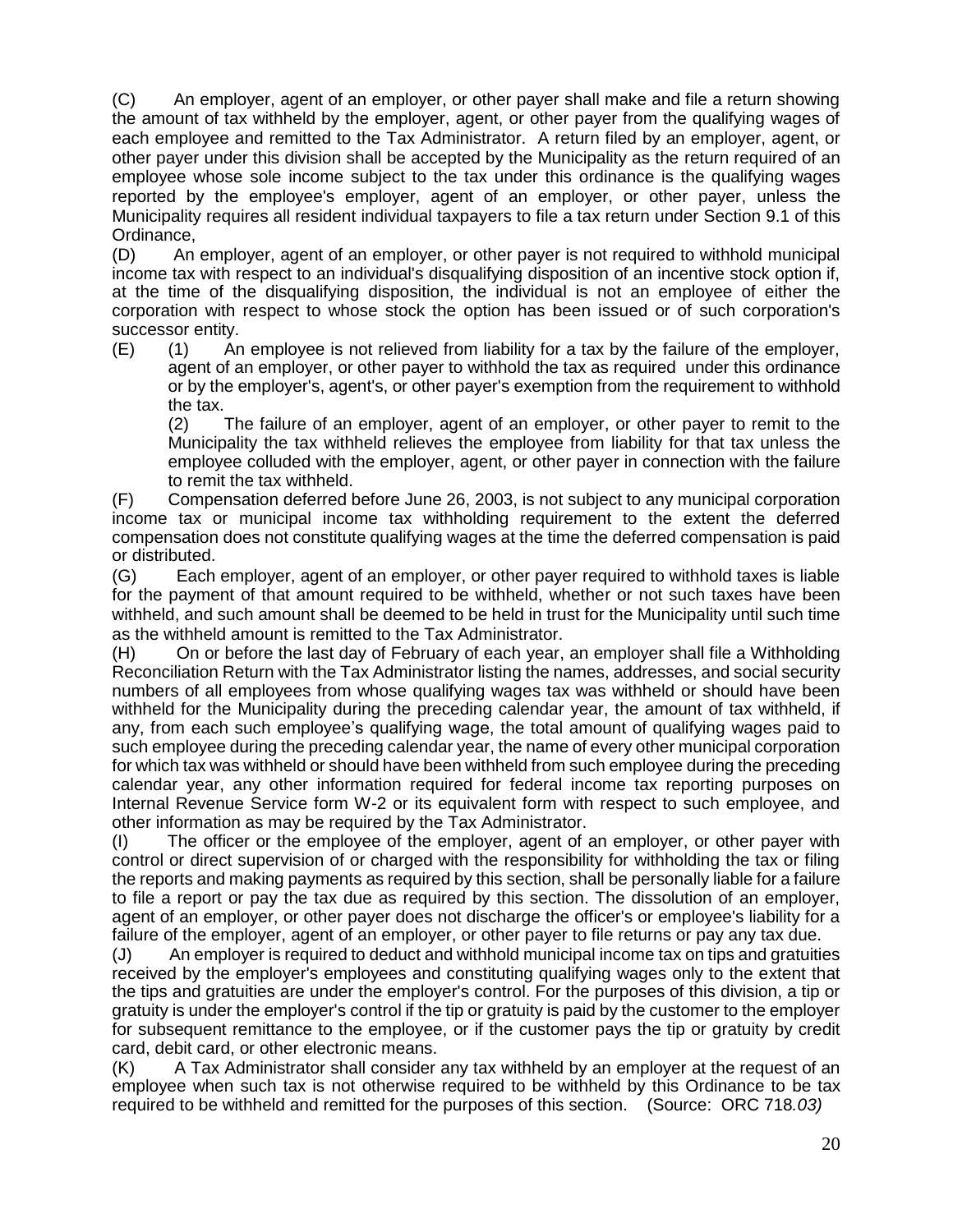## **SECTION 5.2 COLLECTION AT SOURCE; OCCASIONAL ENTRANT**

- (A) The following terms as used in this section:
	- (1) "Employer" includes a person that is a related member to or of an employer.

(2) "Professional athlete" means an athlete who performs services in a professional athletic event for wages or other remuneration.

(3) "Professional entertainer" means a person who performs services in the professional performing arts for wages or other remuneration on a per-event basis.

(4) "Public figure" means a person of prominence who performs services at discrete events, such as speeches, public appearances, or similar events, for wages or other remuneration on a per-event basis.

(5) "Fixed location" means a permanent place of doing business in this state, such as an office, warehouse, storefront, or similar location owned or controlled by an employer.

(6) "Worksite location" means a construction site or other temporary worksite in this state at which the employer provides services for more than twenty days during the calendar year. "Worksite location" does not include the home of an employee.

(7) "Principal place of work" means the fixed location to which an employee is required to report for employment duties on a regular and ordinary basis. If the employee is not required to report for employment duties on a regular and ordinary basis to a fixed location, "principal place of work" means the worksite location in this state to which the employee is required to report for employment duties on a regular and ordinary basis. If the employee is not required to report for employment duties on a regular and ordinary basis to a fixed location or worksite location, "principal place of work" means the location in this state at which the employee spends the greatest number of days in a calendar year performing services for or on behalf of the employee's employer.

If there is not a single municipal corporation in which the employee spent the "greatest number of days in a calendar year" performing services for or on behalf of the employer, but instead there are two or more municipal corporations in which the employee spent an identical number of days that is greater than the number of days the employee spent in any other municipal corporation, the employer shall allocate any of the employee's qualifying wages subject to division (B)(1)(a) of this section among those two or more municipal corporations. The allocation shall be made using any fair and reasonable method, including, but not limited to, an equal allocation among such municipal corporations or an allocation based upon the time spent or sales made by the employee in each such municipal corporation. A municipal corporation to which qualifying wages are allocated under this division shall be the employee's "principal place of work" with respect to those qualifying wages for the purposes of this section.

For the purposes of this division, the location at which an employee spends a particular day shall be deemed in accordance with division (B)(2) of this section, except that "location" shall be substituted for "municipal corporation" wherever "municipal corporation" appears in that division.

 $(B)$  (1) Subject to divisions  $(C)$ ,  $(E)$ ,  $(F)$ , and  $(G)$  of this section, an employer is not required to withhold municipal income tax on qualifying wages paid to an employee for the performance of personal services in a municipal corporation that imposes such a tax if the employee performed such services in the municipal corporation on twenty or fewer days in a calendar year, unless one of the following conditions applies:

(a) The employee's principal place of work is located in the Municipality.<br>(b) The employee performed services at one or more presumed wo The employee performed services at one or more presumed worksite locations in the Municipality. For the purposes of this division, "presumed worksite location" means a construction site or other temporary worksite in this state at which the employer provides services that can reasonably be expected by the employer to last more than twenty days in a calendar year. Services can "reasonably be expected by the employer to last more than twenty days" if either of the following applies at the time the services commence: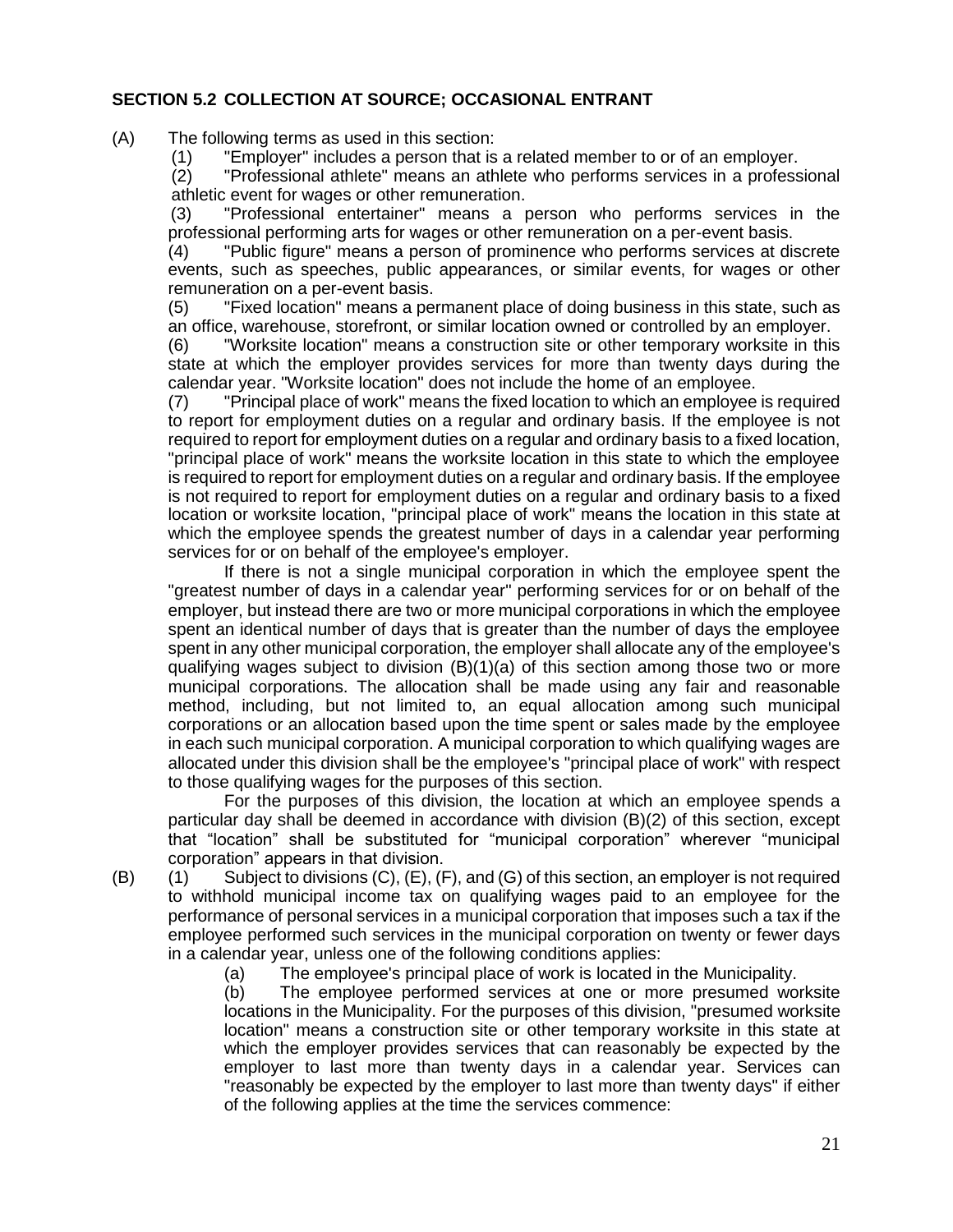(i) The nature of the services are such that it will require more than twenty days of actual services to complete the services;

(ii) The agreement between the employer and its customer to perform services at a location requires the employer to perform actual services at the location for more than twenty days.

(c) The employee is a resident of the Municipality and has requested that the employer withhold tax from the employee's qualifying wages as provided in Section 5.1 of this Ordinance.

 (d) The employee is a professional athlete, professional entertainer, or public figure, and the qualifying wages are paid for the performance of services in the employee's capacity as a professional athlete, professional entertainer, or public figure within the Municipality.

(2) For the purposes of division (B)(1) of this section, an employee shall be considered to have spent a day performing services in a municipal corporation only if the employee spent more time performing services for or on behalf of the employer in that municipal corporation than in any other municipal corporation on that day. For the purposes of determining the amount of time an employee spent in a particular location, the time spent performing one or more of the following activities shall be considered to have been spent at the employee's principal place of work:

(a) Traveling to the location at which the employee will first perform services for the employer for the day;

(b) Traveling from a location at which the employee was performing services for the employer to any other location;

(c) Traveling from any location to another location in order to pick up or load, for the purpose of transportation or delivery, property that has been purchased, sold, assembled, fabricated, repaired, refurbished, processed, remanufactured, or improved by the employee's employer;

(d) Transporting or delivering property described in division (B)(2)(c) of this section, provided that, upon delivery of the property, the employee does not temporarily or permanently affix the property to real estate owned, used, or controlled by a person other than the employee's employer;

(e) Traveling from the location at which the employee makes the employee's final delivery or pick-up for the day to either the employee's principal place of work or a location at which the employee will not perform services for the employer.

(C) If the principal place of work of an employee is located in a municipal corporation that imposes an income tax in accordance with this ordinance, the exception from withholding requirements described in division (B)(1) of this section shall apply only if, with respect to the employee's qualifying wages described in that division, the employer withholds and remits tax on such qualifying wages to the municipal corporation in which the employee's principal place of work is located.

(D) (1) Except as provided in division (D)(2) of this section, if, during a calendar year, the number of days an employee spends performing personal services in a municipal corporation exceeds the twenty-day threshold described in division (B)(1) of this section, the employer shall withhold and remit tax to that municipal corporation for any subsequent days in that calendar year on which the employer pays qualifying wages to the employee for personal services performed in that municipal corporation.

(2) An employer required to begin withholding tax for a municipal corporation under division (D)(1) of this section may elect to withhold tax for that municipal corporation for the first twenty days on which the employer paid qualifying wages to the employee for personal services performed in that municipal corporation.

 $(3)$  If an employer makes the election described in division  $(D)(2)$  of this section, the taxes withheld and paid by such an employer during those first twenty days to the municipal corporation in which the employee's principal place of work is located are refundable to the employee.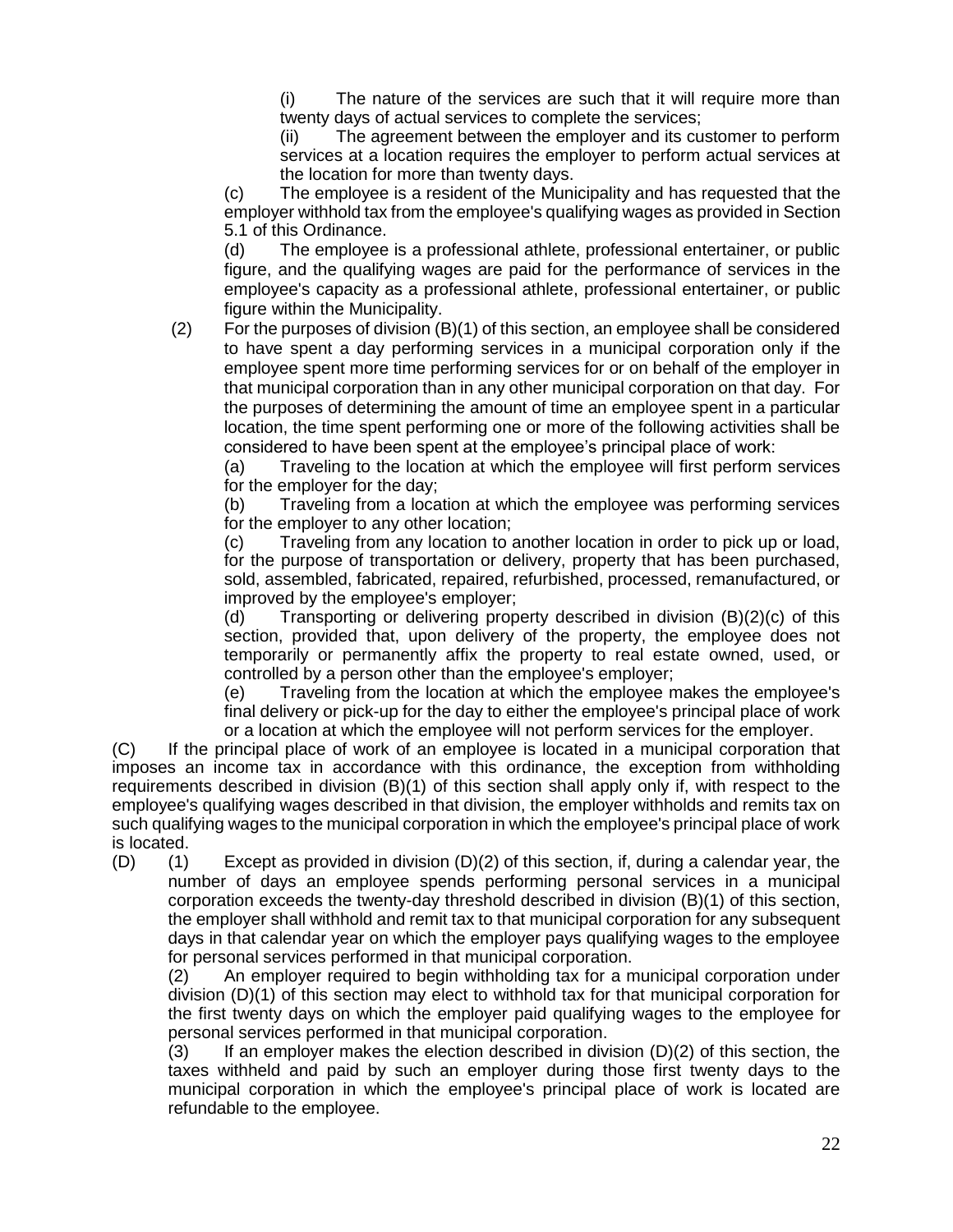(E) Without regard to the number of days in a calendar year on which an employee performs personal services in any municipal corporation, an employer shall withhold municipal income tax on all of the employee's qualifying wages for a taxable year and remit that tax only to the municipal corporation in which the employer's fixed location is located if the employer qualifies as a small employer as defined in Section 3(43) of this Ordinance. To determine whether an employer qualifies as a small employer for a taxable year, a Tax Administrator may require the employer to provide the Tax Administrator with the employer's federal income tax return for the preceding taxable year.

(F) Divisions (B)(1) and (D) of this section shall not apply to the extent that a Tax Administrator and an employer enter into an agreement regarding the manner in which the employer shall comply with the requirements of Section 5.1 of this Ordinance.

*(Source: ORC 718.011; ORC 718.01)*

## **SECTION 5.3 COLLECTION AT SOURCE; CASINO AND VLT**

(A) The Municipality shall require a casino facility or a casino operator, as defined in Section 6(C)(9) of Article XV, Ohio Constitution, and section 3772.01 of the Ohio Revised Code, respectively, or a lottery sales agent conducting video lottery terminals sales on behalf of the state to withhold and remit municipal income tax with respect to amounts other than qualifying wages as provided in this section.

(B) If a person's winnings at a casino facility are an amount for which reporting to the internal revenue service of the amount is required by section 6041 of the Internal Revenue Code, as amended, the casino operator shall deduct and withhold municipal income tax from the person's winnings at the rate of the tax imposed by the municipal corporation in which the casino facility is located.

(C) Amounts deducted and withheld by a casino operator are held in trust for the benefit of the municipal corporation to which the tax is owed.

(1) On or before the tenth day of each month, the casino operator shall file a return electronically with the Tax Administrator of the Municipality, providing the name, address, and social security number of the person from whose winnings amounts were deducted and withheld, the amount of each such deduction and withholding during the preceding calendar month, the amount of the winnings from which each such amount was withheld, the type of casino gaming that resulted in such winnings, and any other information required by the Tax Administrator. With this return, the casino operator shall remit electronically to the Municipality all amounts deducted and withheld during the preceding month.

(2) Annually, on or before the thirty-first day of January, a casino operator shall file an annual return electronically with the Tax Administrator of the municipal corporation in which the casino facility is located, indicating the total amount deducted and withheld during the preceding calendar year. The casino operator shall remit electronically with the annual return any amount that was deducted and withheld and that was not previously remitted. If the name, address, or social security number of a person or the amount deducted and withheld with respect to that person was omitted on a monthly return for that reporting period, that information shall be indicated on the annual return.

(3) Annually, on or before the thirty-first day of January, a casino operator shall issue an information return to each person with respect to whom an amount has been deducted and withheld during the preceding calendar year. The information return shall show the total amount of municipal income tax deducted from the person's winnings during the preceding year. The casino operator shall provide to the Tax Administrator a copy of each information return issued under this division. The administrator may require that such copies be transmitted electronically.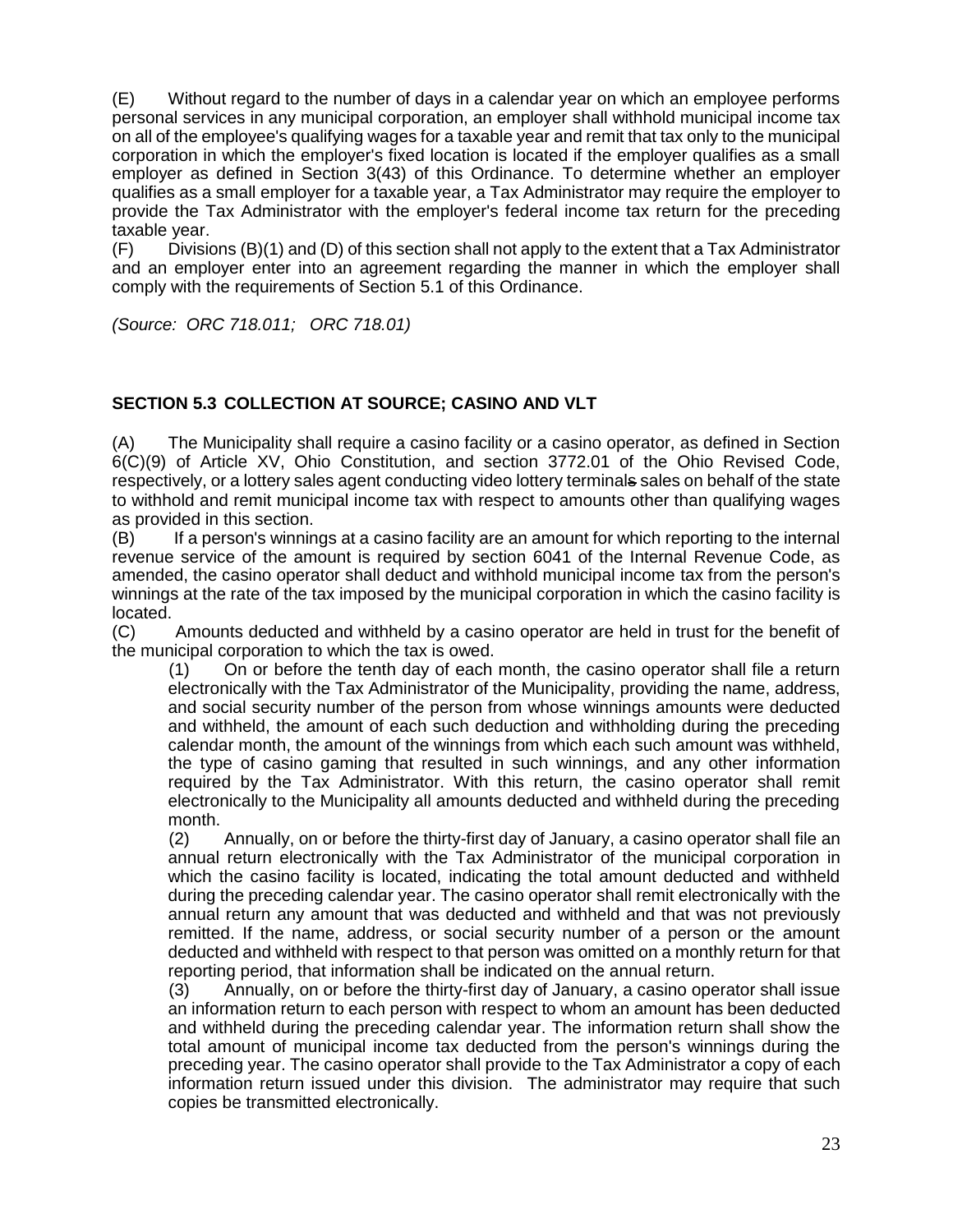(4) A casino operator that fails to file a return and remit the amounts deducted and withheld shall be personally liable for the amount withheld and not remitted. Such personal liability extends to any penalty and interest imposed for the late filing of a return or the late payment of tax deducted and withheld.

(5) If a casino operator sells the casino facility or otherwise quits the casino business, the amounts deducted and withheld along with any penalties and interest thereon are immediately due and payable. The successor shall withhold an amount of the purchase money that is sufficient to cover the amounts deducted and withheld along with any penalties and interest thereon until the predecessor casino operator produces either of the following:

(a) A receipt from the Tax Administrator showing that the amounts deducted and withheld and penalties and interest thereon have been paid;

(b) A certificate from the Tax Administrator indicating that no amounts are due. If the successor fails to withhold purchase money, the successor is personally liable for the payment of the amounts deducted and withheld and penalties and interest thereon.

(6) The failure of a casino operator to deduct and withhold the required amount from a person's winnings does not relieve that person from liability for the municipal income tax with respect to those winnings.

(D) If a person's prize award from a video lottery terminal is an amount for which reporting to the internal revenue service is required by section 6041 of the Internal Revenue Code, as amended, the video lottery sales agent shall deduct and withhold municipal income tax from the person's prize award at the rate of the tax imposed by the municipal corporation in which the video lottery terminal facility is located.

(E) Amounts deducted and withheld by a video lottery sales agent are held in trust for the benefit of the municipal corporation to which the tax is owed.

(1) The video lottery sales agent shall issue to a person from whose prize award an amount has been deducted and withheld a receipt for the amount deducted and withheld, and shall obtain from the person receiving a prize award the person's name, address, and social security number in order to facilitate the preparation of returns required by this section.

(2) On or before the tenth day of each month, the video lottery sales agent shall file a return electronically with the Tax Administrator of the Municipality providing the names, addresses, and social security numbers of the persons from whose prize awards amounts were deducted and withheld, the amount of each such deduction and withholding during the preceding calendar month, the amount of the prize award from which each such amount was withheld, and any other information required by the Tax Administrator. With the return, the video lottery sales agent shall remit electronically to the Tax Administrator all amounts deducted and withheld during the preceding month.

(3) A video lottery sales agent shall maintain a record of all receipts issued under division (E) of this section and shall make those records available to the Tax Administrator upon request. Such records shall be maintained in accordance with section 5747.17 of the Ohio Revised Code and any rules adopted pursuant thereto.

(4) Annually, on or before the thirty-first day of January, each video lottery terminal sales agent shall file an annual return electronically with the Tax Administrator of the municipal corporation in which the facility is located indicating the total amount deducted and withheld during the preceding calendar year. The video lottery sales agent shall remit electronically with the annual return any amount that was deducted and withheld and that was not previously remitted. If the name, address, or social security number of a person or the amount deducted and withheld with respect to that person was omitted on a monthly return for that reporting period, that information shall be indicated on the annual return.

(5) Annually, on or before the thirty-first day of January, a video lottery sales agent shall issue an information return to each person with respect to whom an amount has been deducted and withheld during the preceding calendar year. The information return shall show the total amount of municipal income tax deducted and withheld from the person's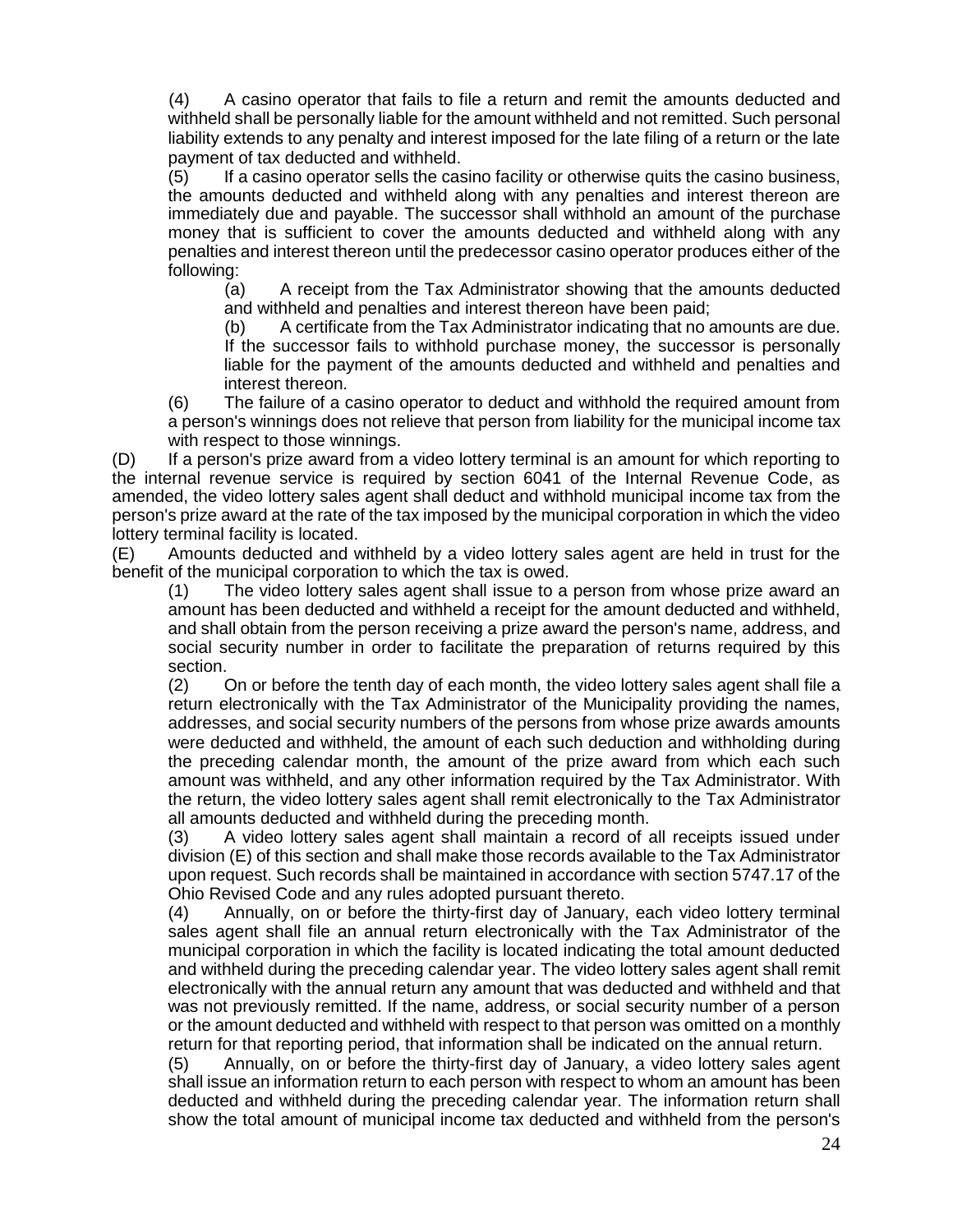prize award by the video lottery sales agent during the preceding year. A video lottery sales agent shall provide to the Tax Administrator of the municipal corporation a copy of each information return issued under this division. The Tax Administrator may require that such copies be transmitted electronically.

(6) A video lottery sales agent who fails to file a return and remit the amounts deducted and withheld is personally liable for the amount deducted and withheld and not remitted. Such personal liability extends to any penalty and interest imposed for the late filing of a return or the late payment of tax deducted and withheld.

(F) If a video lottery sales agent ceases to operate video lottery terminals, the amounts deducted and withheld along with any penalties and interest thereon are immediately due and payable. The successor of the video lottery sales agent that purchases the video lottery terminals from the agent shall withhold an amount from the purchase money that is sufficient to cover the amounts deducted and withheld and any penalties and interest thereon until the predecessor video lottery sales agent operator produces either of the following:

(1) A receipt from the Tax Administrator showing that the amounts deducted and withheld and penalties and interest thereon have been paid;

(2) A certificate from the Tax Administrator indicating that no amounts are due.

If the successor fails to withhold purchase money, the successor is personally liable for the payment of the amounts deducted and withheld and penalties and interest thereon.

(G) The failure of a video lottery sales agent to deduct and withhold the required amount from a person's prize award does not relieve that person from liability for the municipal income tax with respect to that prize award.

(H) If a casino operator or lottery sales agent files a return late, fails to file a return, remits amounts deducted and withheld late, or fails to remit amounts deducted and withheld as required under this section, the Tax Administrator of a municipal corporation may impose the following applicable penalty:

(1) For the late remittance of, or failure to remit, tax deducted and withheld under this section, a penalty equal to fifty percent of the tax deducted and withheld;

(2) For the failure to file, or the late filing of, a monthly or annual return, a penalty of five hundred dollars for each return not filed or filed late. Interest shall accrue on past due amounts deducted and withheld at the rate prescribed in section 5703.47 of the Ohio Revised Code.

(I) Amounts deducted and withheld on behalf of a municipal corporation shall be allowed as a credit against payment of the tax imposed by the municipal corporation and shall be treated as taxes paid for purposes of Section 7 of this Ordinance. This division applies only to the person for whom the amount is deducted and withheld.

(J) The Tax Administrator shall prescribe the forms of the receipts and returns required under this section.

*(Source: ORC 718.031)*

## **SECTION 6 INCOME SUBJECT TO NET PROFIT TAX**

### **SECTION 6.1 DETERMINING MUNICIPAL TAXABLE INCOME FOR TAXPAYERS WHO ARE NOT INDIVIDUALS**

"Municipal Taxable Income" for a taxpayer who is not an individual for the Municipality is calculated as follows:

(A) "Income" reduced by "Exempt Income" to the extent otherwise included in income, multiplied by apportionment, further reduced by any "Pre-2017 Net Operating Loss Carry forward" equals "Municipal Taxable Income".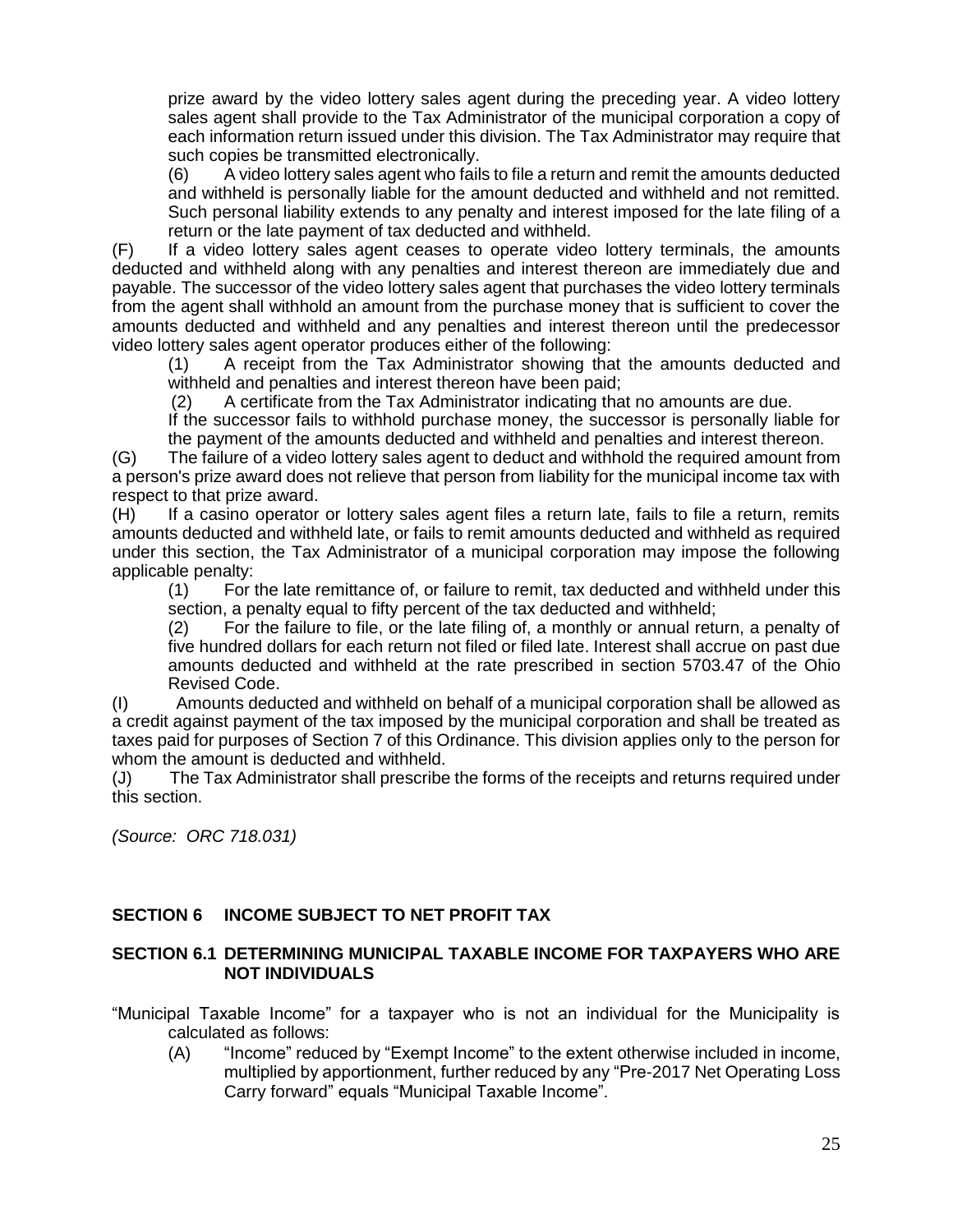- (1) "Income" for a taxpayer that is not an individual means the "Net Profit" of the taxpayer.
	- (i) "Net Profit" for a person other than an individual is defined in Section 3(23).

(ii) "Adjusted Federal Taxable Income" is defined in Section Section 3(1).

- (2) "Exempt Income" is defined in Section 3(11) of this Ordinance.
- (3) "Apportionment" means the apportionment as determined by Section 6.2 of this Ordinance.
- (4) "Pre-2017 Net Operating Loss Carry forward" is defined in Section 3(32) of this Ordinance.

(Source: ORC 718.01)

#### **SECTION 6.2 NET PROFIT; INCOME SUBJECT TO NET PROFIT TAX; ALTERNATIVE APPORTIONMENT**

This section applies to any taxpayer engaged in a business or profession in the Municipality unless the taxpayer is an individual who resides in the Municipality or the taxpayer is an electric company, combined company, or telephone company that is subject to and required to file reports under Chapter 5745 of the Ohio Revised Code.

(A) Net profit from a business or profession conducted both within and outside the boundaries of the Municipality shall be considered as having a taxable situs in the Municipality for purposes of municipal income taxation in the same proportion as the average ratio of the following:

(1) The average original cost of the real property and tangible personal property owned or used by the taxpayer in the business or profession in the Municipality during the taxable period to the average original cost of all of the real and tangible personal property owned or used by the taxpayer in the business or profession during the same period, wherever situated.

As used in the preceding paragraph, tangible personal or real property shall include property rented or leased by the taxpayer and the value of such property shall be determined by multiplying the annual rental thereon by eight;

(2) Wages, salaries, and other compensation paid during the taxable period to individuals employed in the business or profession for services performed in the Municipality to wages, salaries, and other compensation paid during the same period to individuals employed in the business or profession, wherever the individual's services are performed, excluding compensation from which taxes are not required to be withheld under Section 5.2 of this Ordinance;

(3) Total gross receipts of the business or profession from sales and rentals made and services performed during the taxable period in the Municipality to total gross receipts of the business or profession during the same period from sales, rentals, and services, wherever made or performed.

(B) (1) If the apportionment factors described in division (A) of this section do not fairly represent the extent of a taxpayer's business activity in the Municipality, the taxpayer may request, or the Tax Administrator of the Municipality may require, that the taxpayer use, with respect to all or any portion of the income of the taxpayer, an alternative apportionment method involving one or more of the following:

- (a) Separate accounting;
- (b) The exclusion of one or more of the factors;

(c) The inclusion of one or more additional factors that would provide for a more fair apportionment of the income of the taxpayer to the Municipality;

(d) A modification of one or more of the factors.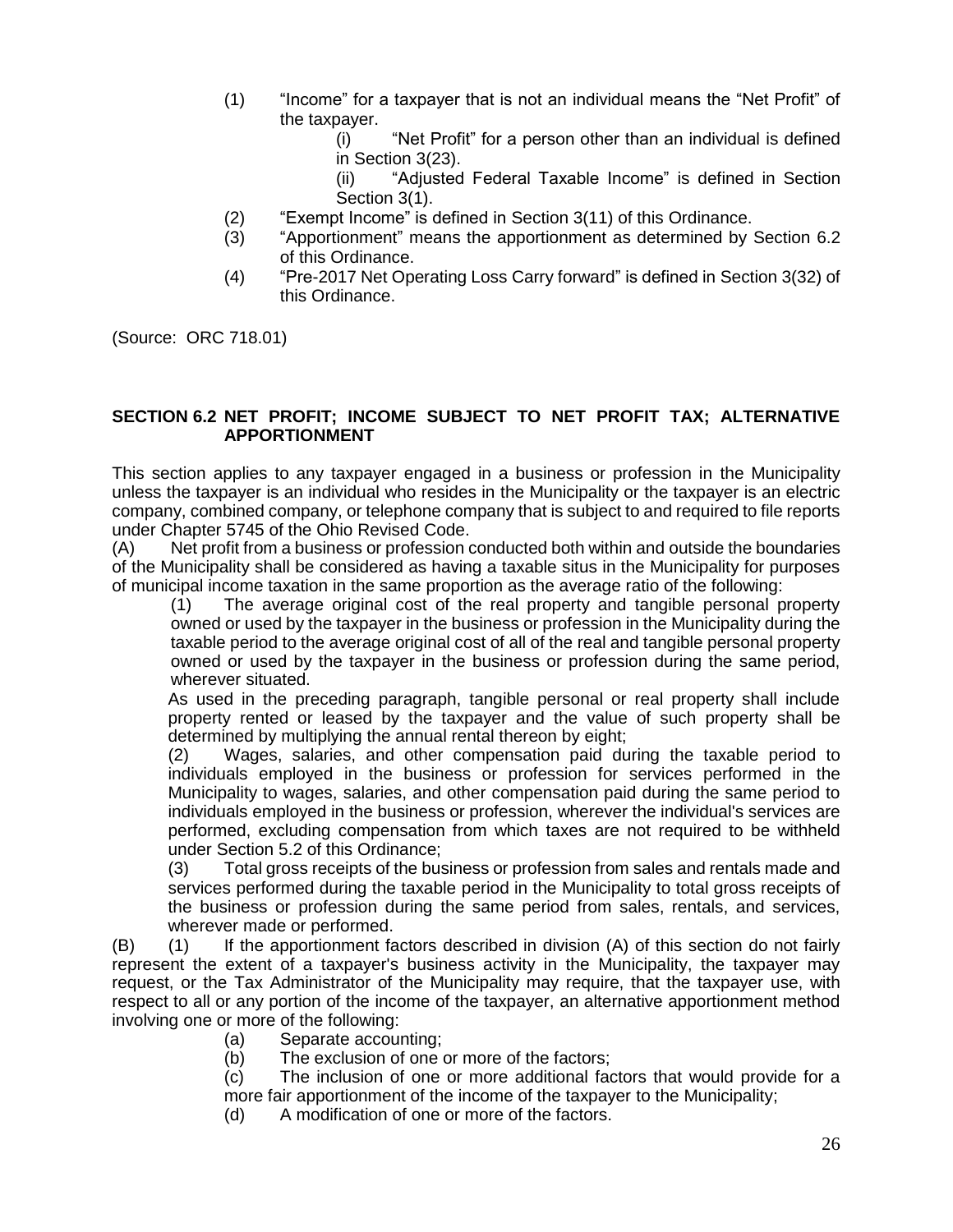(2) A taxpayer request to use an alternative apportionment method shall be in writing and shall accompany a tax return, timely filed appeal of an assessment, or timely filed amended tax return. The taxpayer may use the requested alternative method unless the Tax Administrator denies the request in an assessment issued within the period prescribed by division (A) of Section 19 of this Ordinance.

(3) A Tax Administrator may require a taxpayer to use an alternative apportionment method as described in division (B)(1) of this section only by issuing an assessment to the taxpayer within the period prescribed by Section 19(A) of this Ordinance.

(4) Nothing in division (B) of this section nullifies or otherwise affects any alternative apportionment arrangement approved by a Tax Administrator or otherwise agreed upon by both the Tax Administrator and taxpayer before January 1, 2016.

(C) As used in division (A)(2) of this section, "wages, salaries, and other compensation" includes only wages, salaries, or other compensation paid to an employee for services performed at any of the following locations:

(1) A location that is owned, controlled, or used by, rented to, or under the possession of one of the following:

(a) The employer;

(b) A vendor, customer, client, or patient of the employer, or a related member of such a vendor, customer, client, or patient;

(c) A vendor, customer, client, or patient of a person described in division (C)(1)(b) of this section, or a related member of such a vendor, customer, client, or patient.

(2) Any location at which a trial, appeal, hearing, investigation, inquiry, review, courtmartial, or similar administrative, judicial, or legislative matter or proceeding is being conducted, provided that the compensation is paid for services performed for, or on behalf of, the employer or that the employee's presence at the location directly or indirectly benefits the employer;

(3) Any other location, if the Tax Administrator determines that the employer directed the employee to perform the services at the other location in lieu of a location described in division (C)(1) or (2) of this section solely in order to avoid or reduce the employer's municipal income tax liability. If a Tax Administrator makes such a determination, the employer may dispute the determination by establishing, by a preponderance of the evidence, that the Tax Administrator's determination was unreasonable.

(D) For the purposes of division (A)(3) of this section, receipts from sales and rentals made and services performed shall be sitused to a municipal corporation as follows:

(1) Gross receipts from the sale of tangible personal property shall be sitused to the municipal corporation in which the sale originated. For the purposes of this division, a sale of property originates in a municipal corporation if, regardless of where title passes, the property meets any of the following criteria:

(a) The property is shipped to or delivered within the municipal corporation from a stock of goods located within the municipal corporation.

(b) The property is delivered within the municipal corporation from a location outside the municipal corporation, provided the taxpayer is regularly engaged through its own employees in the solicitation or promotion of sales within such municipal corporation and the sales result from such solicitation or promotion.

(c) The property is shipped from a place within the municipal corporation to purchasers outside the municipal corporation, provided that the taxpayer is not, through its own employees, regularly engaged in the solicitation or promotion of sales at the place where delivery is made.

(2) Gross receipts from the sale of services shall be sitused to the municipal corporation to the extent that such services are performed in the municipal corporation.

(3) To the extent included in income, gross receipts from the sale of real property located in the municipal corporation shall be sitused to the municipal corporation.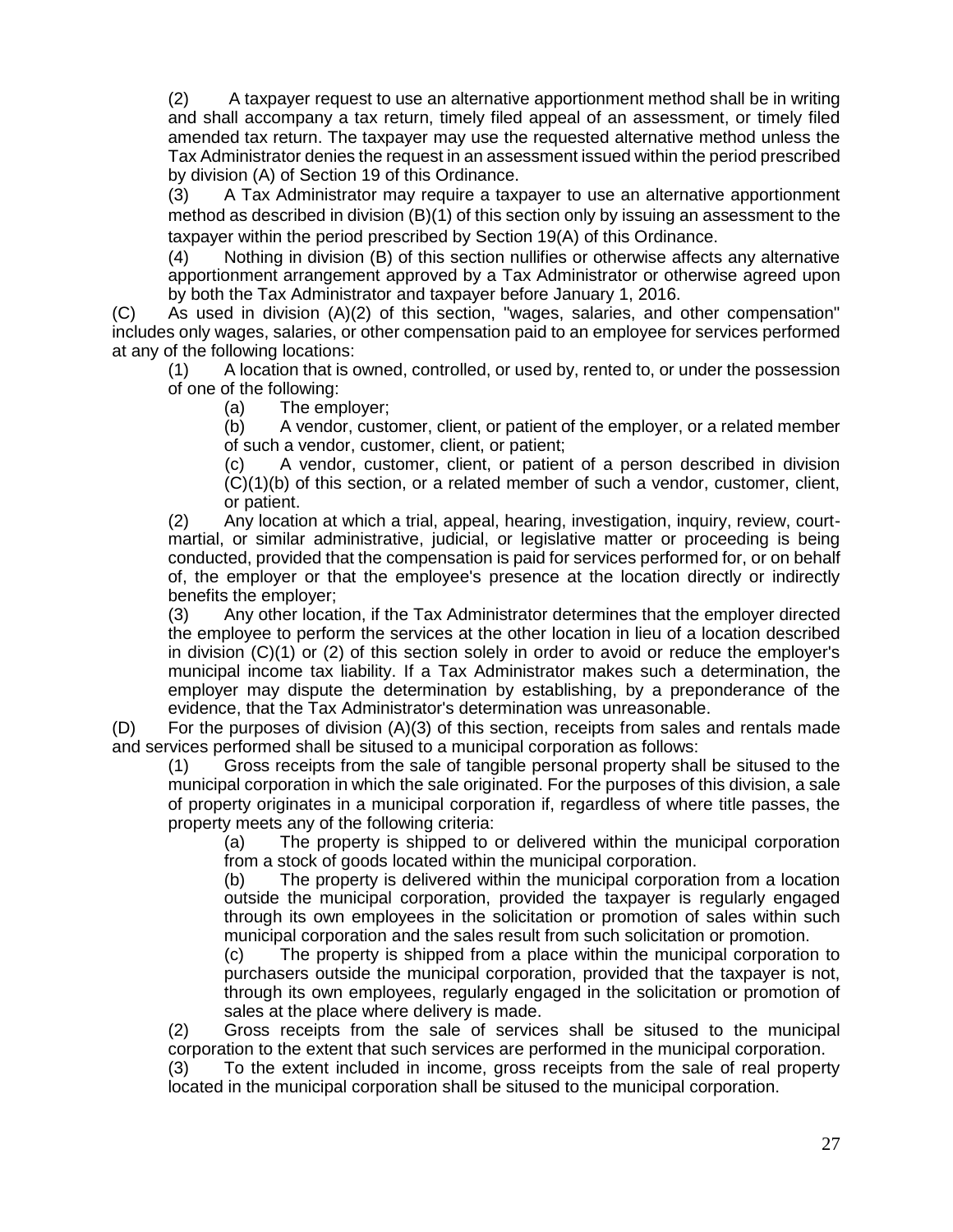(4) To the extent included in income, gross receipts from rents and royalties from real property located in the municipal corporation shall be sitused to the municipal corporation. (5) Gross receipts from rents and royalties from tangible personal property shall be sitused to the municipal corporation based upon the extent to which the tangible personal

property is used in the municipal corporation.

(E) The net profit received by an individual taxpayer from the rental of real estate owned directly by the individual or by a disregarded entity owned by the individual shall be subject to tax only by the municipal corporation in which the property generating the net profit is located and the municipal corporation in which the individual taxpayer that receives the net profit resides.

A municipal corporation shall allow such taxpayers to elect to use separate accounting for the purpose of calculating net profit sitused under this division to the municipal corporation in which the property is located.

 $(F)$  (1) Except as provided in division  $(F)(2)$  of this section, commissions received by a real estate agent or broker relating to the sale, purchase, or lease of real estate shall be sitused to the municipal corporation in which the real estate is located. Net profit reported by the real estate agent or broker shall be allocated to a municipal corporation based upon the ratio of the commissions the agent or broker received from the sale, purchase, or lease of real estate located in the municipal corporation to the commissions received from the sale, purchase, or lease of real estate everywhere in the taxable year.

(2) An individual who is a resident of a municipal corporation that imposes a municipal income tax shall report the individual's net profit from all real estate activity on the individual's annual tax return for that municipal corporation. The individual may claim a credit for taxes the individual paid on such net profit to another municipal corporation to the extent that such credit is allowed under Section 8.1 of this Ordinance.

(G) If, in computing a taxpayer's adjusted federal taxable income, the taxpayer deducted any amount with respect to a stock option granted to an employee, and if the employee is not required to include in the employee's income any such amount or a portion thereof because it is exempted from taxation under divisions  $(11)(L)$  and  $(34)(A)(iv)$  of Section 3 of this Ordinance, by a municipal corporation to which the taxpayer has apportioned a portion of its net profit, the taxpayer shall add the amount that is exempt from taxation to the taxpayer's net profit that was apportioned to that municipal corporation. In no case shall a taxpayer be required to add to its net profit that was apportioned to that municipal corporation any amount other than the amount upon which the employee would be required to pay tax were the amount related to the stock option not exempted from taxation.

This division applies solely for the purpose of making an adjustment to the amount of a taxpayer's net profit that was apportioned to a municipal corporation under this section.

(H) When calculating the ratios described in division (A) of this section for the purposes of that division or division (B) of this section, the owner of a disregarded entity shall include in the owner's ratios the property, payroll, and gross receipts of such disregarded entity.

*(Source: ORC 718.02)*

## **SECTION 6.3 CONSOLIDATED FEDERAL INCOME TAX RETURN**

(A) As used in this section:

(1) "Affiliated group of corporations" means an affiliated group as defined in section 1504 of the Internal Revenue Code, except that, if such a group includes at least one incumbent local exchange carrier that is primarily engaged in the business of providing local exchange telephone service in this state, the affiliated group shall not include any incumbent local exchange carrier that would otherwise be included in the group.

(2) "Consolidated federal income tax return" means a consolidated return filed for federal income tax purposes pursuant to section 1501 of the Internal Revenue Code.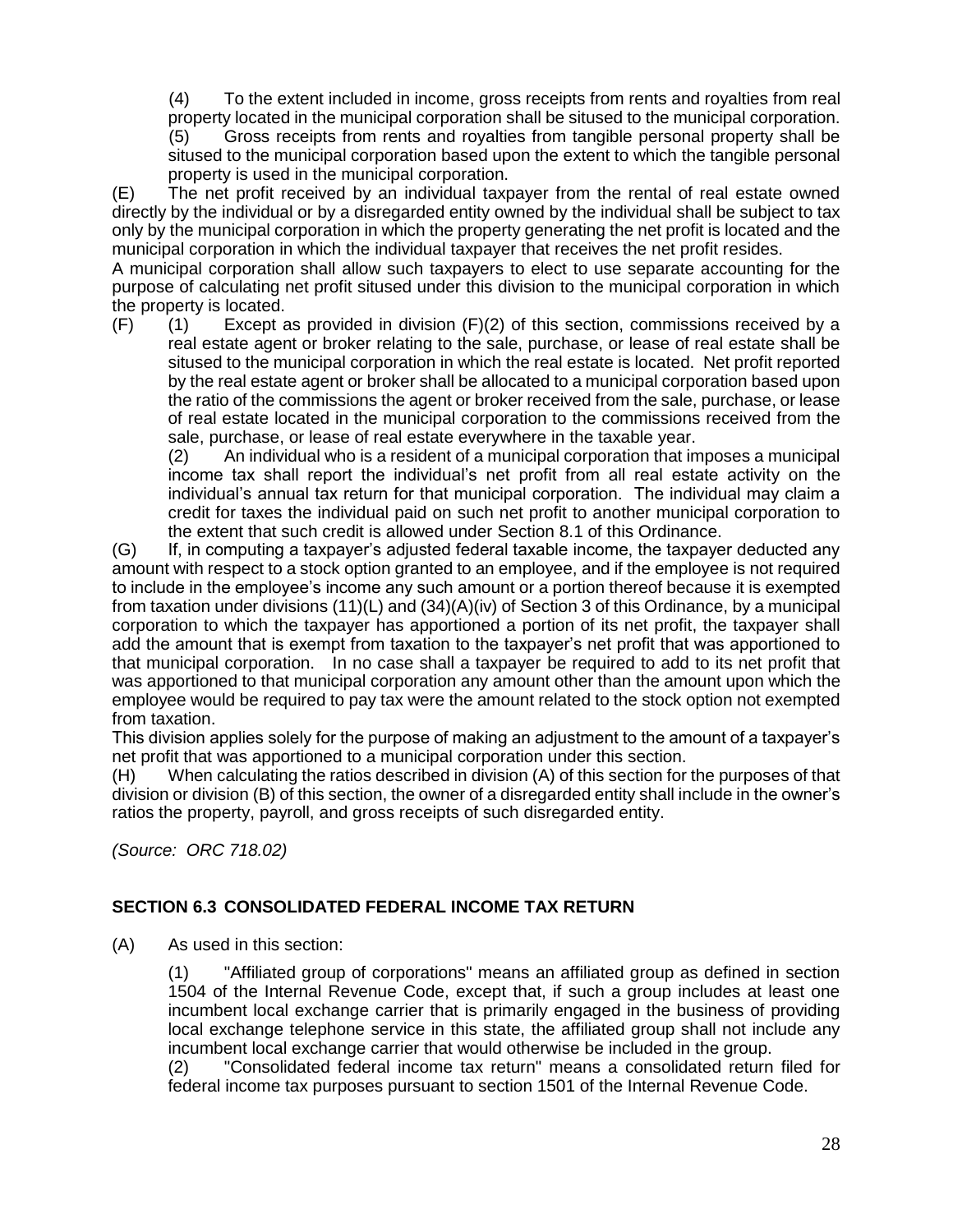(3) "Consolidated federal taxable income" means the consolidated taxable income of an affiliated group of corporations, as computed for the purposes of filing a consolidated federal income tax return, before consideration of net operating losses or special deductions. "Consolidated federal taxable income" does not include income or loss of an incumbent local exchange carrier that is excluded from the affiliated group under division (A)(1) of this section.

(4) "Incumbent local exchange carrier" has the same meaning as in section 4927.01 of the Revised Code.

(5) "Local exchange telephone service" has the same meaning as in section 5727.01 of the Revised Code.

(B) (1) For taxable years beginning on or after January 1, 2016, a taxpayer that is a member of an affiliated group of corporations may elect to file a consolidated municipal income tax return for a taxable year if at least one member of the affiliated group of corporations is subject to the municipal income tax in that taxable year and if the affiliated group of corporations filed a consolidated federal income tax return with respect to that taxable year.

(a) The election is binding for a five-year period beginning with the first taxable year of the initial election unless a change in the reporting method is required under federal law.

(b) The election continues to be binding for each subsequent five-year period unless the taxpayer elects to discontinue filing consolidated municipal income tax returns under division (B)(2) of this section; or

(c) A taxpayer receives permission from the Tax Administrator. The Tax Administrator shall approve such a request for good cause shown.

(2) An election to discontinue filing consolidated municipal income tax returns under this section must be made in the first year following the last year of a five-year consolidated municipal income tax return election period in effect under division (B)(1) of this section. The election to discontinue filing a consolidated municipal income tax return is binding for a five-year period beginning with the first taxable year of the election.

(3) An election made under division (B)(1) or (2) of this section is binding on all members of the affiliated group of corporations subject to a municipal income tax.

(C) A taxpayer that is a member of an affiliated group of corporations that filed a consolidated federal income tax return for a taxable year shall file a consolidated municipal income tax return for that taxable year if the Tax Administrator determines, by a preponderance of the evidence, that intercompany transactions have not been conducted at arm's length and that there has been a distortive shifting of income or expenses with regard to allocation of net profits to the municipal corporation. A taxpayer that is required to file a consolidated municipal income tax return for a taxable year shall file a consolidated municipal income tax return for all subsequent taxable years unless the taxpayer requests and receives written permission from the Tax Administrator to file a separate return or a taxpayer has experienced a change in circumstances.

(D) A taxpayer shall prepare a consolidated municipal income tax return in the same manner as is required under the United States Department of Treasury regulations that prescribe procedures for the preparation of the consolidated federal income tax return required to be filed by the common parent of the affiliated group of which the taxpayer is a member.

(E) (1) Except as otherwise provided in divisions (E)(2), (3), and (4) of this section, corporations that file a consolidated municipal income tax return shall compute adjusted federal taxable income, as defined in Section 3(1) of this Ordinance, by substituting "consolidated federal taxable income" for "federal taxable income" wherever "federal taxable income" appears in that division and by substituting "an affiliated group of corporation's" for "a C corporation's" wherever "a C corporation's" appears in that division. (2) No corporation filing a consolidated municipal income tax return shall make any adjustment otherwise required under Section 3(1) of this Ordinance to the extent that the item of income or deduction otherwise subject to the adjustment has been eliminated or consolidated in the computation of consolidated federal taxable income.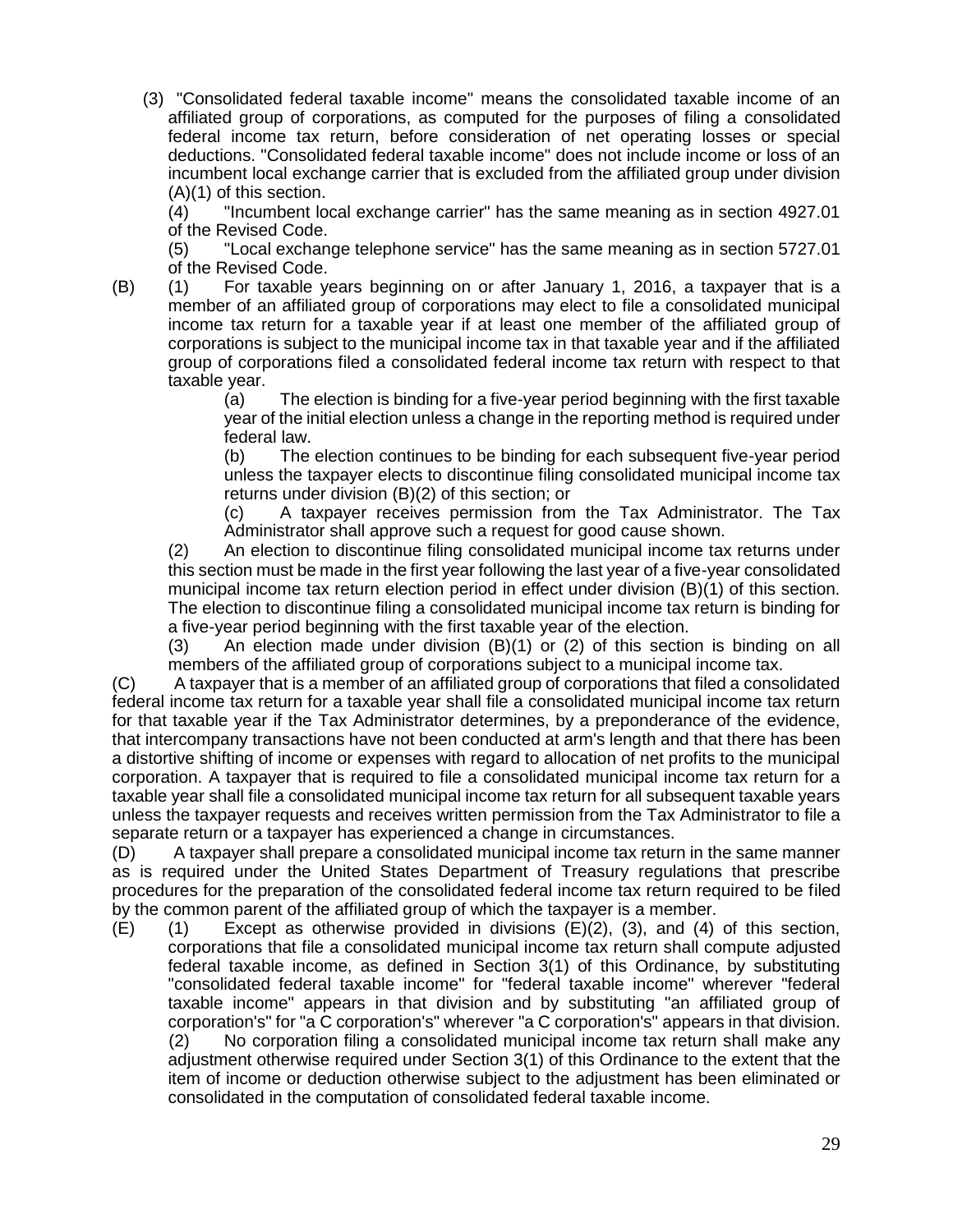(3) If the net profit or loss of a pass-through entity having at least eighty percent of the value of its ownership interest owned or controlled, directly or indirectly, by an affiliated group of corporations is included in that affiliated group's consolidated federal taxable income for a taxable year, the corporation filing a consolidated municipal income tax return shall do one of the following with respect to that pass-through entity's net profit or loss for that taxable year:

(a) Exclude the pass-through entity's net profit or loss from the consolidated federal taxable income of the affiliated group and, for the purpose of making the computations required in Section 6.2 of this Ordinance, exclude the property, payroll, and gross receipts of the pass-through entity in the computation of the affiliated group's net profit sitused to a municipal corporation. If the entity's net profit or loss is so excluded, the entity shall be subject to taxation as a separate taxpayer on the basis of the entity's net profits that would otherwise be included in the consolidated federal taxable income of the affiliated group.

(b) Include the pass-through entity's net profit or loss in the consolidated federal taxable income of the affiliated group and, for the purpose of making the computations required in Section 6.2 of this Ordinance, include the property, payroll, and gross receipts of the pass-through entity in the computation of the affiliated group's net profit sitused to a municipal corporation. If the entity's net profit or loss is so included, the entity shall not be subject to taxation as a separate taxpayer on the basis of the entity's net profits that are included in the consolidated federal taxable income of the affiliated group.

(4) If the net profit or loss of a pass-through entity having less than eighty percent of the value of its ownership interest owned or controlled, directly or indirectly, by an affiliated group of corporations is included in that affiliated group's consolidated federal taxable income for a taxable year, all of the following shall apply:

(a) The corporation filing the consolidated municipal income tax return shall exclude the pass-through entity's net profit or loss from the consolidated federal taxable income of the affiliated group and, for the purposes of making the computations required in Section 6.2 of this Ordinance, exclude the property, payroll, and gross receipts of the pass-through entity in the computation of the affiliated group's net profit sitused to a municipal corporation;

(b) The pass-through entity shall be subject to municipal income taxation as a separate taxpayer in accordance with this ordinance on the basis of the entity's net profits that would otherwise be included in the consolidated federal taxable income of the affiliated group.

(F) Corporations filing a consolidated municipal income tax return shall make the computations required under Section 6.2 of this Ordinance by substituting "consolidated federal taxable income attributable to" for "net profit from" wherever "net profit from" appears in that section and by substituting "affiliated group of corporations" for "taxpayer" wherever "taxpayer" appears in that section.

(G) Each corporation filing a consolidated municipal income tax return is jointly and severally liable for any tax, interest, penalties, fines, charges, or other amounts imposed by a municipal corporation in accordance with this ordinance on the corporation, an affiliated group of which the corporation is a member for any portion of the taxable year, or any one or more members of such an affiliated group.

(H) Corporations and their affiliates that made an election or entered into an agreement with a municipal corporation before January 1, 2016, to file a consolidated or combined tax return with such municipal corporation may continue to file consolidated or combined tax returns in accordance with such election or agreement for taxable years beginning on and after January 1, 2016.

*(Source: ORC 718.06)*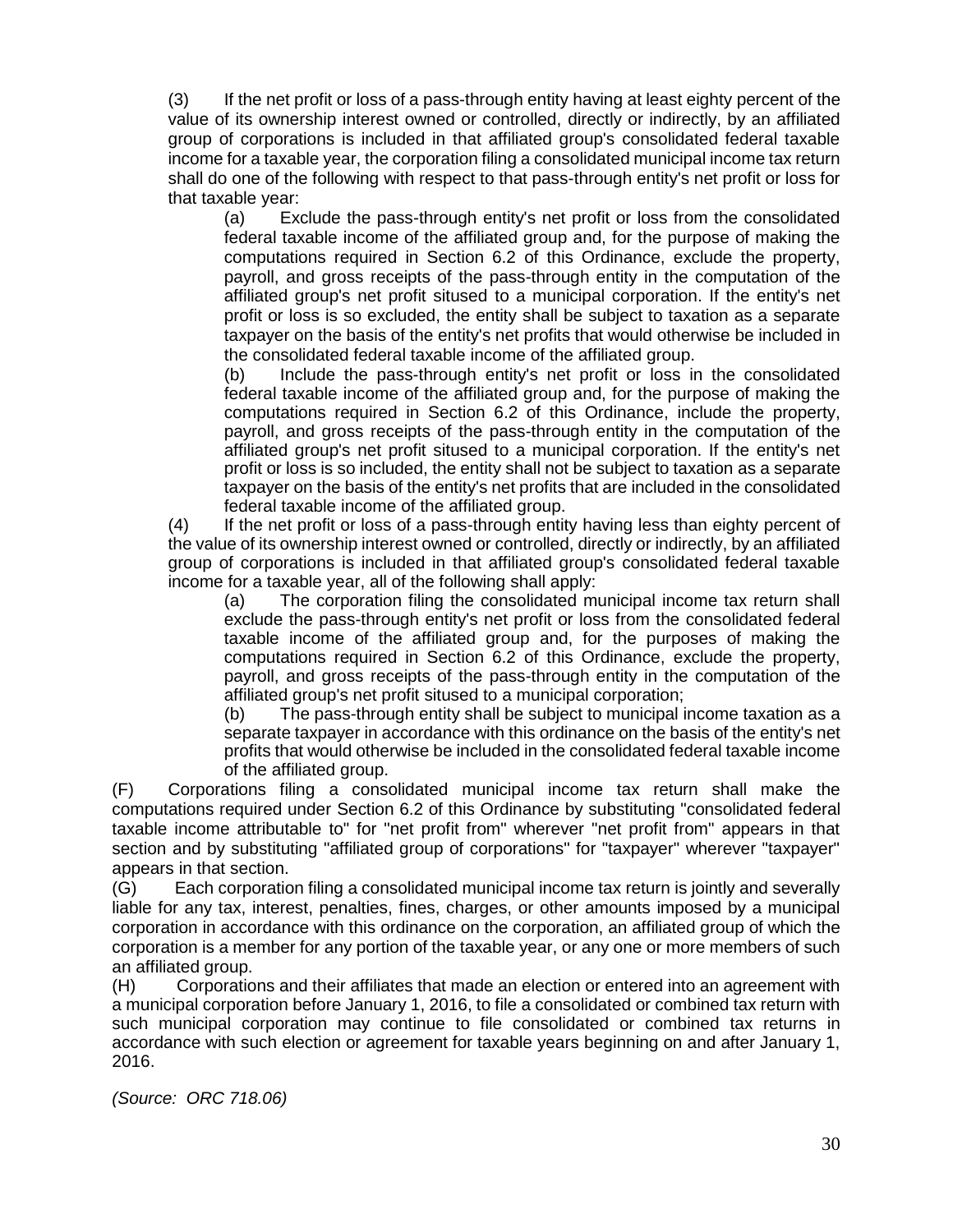## **SECTION 6.4 TAX CREDIT FOR BUSINESSES THAT FOSTER NEW JOBS IN OHIO**

The Municipality, by Ordinance, may grant a refundable or nonrefundable credit against its tax on income to a taxpayer to foster job creation in the Municipality. If a credit is granted under this section, it shall be measured as a percentage of the new income tax revenue the Municipality derives from new employees of the taxpayer and shall be for a term not exceeding fifteen years. Before the Municipality passes an ordinance granting a credit, the Municipality and the taxpayer shall enter into an agreement specifying all the conditions of the credit.

*(Source: ORC 718.15)* 

## **SECTION 6.5 TAX CREDITS TO FOSTER JOB RETENTION**

The Municipality, by Ordinance, may grant a refundable or nonrefundable credit against its tax on income to a taxpayer for the purpose of fostering job retention in the Municipality. If a credit is granted under this section, it shall be measured as a percentage of the income tax revenue the Municipality derives from the retained employees of the taxpayer, and shall be for a term not exceeding fifteen years. Before the Municipality passes an ordinance allowing such a credit, the Municipality and the taxpayer shall enter into an agreement specifying all the conditions of the credit.

*(Source: ORC 718.151)*

## **SECTION 7 DECLARATION OF ESTIMATED TAX**

(A) As used in this section:

(1) "Estimated taxes" means the amount that the taxpayer reasonably estimates to be the taxpayer's tax liability for a municipal corporation's income tax for the current taxable year.

(2) "Tax liability" means the total taxes due to a municipal corporation for the taxable year, after allowing any credit to which the taxpayer is entitled, and after applying any estimated tax payment, withholding payment, or credit from another taxable year.

(B) (1) Every taxpayer shall make a declaration of estimated taxes for the current taxable year, on the form prescribed by the Tax Administrator, if the amount payable as estimated taxes is at least two hundred dollars. For the purposes of this section:

(a) Taxes withheld from qualifying wages shall be considered as paid to the municipal corporation for which the taxes were withheld in equal amounts on each payment date. If the taxpayer establishes the dates on which all amounts were actually withheld, the amounts withheld shall be considered as paid on the dates on which the amounts were actually withheld.

(b) An overpayment of tax applied as a credit to a subsequent taxable year is deemed to be paid on the date of the postmark stamped on the cover in which the payment is mailed or, if the payment is made by electronic funds transfer, the date the payment is submitted. As used in this division, "date of the postmark" means, in the event there is more than one date on the cover, the earliest date imprinted on the cover by the postal service.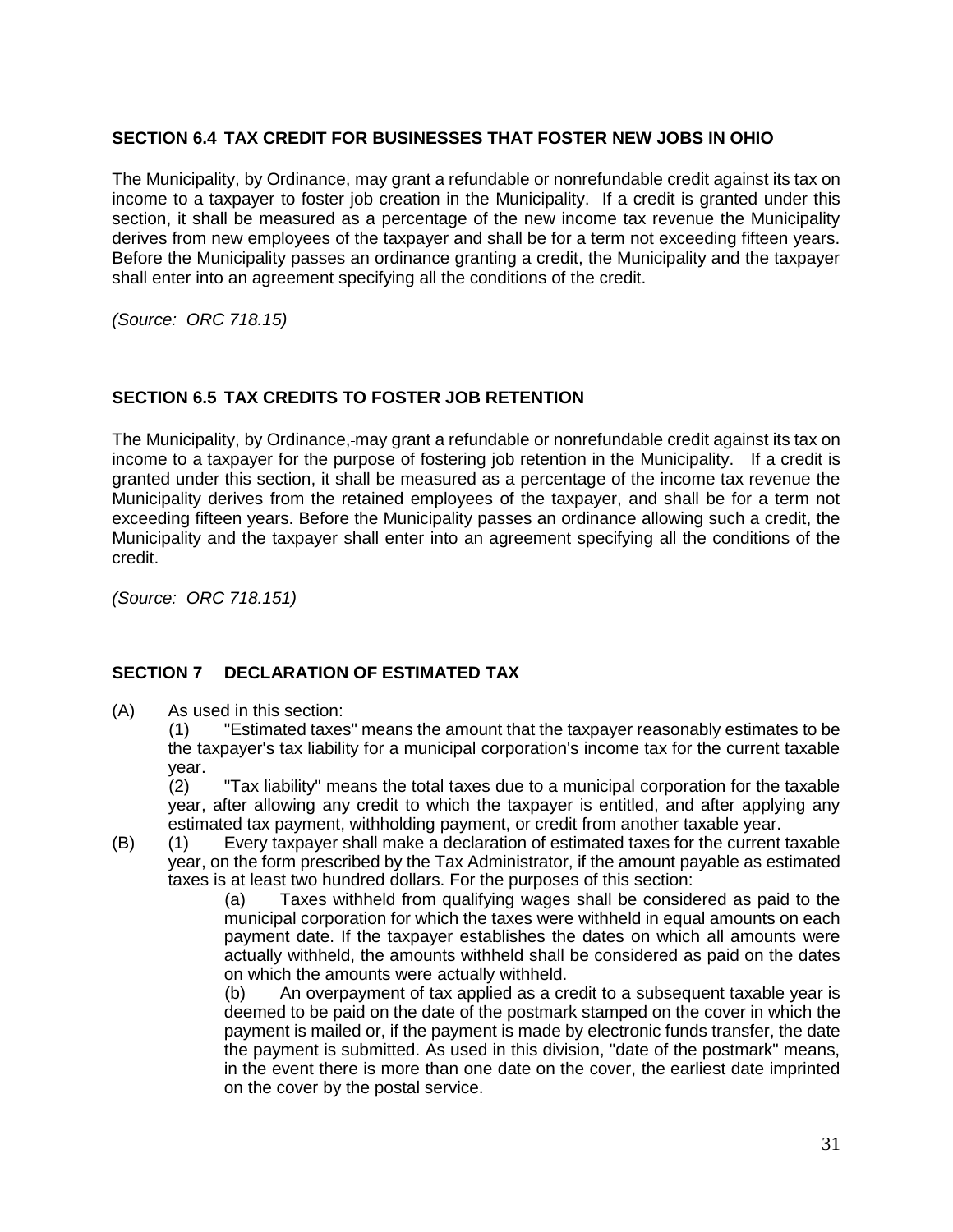(c) A taxpayer having a taxable year of less than twelve months shall make a declaration under rules prescribed by the Tax Administrator.

(d) Taxes withheld by a casino operator or by a lottery sales agent under section 718.031 of the Ohio Revised Code are deemed to be paid to the municipal corporation for which the taxes were withheld on the date the taxes are withheld from the taxpayer's winnings.

(2) Taxpayers filing joint returns shall file joint declarations of estimated taxes.

(3) The declaration of estimated taxes shall be filed on or before the date prescribed for the filing of municipal income tax returns under Section 9.1(G) of this Ordinance or on or before the fifteenth day of the fourth month of the first taxable year after the taxpayer becomes subject to tax for the first time.

(4) Taxpayers reporting on a fiscal year basis shall file a declaration on or before the fifteenth day of the fourth month after the beginning of each fiscal year or period.

(5) The original declaration or any subsequent amendment may be increased or decreased on or before any subsequent quarterly payment day as provided in this section.

(C) (1) The required portion of the tax liability for the taxable year that shall be paid through estimated taxes made payable to the Municipality or Tax Administrator, including the application of tax refunds to estimated taxes and withholding on or before the applicable payment date, shall be as follows:

> (a) On or before the fifteenth day of the fourth month after the beginning of the taxable year, twenty-two and one-half percent of the tax liability for the taxable year;

> (b) On or before the fifteenth day of the sixth month after the beginning of the taxable year, forty-five percent of the tax liability for the taxable year;

> (c) On or before the fifteenth day of the ninth month after the beginning of the taxable year, sixty-seven and one-half percent of the tax liability for the taxable year;

> (d) On or before the fifteenth day of the twelfth month of the taxable year, ninety percent of the tax liability for the taxable year.

(2) A taxpayer may amend a declaration under rules prescribed by the Tax Administrator. When an amended declaration has been filed, the unpaid balance shown due on the amended declaration shall be paid in equal installments on or before the remaining payment dates. The amended declaration must be filed on the next applicable due date as outlined in (C)(1)(a) through (d) of this section.

(3) On or before the fifteenth day of the fourth month of the year following that for which the declaration or amended declaration was filed, an annual return shall be filed and any balance which may be due shall be paid with the return in accordance with Section 9.1.

(a) For taxpayers who are individuals, or who are not individuals and are reporting and filing on a calendar year basis, the annual tax return is due on the same date as the filing of the federal tax return, unless extended pursuant to division (G) of section 5747.08 of the Revised Code.

(b) For taxpayers who are not individuals, and are reporting and filing on a fiscal year basis or any period other than a calendar year, the annual return is due on the fifteenth day of the fourth month following the end of the taxable year or period.

(4) An amended declaration is required whenever the taxpayer's estimated tax liability changes during the taxable year. A change in estimated tax liability may either increase or decrease the estimated tax liability for the taxable year.

(D) (1) In the case of any underpayment of any portion of a tax liability, penalty and interest may be imposed pursuant to Section 10 of this Ordinance upon the amount of underpayment for the period of underpayment, unless the underpayment is due to reasonable cause as described in division (E) of this section. The amount of the underpayment shall be determined as follows: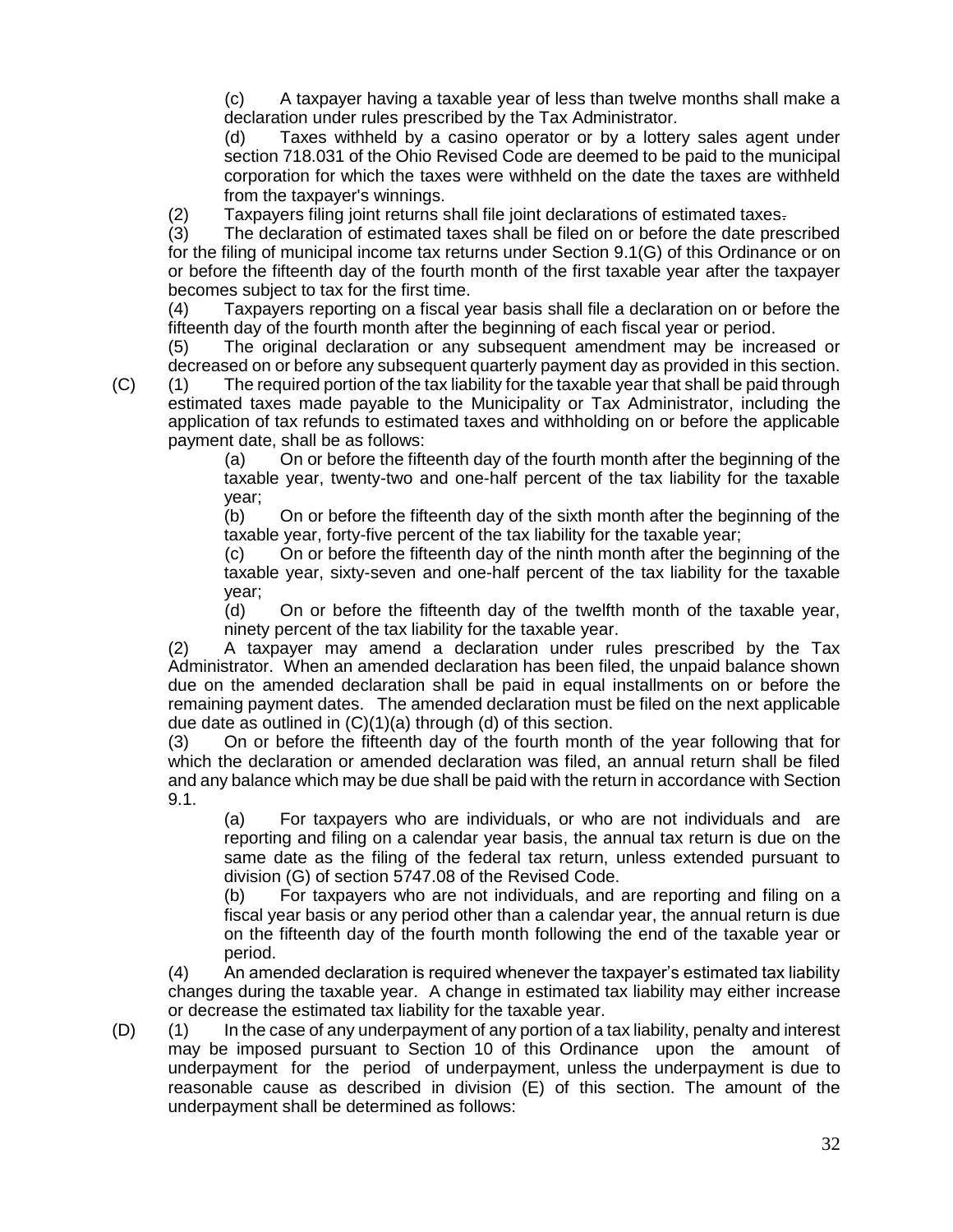(a) For the first payment of estimated taxes each year, twenty-two and onehalf percent of the tax liability, less the amount of taxes paid by the date prescribed for that payment;

(b) For the second payment of estimated taxes each year, forty-five percent of the tax liability, less the amount of taxes paid by the date prescribed for that payment;

(c) For the third payment of estimated taxes each year, sixty-seven and onehalf percent of the tax liability, less the amount of taxes paid by the date prescribed for that payment;

(d) For the fourth payment of estimated taxes each year, ninety percent of the tax liability, less the amount of taxes paid by the date prescribed for that payment. (2) The period of the underpayment shall run from the day the estimated payment was required to be made to the date on which the payment is made. For purposes of this section, a payment of estimated taxes on or before any payment date shall be considered a payment of any previous underpayment only to the extent the payment of estimated taxes exceeds the amount of the payment presently required to be paid to avoid any

penalty. (E) An underpayment of any portion of tax liability determined under division (D) of this section shall be due to reasonable cause and the penalty imposed by this section shall not be added to the taxes for the taxable year if any of the following apply:

(1) The amount of estimated taxes that were paid equals at least ninety percent of the tax liability for the current taxable year, determined by annualizing the income received during the year up to the end of the month immediately preceding the month in which the payment is due.

(2) The amount of estimated taxes that were paid equals at least one hundred percent of the tax liability shown on the return of the taxpayer for the preceding taxable year, provided that the immediately preceding taxable year reflected a period of twelve months and the taxpayer filed a return with the municipal corporation under Section 9.1 for that year.

(3) The taxpayer is an individual who resides in the Municipality but was not domiciled there on the first day of January of the calendar year that includes the first day of the taxable year.

(F) A Tax Administrator may waive the requirement for filing a declaration of estimated taxes for any class of taxpayers after finding that the waiver is reasonable and proper in view of administrative costs and other factors.

*(Source: 718.08)*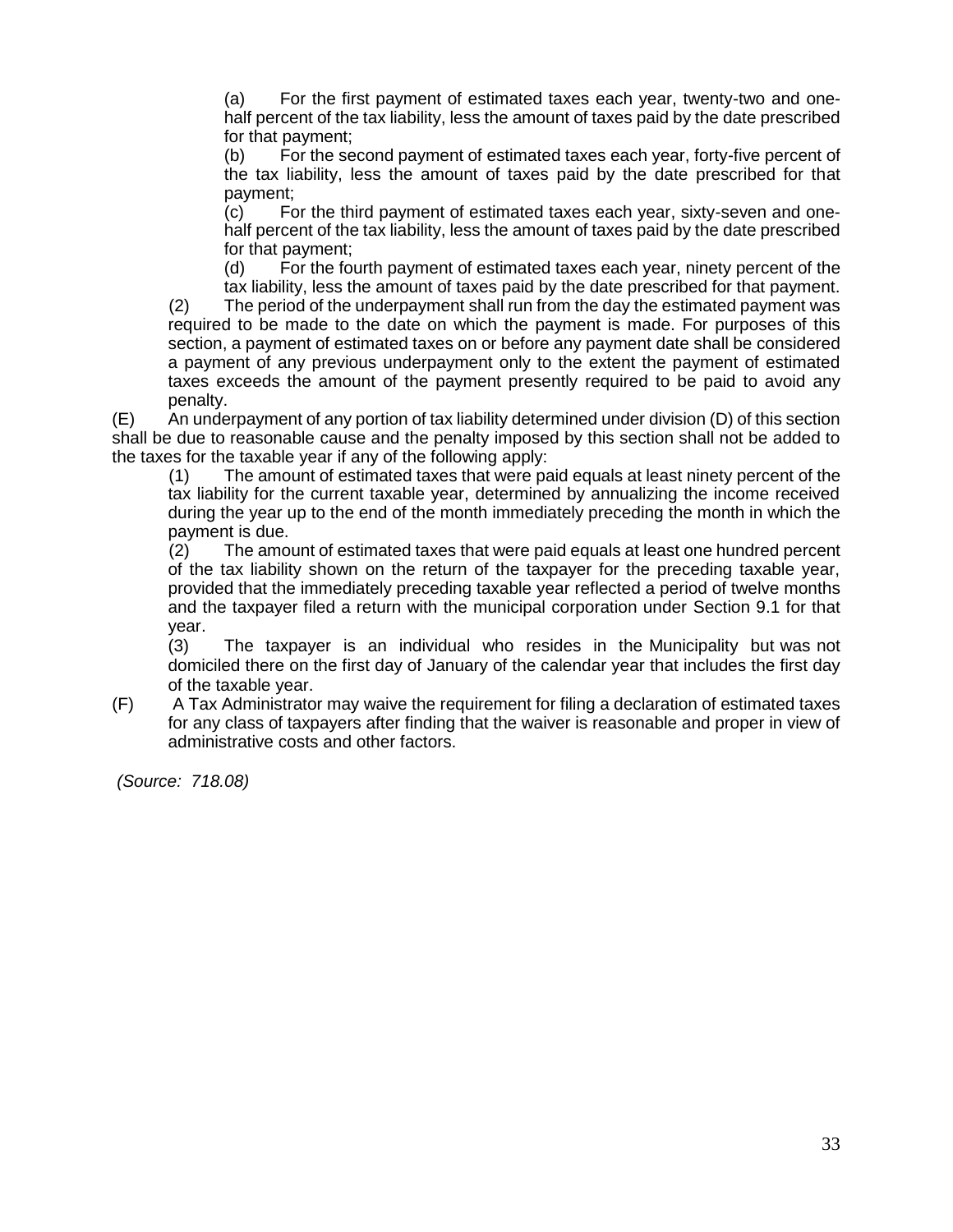## **SECTION 8 CREDIT FOR TAX PAID**

#### **SECTION 8.1 CREDIT FOR TAX PAID TO ANOTHER OHIO MUNICIPALITY**

- (A) Where a resident of the Municipality is subject to a municipal income tax imposed by another Ohio municipality, the taxpayer shall not pay a total Ohio municipal income tax on the same income greater than the tax imposed at the higher rate. No credit will be given unless the taxpayer presents such evidence of the payment of a similar tax to another Ohio municipality, as the Tax Administrator may require.
- (B) Every individual taxpayer who resides in the Municipality who receives net profits, salaries, wages, bonus payments, commissions or other personal service compensation for work done or services performed or rendered outside of the Municipality, if it be made to appear that the taxpayer has paid a municipal income tax on the same income taxable in the Ordinance to another Ohio municipality, shall be allowed credit against the tax imposed by this Ordinance of the amount paid by the taxpayer or on his behalf to such other Ohio municipality. The credit shall not exceed that tax rate described in this Ordinance on such income earned in such other Ohio municipality or Ohio municipalities where such tax is paid. No credit will be given unless the taxpayer presents such evidence of the payment of a similar tax to another Ohio municipality, as the Tax Administrator may require.
- (C) INTENTIONALLY LEFT BLANK
- (D) Except as provided in Section 8(E), if tax or withholding is paid to a Ohio municipal corporation on the income or wages, and if a second Ohio municipal corporation imposes a tax on the same income or wages after the time period allowed for a refund of the tax or withholding paid to the first Ohio municipality, the second Ohio municipality shall allow a nonrefundable credit again the tax or withholding the second Ohio municipality claims is due with respect to such income or wages, equal to the tax or withholding paid to the first Ohio municipality with respect to such income or wages.
- (E) If the tax rate in the second Ohio municipality is less than the tax rate in the first Ohio municipality, then the credit described in Section 8(D) shall be calculated using the tax rate in effect in the second Ohio municipality.
- (F) A claim for refund or credit under this section shall be made in such manner as described in Section 9.6.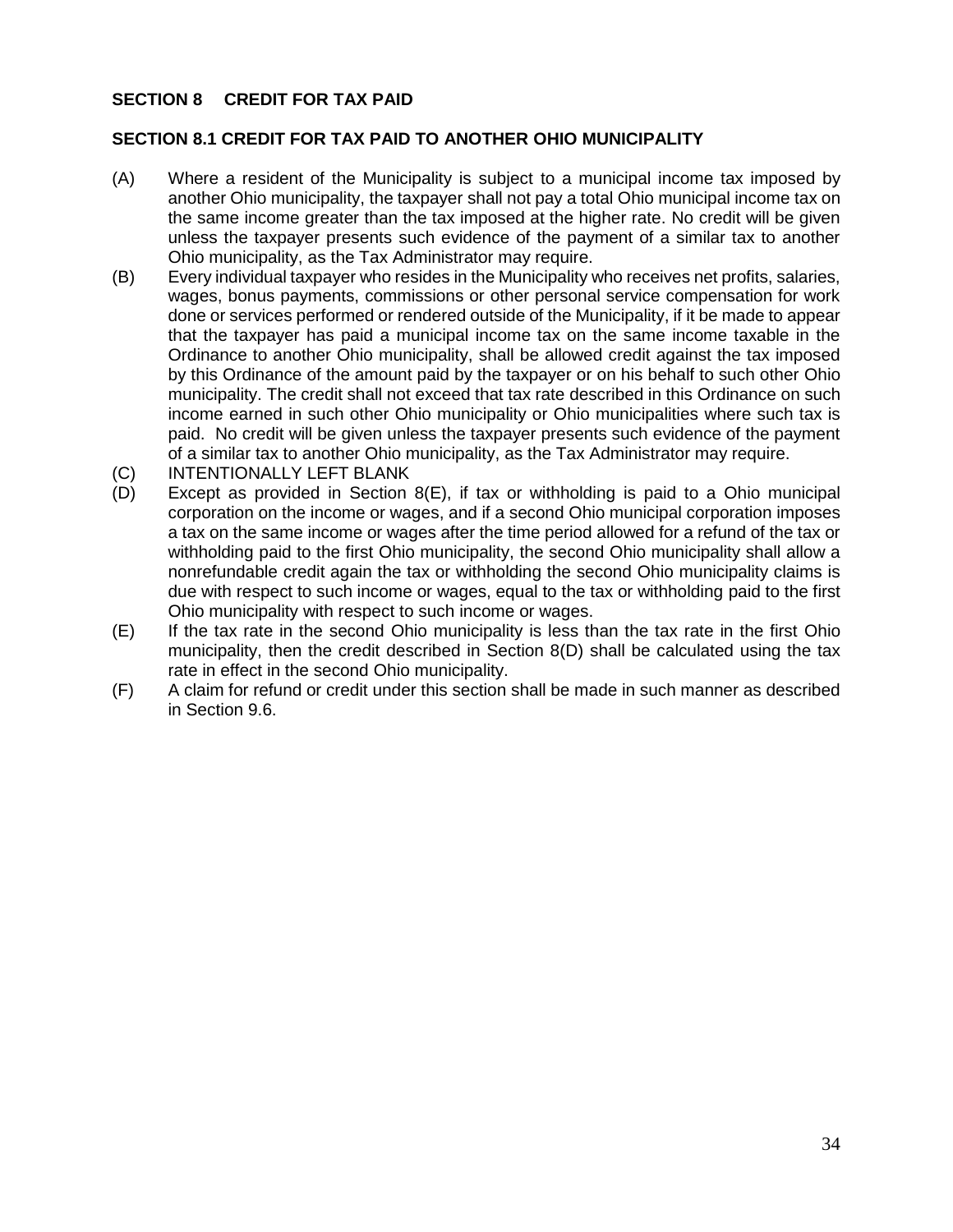# **SECTION 8.2 REFUNDABLE CREDIT FOR QUALIFYING LOSS**

(A) As used in this section:

(1) "Nonqualified deferred compensation plan" means a compensation plan described in section 3121(v)(2)(C) of the Internal Revenue Code.

(2) (a) Except as provided in division  $(A)(2)(b)$  of this section, "qualifying loss" means the excess, if any, of the total amount of compensation the payment of which is deferred pursuant to a nonqualified deferred compensation plan over the total amount of income the taxpayer has recognized for federal income tax purposes for all taxable years on a cumulative basis as compensation with respect to the taxpayer's receipt of money and property attributable to distributions in connection with the nonqualified deferred compensation plan.

(b) If, for one or more taxable years, the taxpayer has not paid to one or more municipal corporations income tax imposed on the entire amount of compensation the payment of which is deferred pursuant to a nonqualified deferred compensation plan, then the "qualifying loss" is the product of the amount resulting from the calculation described in division (A)(2)(a) of this section computed without regard to division  $(A)(2)(b)$  of this section and a fraction the numerator of which is the portion of such compensation on which the taxpayer has paid income tax to one or more municipal corporations and the denominator of which is the total amount of compensation the payment of which is deferred pursuant to a nonqualified deferred compensation plan.

(c) With respect to a nonqualified deferred compensation plan, the taxpayer sustains a qualifying loss only in the taxable year in which the taxpayer receives the final distribution of money and property pursuant to that nonqualified deferred compensation plan.

(3) "Qualifying tax rate" means the applicable tax rate for the taxable year for the which the taxpayer paid income tax to a municipal corporation with respect to any portion of the total amount of compensation the payment of which is deferred pursuant to a nonqualified deferred compensation plan. If different tax rates applied for different taxable years, then the "qualifying tax rate" is a weighted average of those different tax rates. The weighted average shall be based upon the tax paid to the municipal corporation each year with respect to the nonqualified deferred compensation plan.

(B) (1) Except as provided in division (D) of this section, a refundable credit shall be allowed against the income tax imposed by a municipal corporation for each qualifying loss sustained by a taxpayer during the taxable year. The amount of the credit shall be equal to the product of the qualifying loss and the qualifying tax rate.

(2) A taxpayer shall claim the credit allowed under this section from each municipal corporation to which the taxpayer paid municipal income tax with respect to the nonqualified deferred compensation plan in one or more taxable years.

(3) If a taxpayer has paid tax to more than one municipal corporation with respect to the nonqualified deferred compensation plan, the amount of the credit that a taxpayer may claim from each municipal corporation shall be calculated on the basis of each municipal corporation's proportionate share of the total municipal corporation income tax paid by the taxpayer to all municipal corporations with respect to the nonqualified deferred compensation plan.

(4) In no case shall the amount of the credit allowed under this section exceed the cumulative income tax that a taxpayer has paid to a municipal corporation for all taxable years with respect to the nonqualified deferred compensation plan.

(C) (1) For purposes of this section, municipal corporation income tax that has been withheld with respect to a nonqualified deferred compensation plan shall be considered to have been paid by the taxpayer with respect to the nonqualified deferred compensation plan.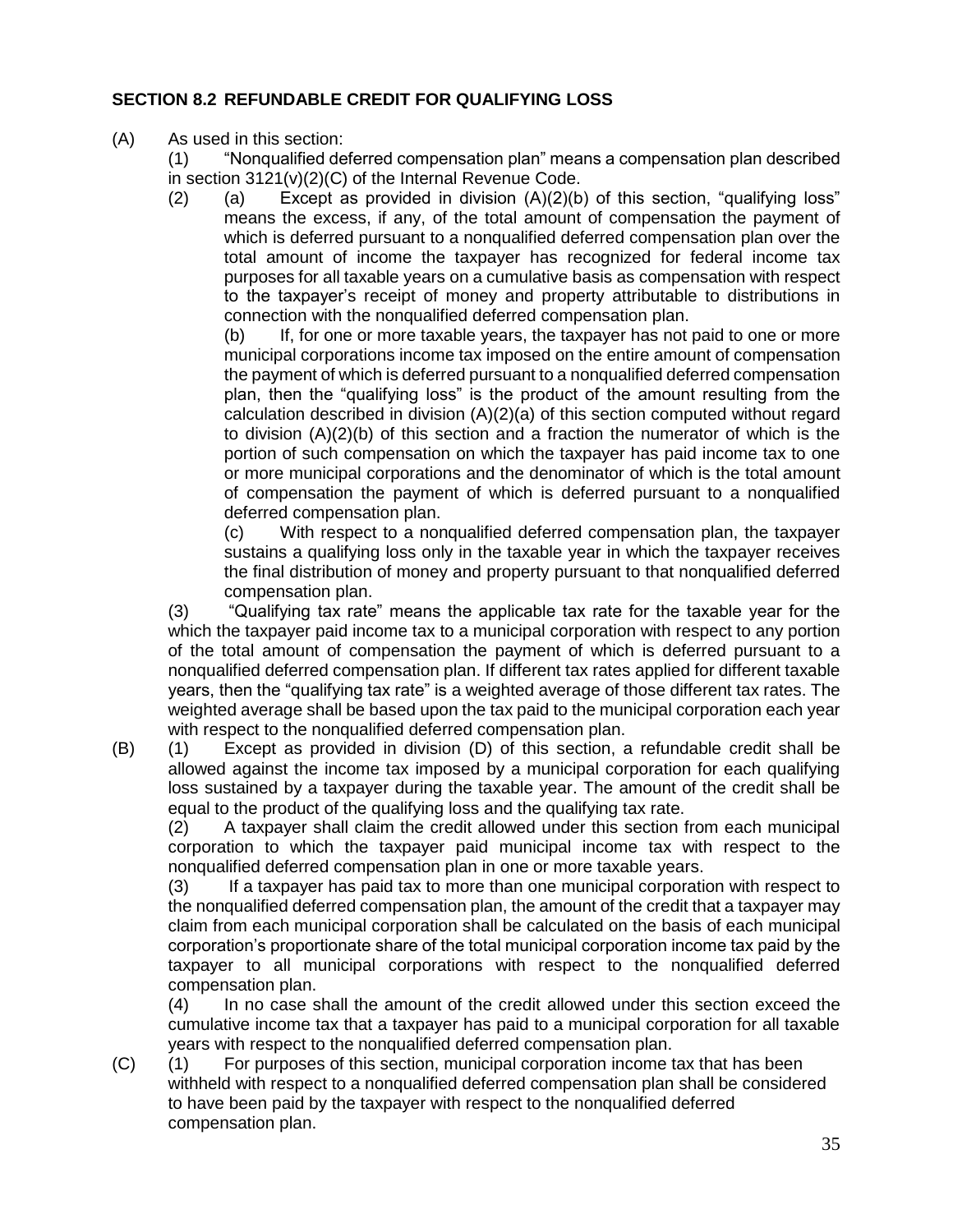(2) Any municipal income tax that has been refunded or otherwise credited for the benefit of the taxpayer with respect to a nonqualified deferred compensation plan shall not be considered to have been paid to the municipal corporation by the taxpayer.

(D) The credit allowed under this section is allowed only to the extent the taxpayer's qualifying loss is attributable to:

(1) The insolvency or bankruptcy of the employer who had established the nonqualified deferred compensation plan; or

(2) The employee's failure or inability to satisfy all of the employer's terms and conditions necessary to receive the nonqualified deferred compensation.

*(Source: ORC 718.021)*

## **SECTION 8.3 CREDIT FOR PERSON WORKING IN JOINT ECONOMIC DEVELOPMENT DISTRICT OR ZONE**

A Municipality shall grant a credit against its tax on income to a resident of the Municipality who works in a joint economic development zone created under section [715.691](http://codes.ohio.gov/orc/715.691) or a joint economic development district created under section [715.70,](http://codes.ohio.gov/orc/715.70) [715.71,](http://codes.ohio.gov/orc/715.71) or [715.72](http://codes.ohio.gov/orc/715.72) of the Ohio Revised Code to the same extent that it grants a credit against its tax on income to its residents who are employed in another Ohio municipal corporation, pursuant to Section 8.1 of this Ordinance.

*(Source: ORC 718.16)*

### **SECTION 8.4 CREDIT FOR TAX BEYOND STATUTE FOR OBTAINING REFUND**

(A) Income tax that has been deposited or paid to the Municipality, but should have been deposited or paid to another municipal corporation, is allowable by the Municipality as a refund, but is subject to the three-year limitation on refunds as provided in Section 9.6.

(B) Income tax that should have been deposited or paid to the Municipality, but was deposited or paid to another municipal corporation, shall be subject to collection and recovery by the Municipality. To the extent a refund of such tax or withholding is barred by the limitation on refunds as provided in Section 9.6, the Municipality will allow a non-refundable credit equal to the tax or withholding paid to the other municipality against the income tax the Municipality claims is due. If the Municipality's tax rate is higher, the tax representing the net difference of the tax rates is also subject to collection by the Municipality, along with any penalty and interest accruing during the period of nonpayment.

(C) No carry forward of credit will be permitted when the overpayment is beyond the threeyear limitation for refunding of same as provided in Section 9.6.

(D) Nothing in this section requires a Municipality to allow credit for tax paid to another municipal corporation if the Municipality has reduced credit for tax paid to another municipal corporation. Section 8.1 regarding any limitation on credit shall prevail.

*(Source: ORC 718.121)*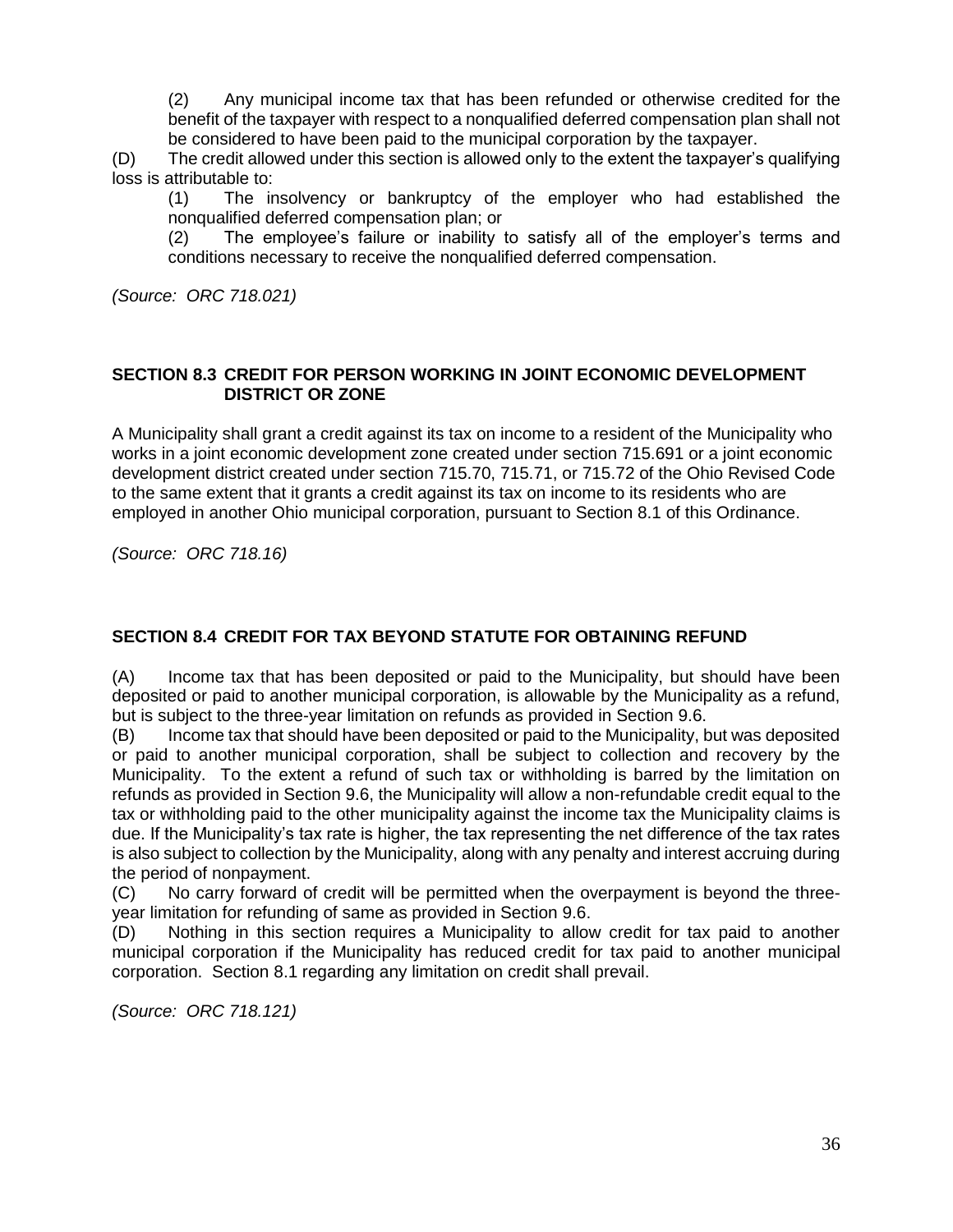### **SECTION 9 ANNUAL RETURN**

#### **SECTION 9.1 RETURN AND PAYMENT OF TAX**

(A) (1) An annual return with respect to the income tax levied on Municipal Taxable Income by the Municipality shall be completed and filed by every taxpayer for any taxable year for which the taxpayer is subject to the tax, regardless of whether or not income tax is due.

(2) The Tax Administrator shall accept on behalf of all nonresident individual taxpayers a return filed by an employer, agent of an employer, or other payer located in the Municipality under Section 5.1(C) of this Ordinance when the nonresident individual taxpayer's sole income subject to the tax is the qualifying wages reported by the employer, agent of an employer, or other payer, and no additional tax is due to the Municipality.

(3) All resident individual taxpayers, 18 years of age and older, shall file an annual municipal income tax return with the Municipality, regardless of income or liability.

(B) If an individual is deceased, any return or notice required of that individual shall be completed and filed by that decedent's executor, administrator, or other person charged with the property of that decedent.

(C) If an individual is unable to complete and file a return or notice required by the Municipality in accordance with this ordinance, the return or notice required of that individual shall be completed and filed by the individual's duly authorized agent, guardian, conservator, fiduciary, or other person charged with the care of the person or property of that individual. Such duly authorized agent, guardian, conservator, fiduciary, or other person charged with the care of the person or property of that individual shall provide, with the filing of the return, appropriate documentation to support that they are authorized to file a return or notice on behalf of the taxpayer. This notice shall include any legally binding authorizations, and contact information including name, address, and phone number of the duly authorized agent, guardian, conservator, fiduciary, or other person.

(D) Returns or notices required of an estate or a trust shall be completed and filed by the fiduciary of the estate or trust. Such fiduciary shall provide, with the filing of the return, appropriate documentation to support that they are authorized to file a return or notice on behalf of the taxpayer. This notice shall include any legally binding authorizations, and contact information including name, address, and phone number of the fiduciary.

(E) No municipal corporation shall deny spouses the ability to file a joint return.

(F) (1) Each return required to be filed under this section shall contain the signature of the taxpayer or the taxpayer's duly authorized agent and of the person who prepared the return for the taxpayer, and shall include the taxpayer's social security number or taxpayer identification number. Each return shall be verified by a declaration under penalty of perjury.

 $(2)$  A taxpayer who is an individual is required to include, with each annual return, amended return, or request for refund required under this section, copies of only the following documents: all of the taxpayer's Internal Revenue Service form W-2, "Wage and Tax Statements," including all information reported on the taxpayer's federal W-2, as well as taxable wages reported or withheld for any municipal corporation; the taxpayer's Internal Revenue Service form 1040 or, in the case of a return or request required by a qualified municipal corporation, Ohio IT 1040; and, with respect to an amended tax return or refund request, any other documentation necessary to support the refund request or the adjustments made in the amended return. An individual taxpayer who files the annual return required by this section electronically is not required to provide paper copies of any of the foregoing to the Tax Administrator unless the Tax Administrator requests such copies after the return has been filed.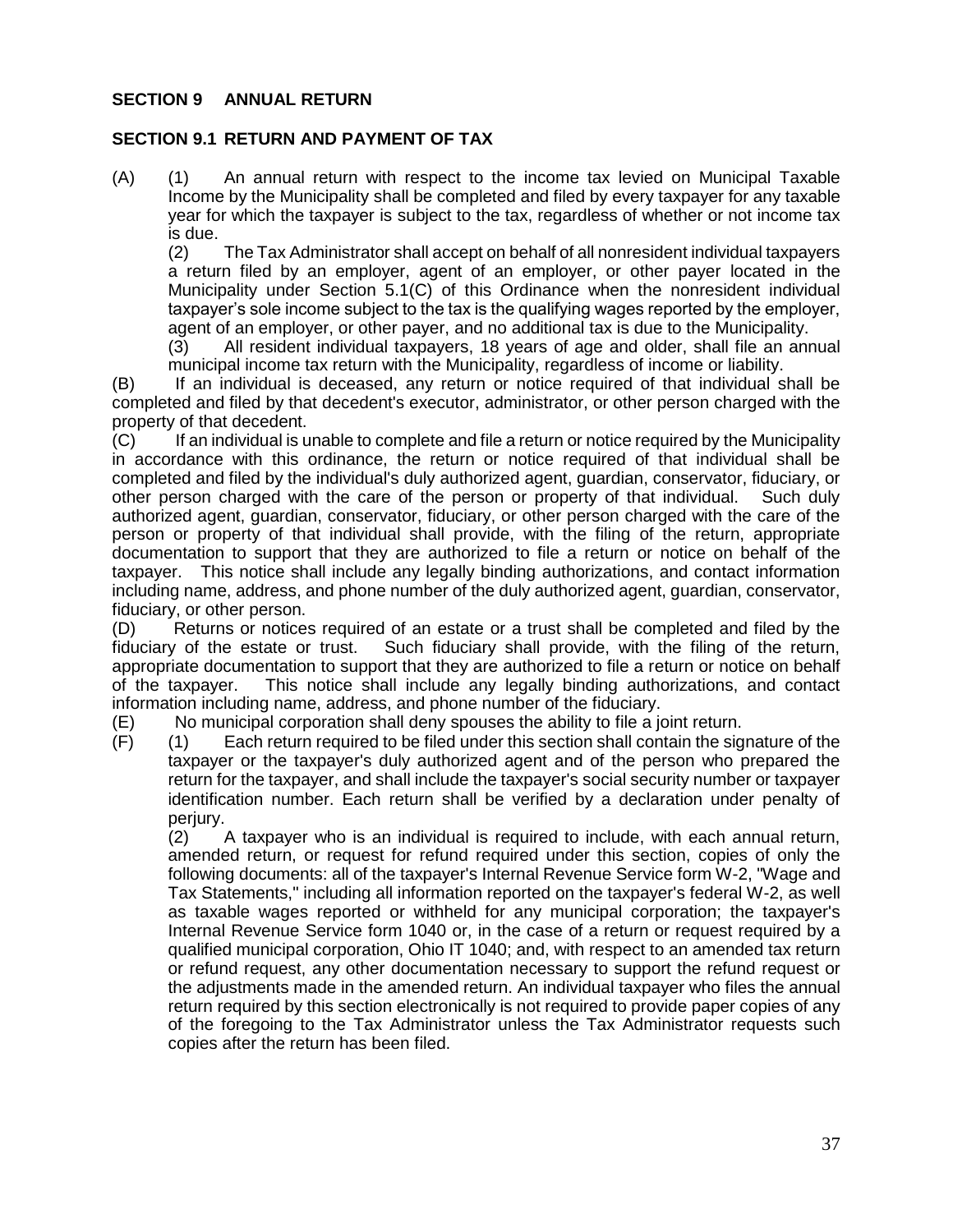(3) A taxpayer that is not an individual is required to include, with each annual net profit return, amended net profit return, or request for refund required under this section, copies of only the following documents: the taxpayer's Internal Revenue Service form 1041, form 1065, form 1120, form 1120-REIT, form 1120F, or form 1120S, and, with respect to an amended tax return or refund request, any other documentation necessary to support the refund request or the adjustments made in the amended return.

(4) A taxpayer that is not an individual and that files an annual net profit return electronically through the Ohio business gateway or in some other manner shall either mail the documents required under this division to the Tax Administrator at the time of filing or, if electronic submission is available, submit the documents electronically through the Ohio business gateway or a portal provided by the Municipality. The department of taxation shall publish a method of electronically submitting the documents required under this division through the Ohio business gateway on or before January 1, 2016. The department shall transmit all documents submitted electronically under this division to the appropriate Tax Administrator.

(5) After a taxpayer files a tax return, the Tax Administrator shall request, and the taxpayer shall provide, any information, statements, or documents required by the Municipality to determine and verify the taxpayer's municipal income tax liability. The requirements imposed under division (F) of this section apply regardless of whether the taxpayer files on a generic form or on a form prescribed by the Tax Administrator.

(6) Any other documentation, including schedules, other municipal income tax returns, or other supporting documentation necessary to verify credits, income, losses, or other pertinent factors on the return shall also be included to avoid delay in processing, or disallowance by the Tax Administrator of undocumented credits or losses.

(G) (1) (a) Except as otherwise provided in this Ordinance, each individual income tax return required to be filed under this section shall be completed and filed as required by the Tax Administrator on or before the date prescribed for the filing of state individual income tax returns under division (G) of section 5747.08 of the Ohio Revised Code. The taxpayer shall complete and file the return or notice on forms prescribed by the Tax Administrator or on generic forms, together with remittance made payable to the Municipality or Tax Administrator.

> (b) Except as otherwise provided in this Ordinance, each annual net profit income tax return required to be filed under this section by a taxpayer that is not an individual shall be completed and filed as required by the tax administrator on or before the fifteenth day of the fourth month following the end of the taxpayer's taxable year or period. The taxpayer shall complete and file the return or notice on forms prescribed by the tax administrator or on generic forms, together with remittance made payable to the Municipality or Tax Administrator.

> (c) In the case of individual income tax return required to be filed by an individual, and net profit income tax return required to be filed by a taxpayer who is not an individual, no remittance is required if the amount shown to be due is ten dollars or less.

(2) If the Tax Administrator considers it necessary in order to ensure the payment of the tax imposed by the Municipality in accordance with this Ordinance, the Tax Administrator may require taxpayers to file returns and make payments otherwise than as provided in this section, including taxpayers not otherwise required to file annual returns. (3) With respect to taxpayers to whom Section 9.2 of this Ordinance applies, to the

extent that any provision in this division conflicts with any provision in Section 9.2 of this Ordinance, the provision in Section 9.2 of this Ordinance prevails.

(H) (1) For taxable years beginning January 1, 2016, the Municipality shall not require a taxpayer to remit tax with respect to net profits if the amount due is ten dollars or less.

(2) Any taxpayer not required to remit tax to the Municipality for a taxable year pursuant to division (H)(1) of this section shall file with the Municipality an annual net profit return under division (F)(3) and (4) of this section.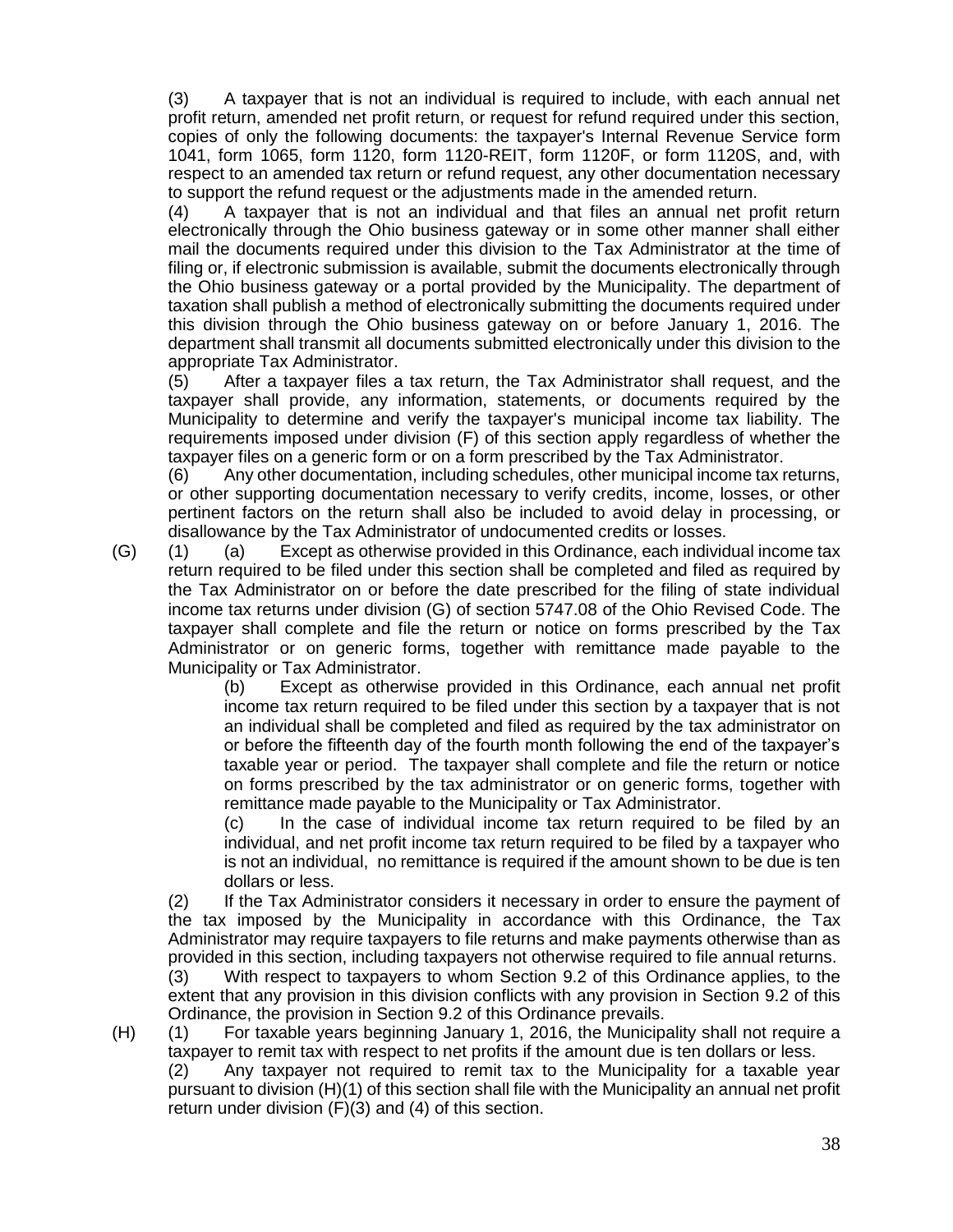(I) This division shall not apply to payments required to be made under Section  $5.1(B)(1)(b)$ and Section 5.1(C) of this Ordinance.

(1) If any report, claim, statement, or other document required to be filed, or any payment required to be made, within a prescribed period or on or before a prescribed date under this ordinance is delivered after that period or that to the Tax Administrator or other municipal official with which the report, claim, statement, or other document is required to be filed, or to which the payment is required to be made, the date of the postmark stamped on the cover in which the report, claim, statement, or other document, or payment is mailed shall be deemed to be the date of delivery or the date of payment. "The date of postmark" means, in the event there is more than one date on the cover, the earliest date imprinted on the cover by the postal service.

(2) If a payment is required to be made by electronic funds transfer, the payment is considered to be made when the payment is credited to an account designated by the Tax Administrator for the receipt of tax payments, except that, when a payment made by electronic funds transfer is delayed due to circumstances not under the control of the taxpayer, the payment is considered to be made when the taxpayer submitted the payment. For purposes of this section, "submitted the payment" means the date which the taxpayer has designated for the delivery of payment, which may or may not be the same date as the date the payment was initiated by the taxpayer.

(J) The amounts withheld for the Municipality by an employer, the agent of an employer, or other payer as described in Section 5.1 of this Ordinance shall be allowed to the recipient of the compensation as credits against payment of the tax imposed on the recipient unless the amounts withheld were not remitted to the Municipality and the recipient colluded with the employer, agent, or other payer in connection with the failure to remit the amounts withheld.

(K) Each return required by the Municipality to be filed in accordance with this section shall include a box that the taxpayer may check to authorize another person, including a tax return preparer who prepared the return, to communicate with the Tax Administrator about matters pertaining to the return. The return or instructions accompanying the return shall indicate that by checking the box the taxpayer authorizes the Tax Administrator to contact the preparer or other person concerning questions that arise during the examination or other review of the return and authorizes the preparer or other person only to provide the Tax Administrator with information that is missing from the return, to contact the Tax Administrator for information about the examination or other review of the return or the status of the taxpayer's refund or payments, and to respond to notices about mathematical errors, offsets, or return preparation that the taxpayer has received from the Tax Administrator and has shown to the preparer or other person. Authorization by the taxpayer of another person to communicate with the Tax Administrator about matters pertaining to the return does not preclude the Tax Administrator from contacting the taxpayer regarding such matters.

(L) The Tax Administrator of the Municipality shall accept for filing a generic form of any income tax return, report, or document required by the Municipality in accordance with this Ordinance, provided that the generic form, once completed and filed, contains all of the information required by ordinances, resolutions, or rules adopted by the Municipality or Tax Administrator, and provided that the taxpayer or tax return preparer filing the generic form otherwise complies with the provisions of this Ordinance governing the filing of returns, reports, or documents.

(M) When income tax returns, reports, or other documents require the signature of a tax return preparer, the Tax Administrator shall accept a facsimile of such a signature in lieu of a manual signature.

(N) (1) As used in this division, "worksite location" has the same meaning as in Section 5.2 of this Ordinance.

(2) A person may notify a tax administrator that the person does not expect to be a taxpayer with respect to the municipal corporation for a taxable year if both of the following conditions apply: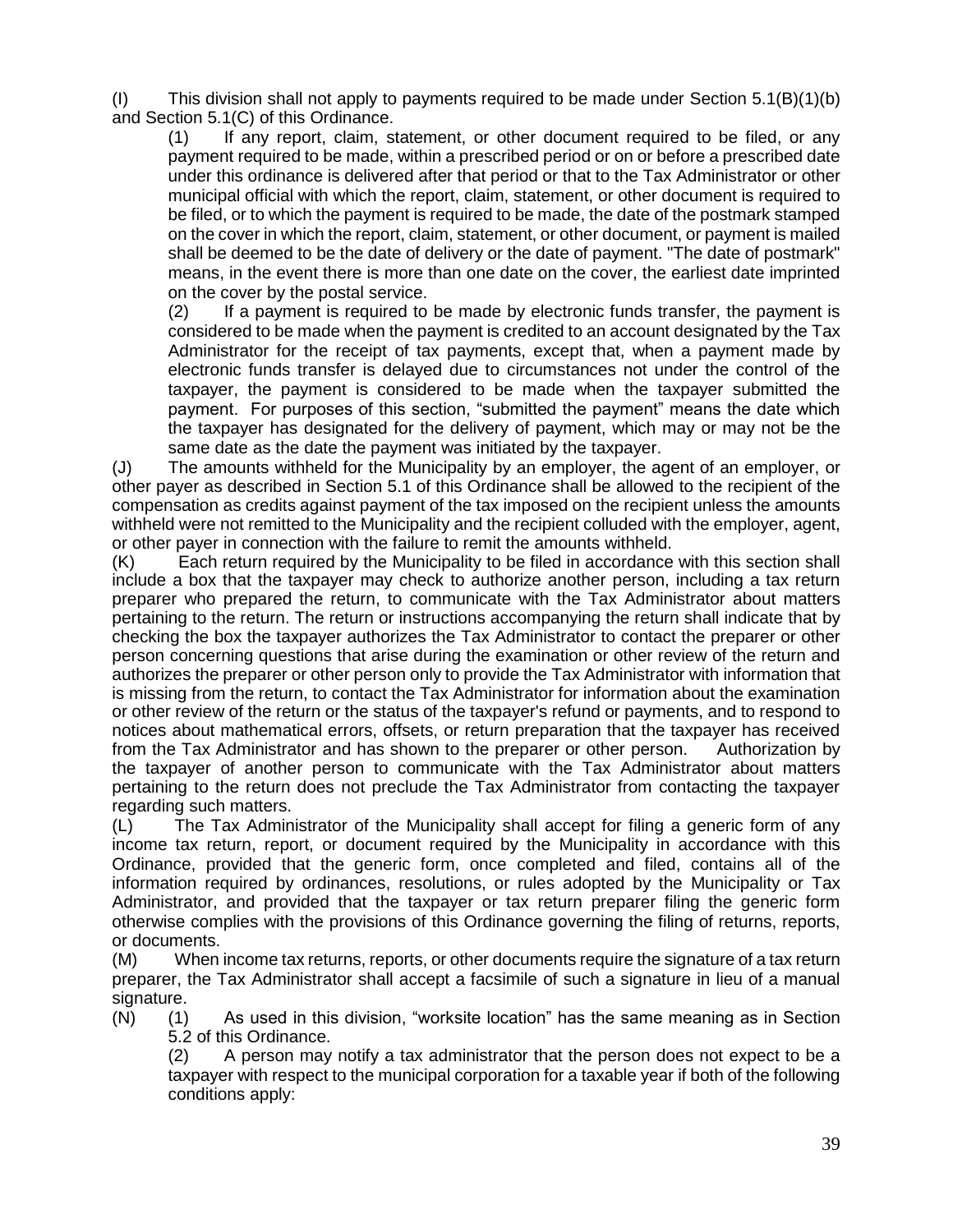(a) The person was required to file a tax return with the municipal corporation for the immediately preceding taxable year because the person performed services at a worksite location within the municipal corporation, and the person has filed all appropriate and required returns and remitted all applicable income tax and withholding payments as provided by this ordinance. The tax administrator is not required to accept an affidavit from a taxpayer who has not complied with the provisions of this ordinance.

(b) The person no longer provides services in the municipal corporation, and does not expect to be subject to the municipal corporation's income tax for the taxable year.

The person shall provide the notice in a signed affidavit that briefly explains the person's circumstances, including the location of the previous worksite location and the last date on which the person performed services or made any sales within the municipal corporation. The affidavit also shall include the following statement: "The affiant has no plans to perform any services within the municipal corporation, make any sales in the municipal corporation, or otherwise become subject to the tax levied by the municipal corporation during the taxable year. If the affiant does become subject to the tax levied by the municipal corporation for the taxable year, the affiant agrees to be considered a taxpayer and to properly register as a taxpayer with the municipal corporation, if such a registration is required by the municipal corporation's resolutions, ordinances, or rules." The person shall sign the affidavit under penalty of perjury.

 $(c)$  If a person submits an affidavit described in division  $(N)(2)$  of this section, the tax administrator shall not require the person to file any tax return for the taxable year unless the tax administrator possesses information that conflicts with the affidavit or if the circumstances described in the affidavit change, or the taxpayer has engaged in activity which results in work being performed, services provided, sales made, or other activity that results in municipal taxable income reportable to the Municipality in the taxable year. It shall be the responsibility of the taxpayer to comply with the provisions of this ordinance relating to the reporting and filing of municipal taxable income on an annual municipal income tax return, even if an affidavit has been filed with the tax administrator for the taxable year. Nothing in division (N) of this section prohibits the tax administrator from performing an audit of the person.

*(Source: ORC 718.05)*

### **SECTION 9.2 RETURN AND PAYMENT OF TAX; INDIVIDUALS SERVING IN COMBAT ZONE**

(A) Each member of the national guard of any state and each member of a reserve component of the armed forces of the United States called to active duty pursuant to an executive order issued by the President of the United States or an act of the Congress of the United States, and each civilian serving as support personnel in a combat zone or contingency operation in support of the armed forces, may apply to the Tax Administrator of the Municipality for both an extension of time for filing of the return and an extension of time for payment of taxes required by the Municipality in accordance with this ordinance during the period of the member's or civilian's duty service and for one hundred eighty days thereafter. The application shall be filed on or before the one hundred eightieth day after the member's or civilian's duty terminates. An applicant shall provide such evidence as the Tax Administrator considers necessary to demonstrate eligibility for the extension.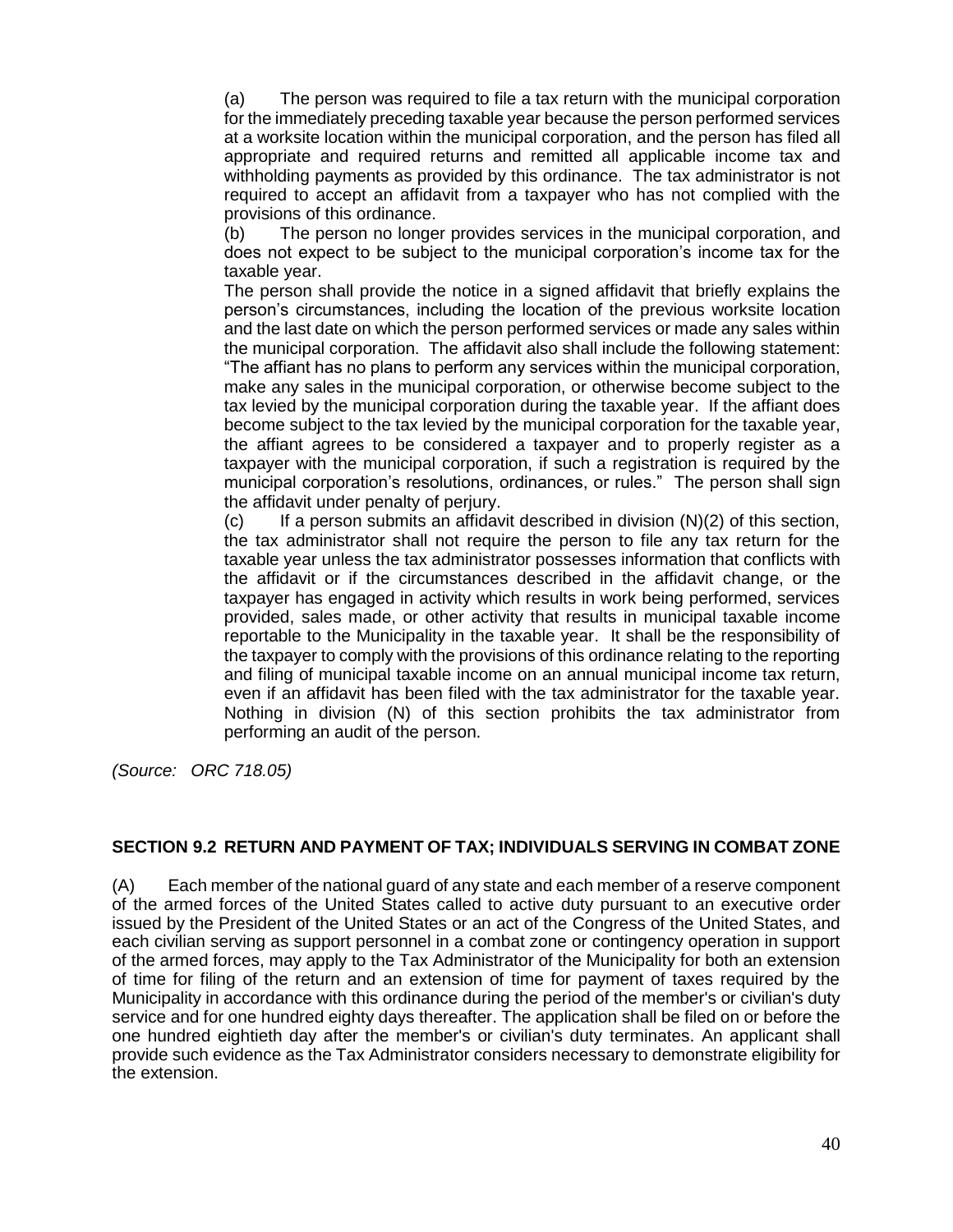(B) (1) If the Tax Administrator ascertains that an applicant is qualified for an extension under this section, the Tax Administrator shall enter into a contract with the applicant for the payment of the tax in installments that begin on the one hundred eighty-first day after the applicant's active duty or service terminates. Except as provided in division (B)(3) of this section, the Tax Administrator may prescribe such contract terms as the Tax Administrator considers appropriate.

(2) If the Tax Administrator ascertains that an applicant is qualified for an extension under this section, the applicant shall neither be required to file any return, report, or other tax document nor be required to pay any tax otherwise due to the Municipality before the one hundred eighty-first day after the applicant's active duty or service terminates.

(3) Taxes paid pursuant to a contract entered into under division (B)(1) of this section are not delinquent. The Tax Administrator shall not require any payments of penalties or interest in connection with those taxes for the extension period.

- (C) (1) Nothing in this division denies to any person described in this division the application of divisions (A) and (B) of this section.
	- (2) (a) A qualifying taxpayer who is eligible for an extension under the Internal Revenue Code shall receive both an extension of time in which to file any return, report, or other tax document and an extension of time in which to make any payment of taxes required by the Municipality in accordance with this ordinance. The length of any extension granted under division (C)(2)(a) of this section shall be equal to the length of the corresponding extension that the taxpayer receives under the Internal Revenue Code. As used in this section, "qualifying taxpayer" means a member of the national guard or a member of a reserve component of the armed forces of the United States called to active duty pursuant to either an executive order issued by the President of the United States or an act of the Congress of the United States, or a civilian serving as support personnel in a combat zone or contingency operation in support of the armed forces.

(b) Taxes the payment of which is extended in accordance with division (C)(2)(a) of this section are not delinquent during the extension period. Such taxes become delinquent on the first day after the expiration of the extension period if the taxes are not paid prior to that date. The Tax Administrator shall not require any payment of penalties or interest in connection with those taxes for the extension period. The Tax Administrator shall not include any period of extension granted under division (C)(2)(a) of this section in calculating the penalty or interest due on any unpaid tax.

(D) For each taxable year to which division (A), (B), or (C) of this section applies to a taxpayer, the provisions of divisions (B)(2) and (3) or (C) of this section, as applicable, apply to the spouse of that taxpayer if the filing status of the spouse and the taxpayer is married filing jointly for that year.

*(Source: ORC 718.052)*

### **SECTION 9.3 USE OF OHIO BUSINESS GATEWAY; TYPES OF FILINGS AUTHORIZED**

(A) Any taxpayer subject to municipal income taxation with respect to the taxpayer's net profit from a business or profession may file any municipal income tax return or, estimated municipal income tax return, or extension for filing a municipal income tax return, and may make payment of amounts shown to be due on such returns, by using the Ohio Business Gateway.

(B) Any employer, agent of an employer, or other payer may report the amount of municipal income tax withheld from qualifying wages, and may make remittance of such amounts, by using the Ohio Business Gateway.

(C) Nothing in this section affects the due dates for filing employer withholding tax returns or deposit of any required tax.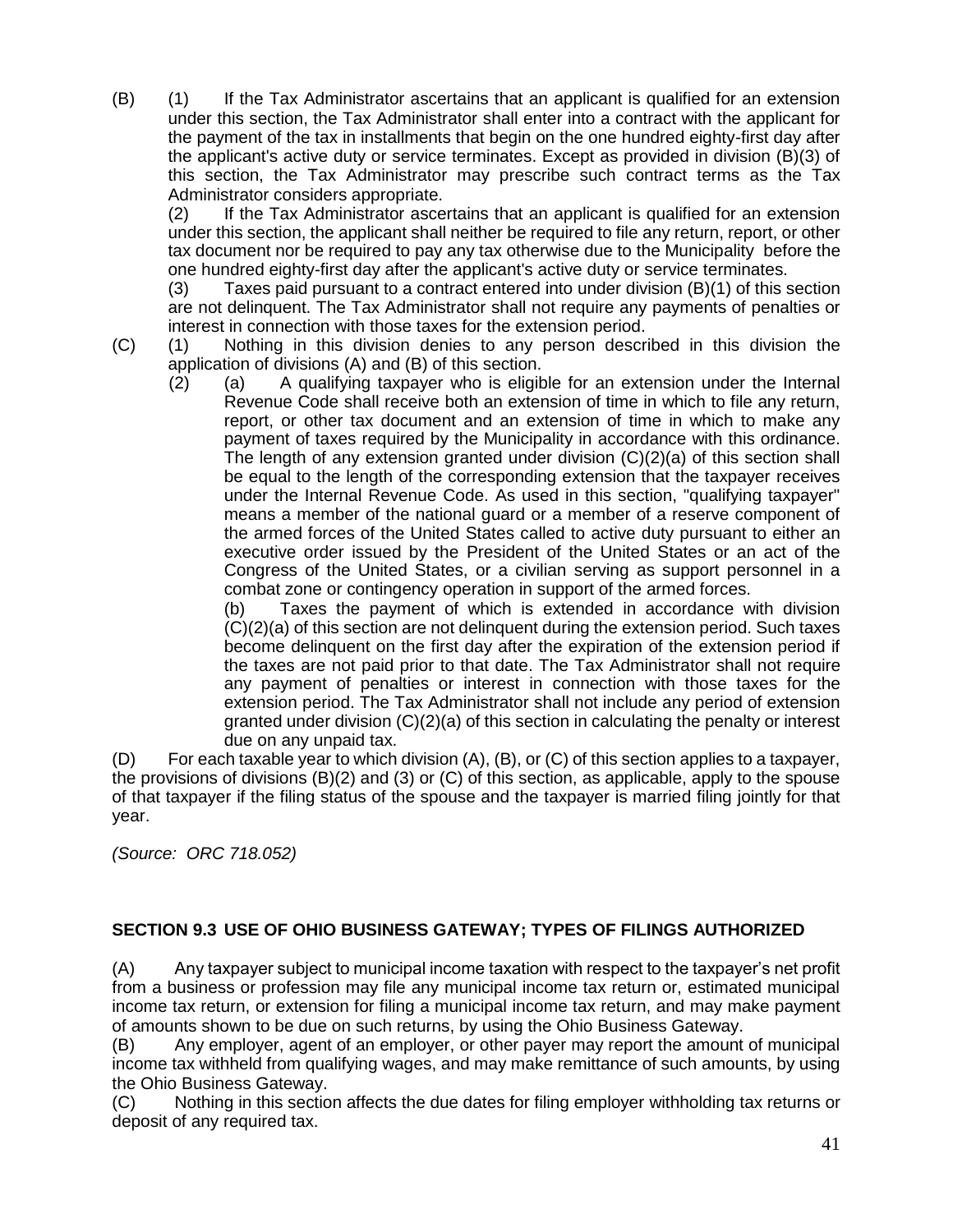(D) The use of the Ohio Business Gateway by municipal corporations, taxpayers, or other persons does not affect the legal rights of municipalities or taxpayers as otherwise permitted by law. The State of Ohio shall not be a party to the administration of municipal income taxes or to an appeal of a municipal income tax matter, except as otherwise specifically provided by law. (E) Nothing in this section shall be construed as limiting or removing the authority of any municipal corporation to administer, audit, and enforce the provisions of its municipal income tax.

*(Source: ORC 718.051)*

## **SECTION 9.4 EXTENSION OF TIME TO FILE**

(A) Any taxpayer that has duly requested an automatic six-month extension for filing the taxpayer's federal income tax return shall automatically receive an extension for the filing of a municipal income tax return. The extended due date of the municipal income tax return shall be the fifteenth day of the tenth month after the last day of the taxable year to which the return relates.

(B) Any taxpayer that qualifies for an automatic federal extension for a period other than sixmonths for filing the taxpayer's federal income tax return shall automatically receive an extension for the filing of a municipal income tax return. The extended due date of the municipal income tax return shall be the same as that of the extended federal income tax return.

(C) A taxpayer that has not requested or received a six-month extension for filing the taxpayer's federal income tax return may request that the tax administrator grant the taxpayer a six-month extension of the date for filing the taxpayer's municipal income tax return. If the request is received by the tax administrator on or before the date the municipal income tax return is due, the tax administrator shall grant the taxpayer's requested extension.

(D) An extension of time to file under this ordinance is not an extension of the time to pay any tax due unless the Tax Administrator grants an extension of that date.

(E) If the State Tax Commissioner extends for all taxpayers the date for filing state income tax returns under division (G) of section 5747.08 of the Ohio Revised Code, a taxpayer shall automatically receive an extension for the filing of a municipal income tax return. The extended due date of the municipal income tax return shall be the same as the extended due date of the state income tax return.

*(Source: ORC 718.05)*

### **SECTION 9.5 AMENDED RETURNS**

(A) (1) A taxpayer shall file an amended return with the Tax Administrator in such form as the Tax Administrator requires if any of the facts, figures, computations, or attachments required in the taxpayer's annual return to determine the tax due levied by the Municipality in accordance with this ordinance must be altered.

(2) Within sixty days after the final determination of any federal or state tax liability affecting the taxpayer's municipal tax liability, that taxpayer shall make and file an amended municipal return showing income subject to the municipal income tax based upon such final determination of federal or state tax liability, and pay any additional municipal income tax shown due thereon or make a claim for refund of any overpayment, unless the tax or overpayment is ten dollars or less.

(3) If a taxpayer intends to file an amended consolidated municipal income tax return, or to amend its type of return from a separate return to a consolidated return, based on the taxpayer's consolidated federal income tax return, the taxpayer shall notify the Tax Administrator before filing the amended return.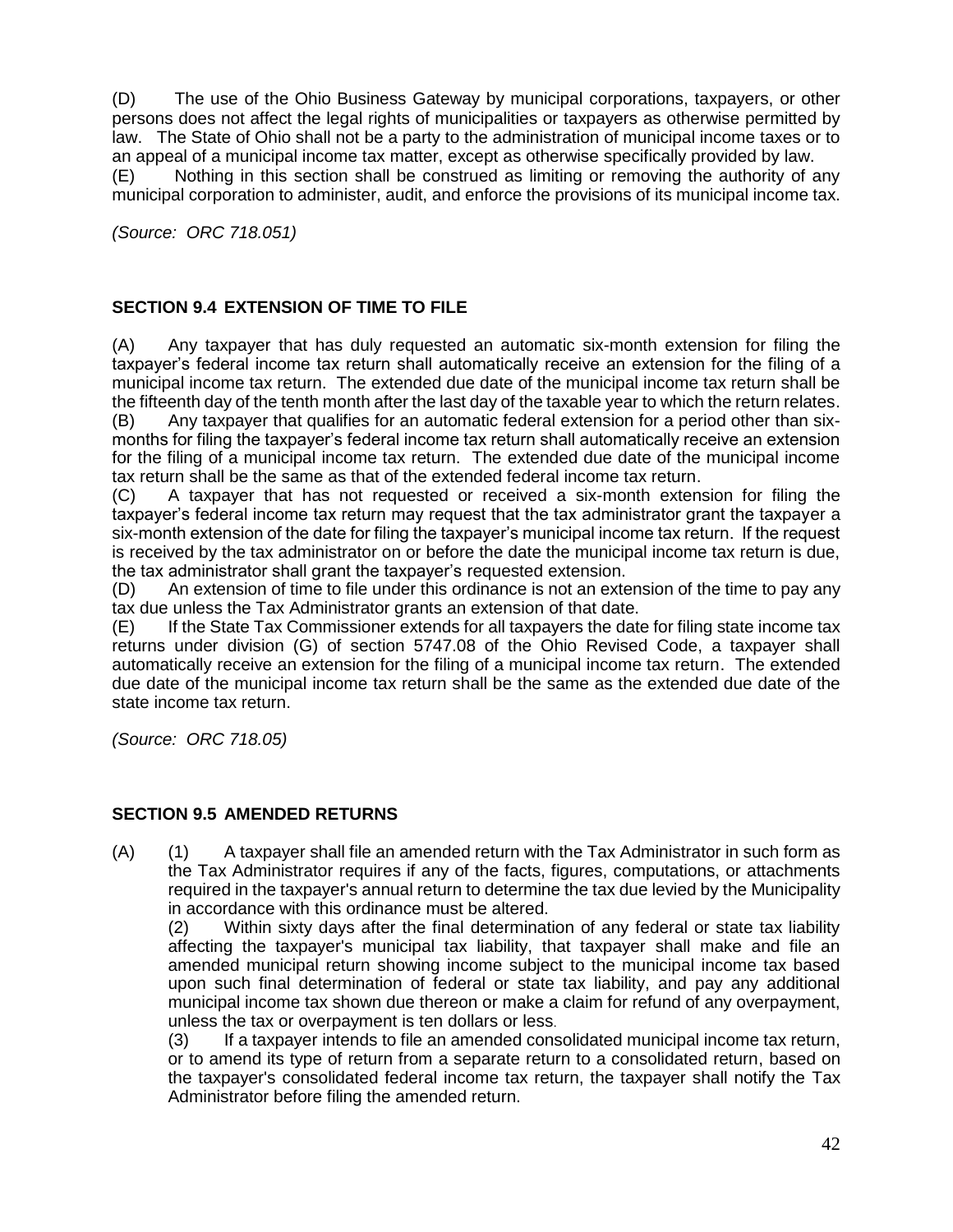(B) (1) In the case of an underpayment, the amended return shall be accompanied by payment of any combined additional tax due together with any penalty and interest thereon. If the combined tax shown to be due is ten dollars or less, such amount need not accompany the amended return. Except as provided under division (B)(2) of this section, the amended return shall not reopen those facts, figures, computations, or attachments from a previously filed return that are not affected, either directly or indirectly, by the adjustment to the taxpayer's federal or state income tax return unless the applicable statute of limitations for civil actions or prosecutions under Section 19 of this Ordinance has not expired for a previously filed return.

(2) The additional tax to be paid shall not exceed the amount of tax that would be due if all facts, figures, computations, and attachments were reopened.

(C) (1) In the case of an overpayment, a request for refund may be filed under this division within the period prescribed by Section 9.5(A)(2) of this Ordinance for filing the amended return even if it is filed beyond the period prescribed in that division if it otherwise conforms to the requirements of that division. If the amount of the refund is ten dollars or less, no refund need be paid by the Municipality to the taxpayer. Except as set forth in division (C)(2) of this section, a request filed under this division shall claim refund of overpayments resulting from alterations to only those facts, figures, computations, or attachments required in the taxpayer's annual return that are affected, either directly or indirectly, by the adjustment to the taxpayer's federal or state income tax return unless it is also filed within the time prescribed in Section 9.6 of this Ordinance. Except as set forth in division (C)(2) of this section, the request shall not reopen those facts, figures, computations, or attachments that are not affected, either directly or indirectly, by the adjustment to the taxpayer's federal or state income tax return.

(2) The amount to be refunded shall not exceed the amount of refund that would be due if all facts, figures, computations, and attachments were reopened.

*(Source: ORC 718.12, 718.41)*

### **SECTION 9.6 REFUNDS**

(A) Upon receipt of a request for a refund, the Tax Administrator of the Municipality, in accordance with this section, shall refund to employers, agents of employers, other payers, or taxpayers, with respect to any income or withholding tax levied by the Municipality:

- (1) Overpayments of more than ten dollars;<br>(2) Amounts paid erroneously if the refund r
- Amounts paid erroneously if the refund requested exceeds ten dollars.
- (B) (1) Except as otherwise provided in this Ordinance, returns setting forth a request for refund shall be filed with the Tax Administrator, within three years after the tax was due or paid, whichever is later. Any documentation that substantiates the taxpayer's claim for a refund must be included with the return filing. Failure to remit all documentation, including schedules, other municipal income tax returns, or other supporting documentation necessary to verify credits, income, losses or other pertinent factors on the return will cause delay in processing, and / or disallowance of undocumented credits or losses.

(2) On filing of the refund request, the Tax Administrator shall determine the amount of refund due and certify such amount to the appropriate municipal corporation official for payment. Except as provided in division (B)(3) of this section, the administrator shall issue an assessment to any taxpayer whose request for refund is fully or partially denied. The assessment shall state the amount of the refund that was denied, the reasons for the denial, and instructions for appealing the assessment.

(3) If a Tax Administrator denies in whole or in part a refund request included within the taxpayer's originally filed annual income tax return, the Tax Administrator shall notify the taxpayer, in writing, of the amount of the refund that was denied, the reasons for the denial, and instructions for requesting an assessment that may be appealed under Section 18 of this Ordinance.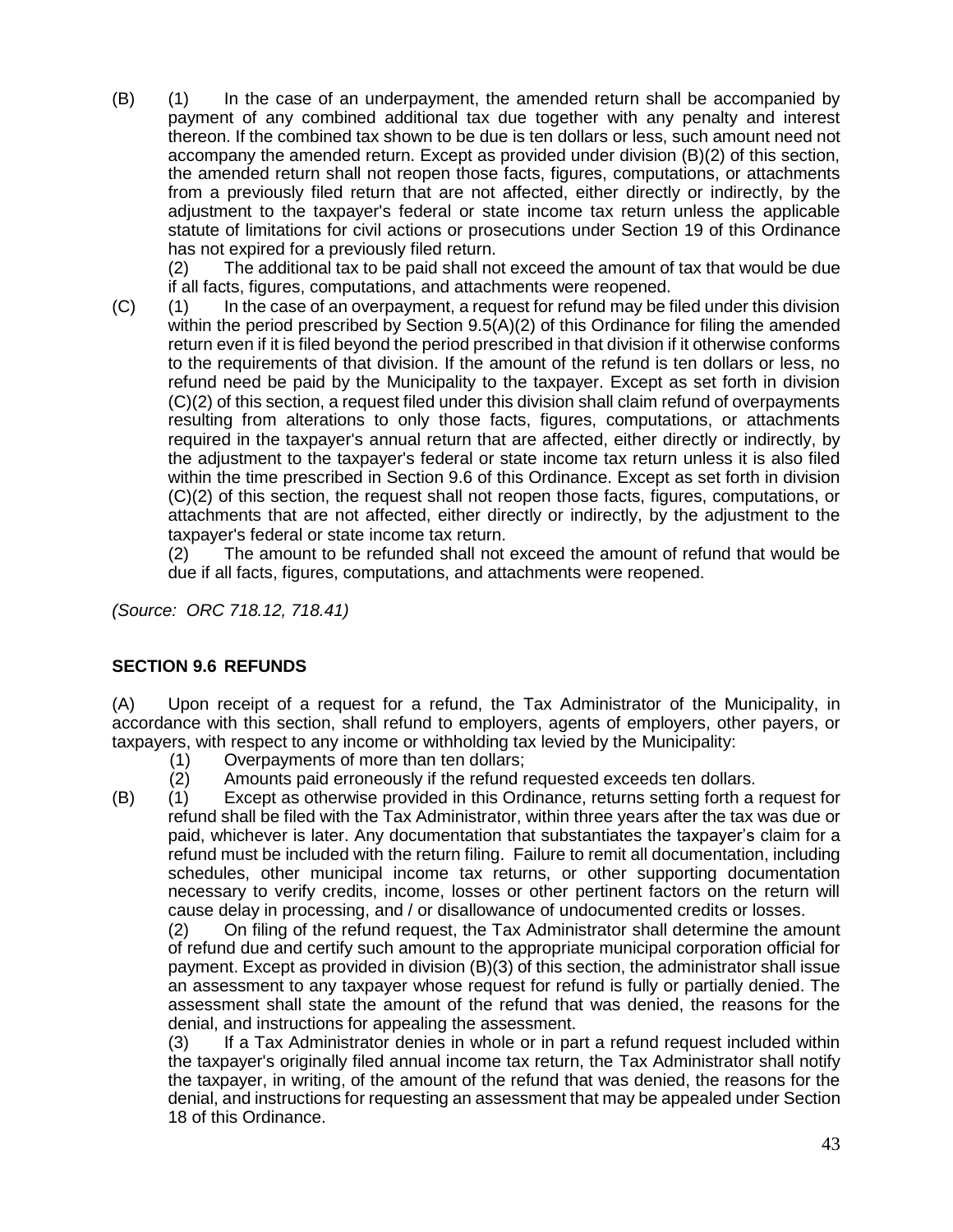(C) A request for a refund that is received after the last day for filing specified in division (B) of this section shall be considered to have been filed in a timely manner if any of the following situations exist:

(1) The request is delivered by the postal service, and the earliest postal service postmark on the cover in which the request is enclosed is not later than the last day for filing the request.

(2) The request is delivered by the postal service, the only postmark on the cover in which the request is enclosed was affixed by a private postal meter, the date of that postmark is not later than the last day for filing the request, and the request is received within seven days of such last day.

(3) The request is delivered by the postal service, no postmark date was affixed to the cover in which the request is enclosed or the date of the postmark so affixed is not legible, and the request is received within seven days of the last day for making the request.

(D) Interest shall be allowed and paid on any overpayment by a taxpayer of any municipal income tax obligation from the date of the overpayment until the date of the refund of the overpayment, except that if any overpayment is refunded within ninety days after the final filing date of the annual return or ninety days after the completed return is filed, whichever is later, no interest shall be allowed on the refund. For the purpose of computing the payment of interest on amounts overpaid, no amount of tax for any taxable year shall be considered to have been paid before the date on which the return on which the tax is reported is due, without regard to any extension of time for filing that return. Interest shall be paid at the interest rate described in Section 10(A)(4) of this Ordinance.

 $(E)$  As used in this section, "withholding tax" has the same meaning as in Section 10(A)(9) of this Ordinance.

*(Source: ORC 718.19.)*

## **SECTION 10 PENALTY, INTEREST, FEES, AND CHARGES**

(A) As used in this section:

(1) "Applicable law" means resolutions, ordinances, codes, directives, instructions, and rules adopted by the Municipality provided such resolutions, ordinances, codes, directives, instructions, and rules impose or directly or indirectly address the levy, payment, remittance, or filing requirements of a municipal income tax.

(2) "Federal short-term rate" means the rate of the average market yield on outstanding marketable obligations of the United States with remaining periods to maturity of three years or less, as determined under section 1274 of the Internal Revenue Code, for July of the current year.

(3) "Income tax," "estimated income tax," and "withholding tax" mean any income tax, estimated income tax, and withholding tax imposed by a municipal corporation pursuant to applicable law, including at any time before January 1, 2016.

(4) "Interest rate as described in division (A) of this section" means the federal shortterm rate, rounded to the nearest whole number percent, plus five percent. The rate shall apply for the calendar year next following the July of the year in which the federal shortterm rate is determined in accordance with division (A)(2) of this section.

(5) "Return" includes any tax return, report, reconciliation, schedule, and other document required to be filed with a Tax Administrator or municipal corporation by a taxpayer, employer, any agent of the employer, or any other payer pursuant to applicable law, including at any time before January 1, 2016.

(6) "Unpaid estimated income tax" means estimated income tax due but not paid by the date the tax is required to be paid under applicable law.

(7) "Unpaid income tax" means income tax due but not paid by the date the income tax is required to be paid under applicable law.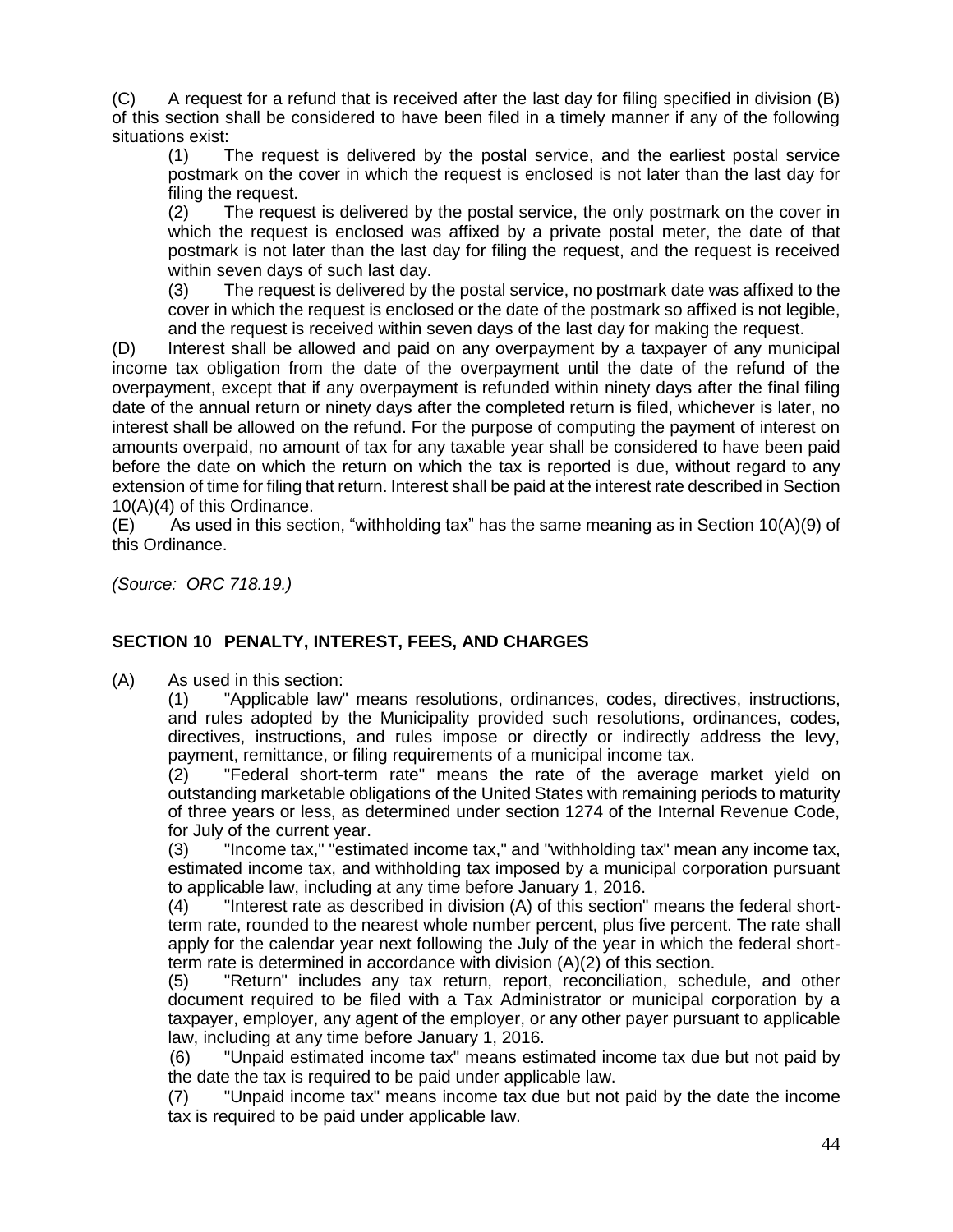(8) "Unpaid withholding tax" means withholding tax due but not paid by the date the withholding tax is required to be paid under applicable law.

(9) "Withholding tax" includes amounts an employer, any agent of an employer, or any other payer did not withhold in whole or in part from an employee's qualifying wages, but that, under applicable law, the employer, agent, or other payer is required to withhold from an employee's qualifying wages.

(B) (1) This section shall apply to the following:

(a) Any return required to be filed under applicable law for taxable years beginning on or after January 1, 2016;

(b) Income tax, estimated income tax, and withholding tax required to be paid or remitted to the Municipality on or after January 1, 2016 for taxable years beginning on or after January 1, 2016

(2) This section does not apply to returns required to be filed or payments required to be made before January 1, 2016, regardless of the filing or payment date. Returns required to be filed or payments required to be made before January 1, 2016, but filed or paid after that date shall be subject to the ordinances or rules, as adopted from time to time before January 1, 2016 of this Municipality-

(C) The Municipality shall impose on a taxpayer, employer, any agent of the employer, and any other payer, and will attempt to collect, the interest amounts and penalties prescribed in this section when the taxpayer, employer, any agent of the employer, or any other payer for any reason fails, in whole or in part, to make to the Municipality timely and full payment or remittance of income tax, estimated income tax, or withholding tax or to file timely with the Municipality any return required to be filed.

(1) Interest shall be imposed at the rate defined as "interest rate as described in division (A) of this section", per annum, on all unpaid income tax, unpaid estimated income tax, and unpaid withholding tax. This imposition of interest shall be assessed per month, or fraction of a month.

(2) With respect to unpaid income tax and unpaid estimated income tax, a penalty equal to fifteen percent (15%) of the amount not timely paid shall be imposed.

(3) With respect to any unpaid withholding tax, a penalty equal to fifty percent (50%) of the amount not timely paid shall be imposed.

(4) With respect to returns other than estimated income tax returns, the Municipality shall impose a monthly penalty of twenty-five dollars (\$25) for each failure to timely file each return, regardless of the liability shown thereon for each month, or any fraction thereof, during which the return remains unfiled regardless of the liability shown thereon. The penalty shall not exceed a total of one hundred fifty dollars (\$150) in assessed penalty for each failure to timely file a return.

(D). With respect to income taxes, estimated income taxes, withholding taxes, and returns, the Municipality shall not impose, seek to collect, or collect any penalty, amount of interest, charges or additional fees not described in this section.

(E). With respect to income taxes, estimated income taxes, withholding taxes, and returns, the Municipality shall not refund or credit any penalty, amount of interest, charges, or additional fees that were properly imposed or collected before January 1, 2016.

(F). The Tax Administrator may, in the Tax Administrator's sole discretion, abate or partially abate penalties or interest imposed under this section when the Tax Administrator deems such abatement or partial abatement to be appropriate. Such abatement or partial abatement shall be properly documented and maintained on the record of the taxpayer who received benefit of such abatement or partial abatement*.*

(G). The Municipality may impose on the taxpayer, employer, any agent of the employer, or any other payer the Municipality's post-judgment collection costs and fees, including attorney's fees.

*(Source: ORC 718.27)*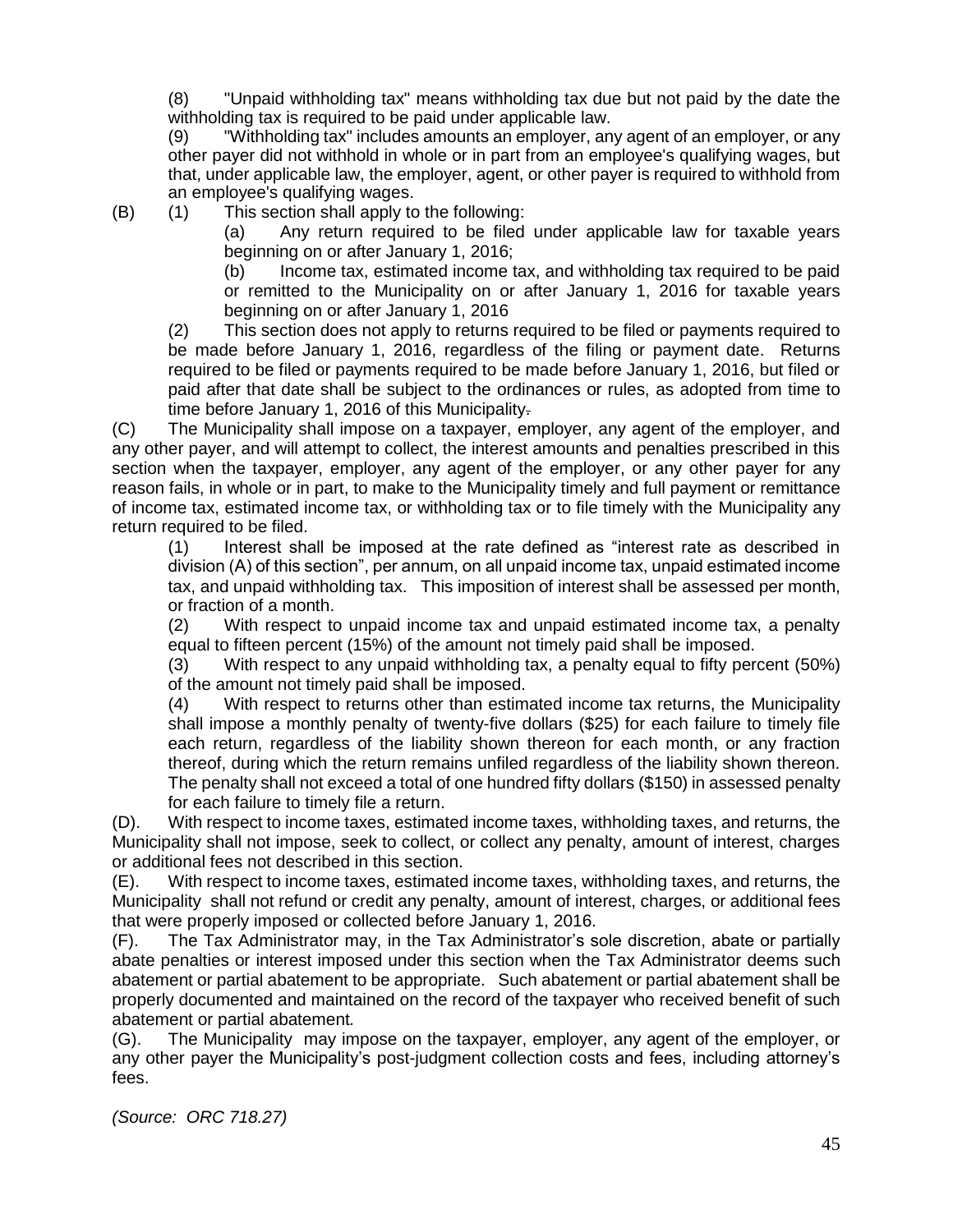# **SECTION 11 AUDIT**

(A) At or before the commencement of an audit, as defined in Section 3(3) of this Ordinance, the Tax Administrator shall provide to the taxpayer a written description of the roles of the Tax Administrator and of the taxpayer during an audit and a statement of the taxpayer's rights, including any right to obtain a refund of an overpayment of tax. At or before the commencement of an audit, the Tax Administrator shall inform the taxpayer when the audit is considered to have commenced.

(B) Except in cases involving suspected criminal activity, the Tax Administrator shall conduct an audit of a taxpayer during regular business hours and after providing reasonable notice to the taxpayer. A taxpayer who is unable to comply with a proposed time for an audit on the grounds that the proposed time would cause inconvenience or hardship must offer reasonable alternative dates for the audit.

(C) At all stages of an audit by the Tax Administrator, a taxpayer is entitled to be assisted or represented by an attorney, accountant, bookkeeper, or other tax practitioner. The Tax Administrator shall prescribe a form by which a taxpayer may designate such a person to assist or represent the taxpayer in the conduct of any proceedings resulting from actions by the Tax Administrator. If a taxpayer has not submitted such a form, the Tax Administrator may accept other evidence, as the Tax Administrator considers appropriate, that a person is the authorized representative of a taxpayer.

A taxpayer may refuse to answer any questions asked by the person conducting an audit until the taxpayer has an opportunity to consult with the taxpayer's attorney, accountant, bookkeeper, or other tax practitioner. This division does not authorize the practice of law by a person who is not an attorney.

(D) A taxpayer may record, electronically or otherwise, the audit examination.

(E) The failure of the Tax Administrator to comply with a provision of this section shall neither excuse a taxpayer from payment of any taxes owed by the taxpayer nor cure any procedural defect in a taxpayer's case.

(F) If the Tax Administrator fails to substantially comply with the provisions of this section, the Tax Administrator, upon application by the taxpayer, shall excuse the taxpayer from penalties and interest arising from the audit.

*(Source: ORC 718.36)*

# **SECTION 12 ROUNDING**

A person may round to the nearest whole dollar all amounts the person is required to enter on any return, report, voucher, or other document required under this ordinance. Any fractional part of a dollar that equals or exceeds fifty cents shall be rounded to the next whole dollar, and any fractional part of a dollar that is less than fifty cents shall be dropped, rounding down to the nearest whole dollar. If a person chooses to round amounts entered on a document, the person shall round all amounts entered on the document.

*(Source: ORC 718.25)*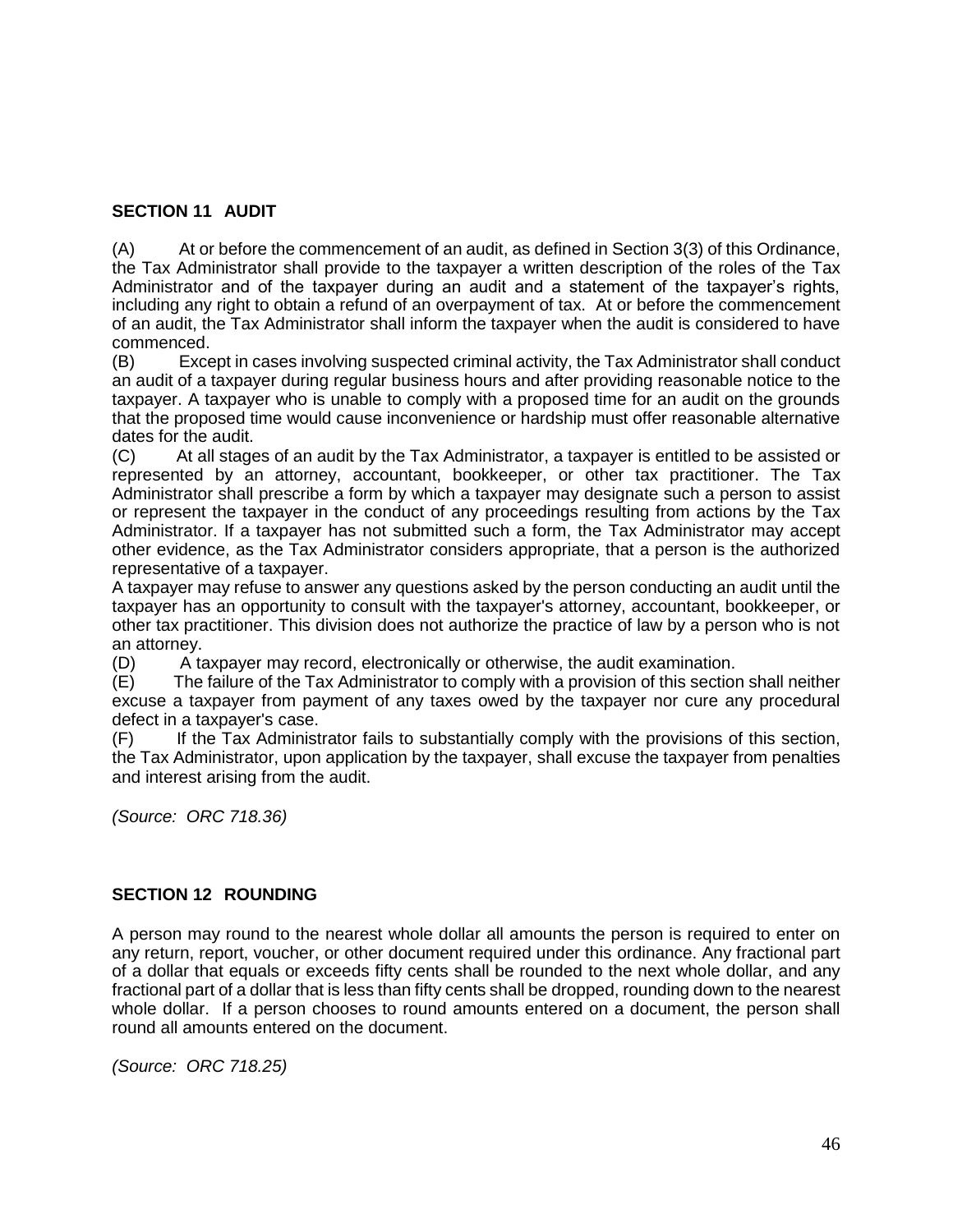# **SECTION 13 AUTHORITY AND POWERS OF THE TAX ADMINISTRATOR**

#### **SECTION 13.1 AUTHORITY OF TAX ADMINISTRATOR; ADMINISTRATIVE POWERS OF THE TAX ADMINISTRATOR**

The Tax Administrator has the authority to perform all duties and functions necessary and appropriate to implement the provisions of this Ordinance, including without limitation:

(A) Exercise all powers whatsoever of an inquisitorial nature as provided by law, including, the right to inspect books, accounts, records, memorandums, and federal and state income tax returns, to examine persons under oath, to issue orders or subpoenas for the production of books, accounts, papers, records, documents, and testimony, to take depositions, to apply to a court for attachment proceedings as for contempt, to approve vouchers for the fees of officers and witnesses, and to administer oaths; provided that the powers referred to in this division of this section shall be exercised by the Tax Administrator only in connection with the performance of the duties respectively assigned to the Tax Administrator under a municipal corporation income tax ordinance or resolution adopted in accordance with municipal income tax;

(B) Appoint agents and prescribe their powers and duties;<br>(C) Confer and meet with officers of other municipal corpo

Confer and meet with officers of other municipal corporations and states and officers of the United States on any matters pertaining to their respective official duties as provided by law;

(D) Exercise the authority provided by law, including orders from bankruptcy courts, relative to remitting or refunding taxes, including penalties and interest thereon, illegally or erroneously imposed or collected, or for any other reason overpaid, and, in addition, the Tax Administrator may investigate any claim of overpayment and make a written statement of the Tax Administrator's findings, and, if the Tax Administrator finds that there has been an overpayment, approve and issue a refund payable to the taxpayer, the taxpayer's assigns, or legal representative as provided in this ordinance;

(E) Exercise the authority provided by law relative to consenting to the compromise and settlement of tax claims;

(F) Exercise the authority provided by law relative to the use of alternative apportionment methods by taxpayers in accordance with Section 6.2 of this Ordinance;

(G) Make all tax findings, determinations, computations, assessments and orders the Tax Administrator is by law authorized and required to make and, pursuant to time limitations provided by law, on the Tax Administrator's own motion, review, re-determine, or correct any tax findings, determinations, computations, assessments or orders the Tax Administrator has made, but the Tax Administrator shall not review, re-determine, or correct any tax finding, determination, computation, assessment or order which the Tax Administrator has made for which an appeal has been filed with the Local Board of Tax Review or other appropriate tribunal, unless such appeal or application is withdrawn by the appellant or applicant, is dismissed, or is otherwise final;

(H) Destroy any or all returns or other tax documents in the manner authorized by law;

(I) Enter into an agreement with a taxpayer to simplify the withholding obligations described in Section 5.1 of this Ordinance.

*(Source: ORC 718.24)*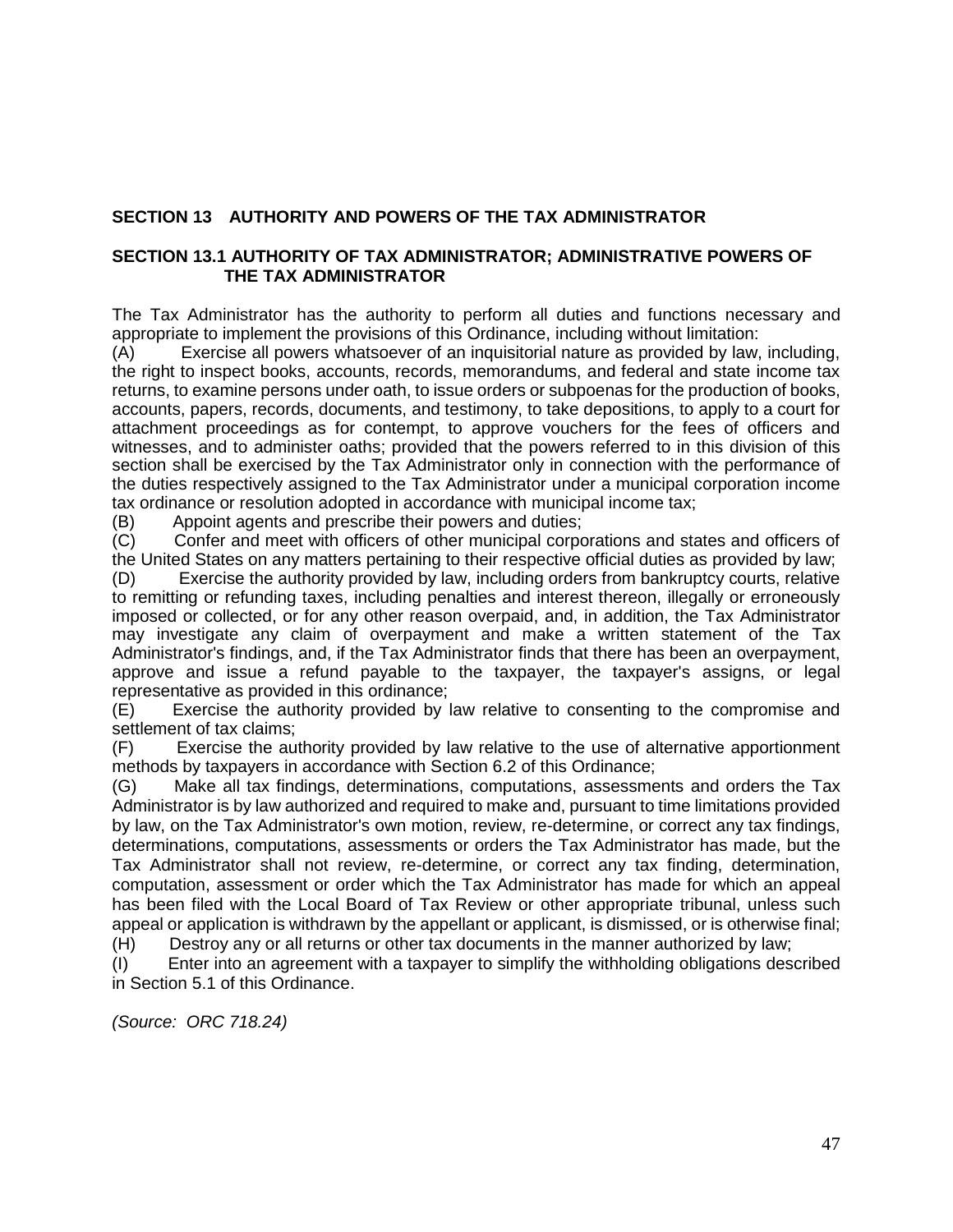### **SECTION 13.2 AUTHORITY OF TAX ADMINISTRATOR; COMPROMISE OF CLAIM AND PAYMENT OVER TIME**

(A) As used in this section, "claim" means a claim for an amount payable to the Municipality that arises pursuant to the municipal income tax imposed in accordance with this ordinance.

(B) The Tax Administrator may do either of the following if such action is in the best interests of the Municipality:

(1) Compromise a claim;

(2) Extend for a reasonable period the time for payment of a claim by agreeing to accept monthly or other periodic payments, upon such terms and conditions as the Tax Administrator may require.

(C) The Tax Administrator's rejection of a compromise or payment-over-time agreement proposed by a person with respect to a claim shall not be appealable.

(D) A compromise or payment-over-time agreement with respect to a claim shall be binding upon and shall inure to the benefit of only the parties to the compromise or agreement, and shall not extinguish or otherwise affect the liability of any other person.

(E) (1) A compromise or payment-over-time agreement with respect to a claim shall be void if the taxpayer defaults under the compromise or agreement or if the compromise or agreement was obtained by fraud or by misrepresentation of a material fact. Any amount that was due before the compromise or agreement and that is unpaid shall remain due, and any penalties or interest that would have accrued in the absence of the compromise or agreement shall continue to accrue and be due.

(2) The Tax Administrator shall have sole discretion to determine whether or not penalty, interest, charges or applicable fees will be assessed through the duration of any compromise or payment-over-time agreement.

(F) The Tax Administrator may require that the taxpayer provide detailed financial documentation and information, in order to determine whether or not a payment-over-time agreement will be authorized. The taxpayer's failure to provide the necessary and required information by the Tax Administrator shall preclude consideration of a payment-over-time agreement.

*(Source: 718.28)*

## **SECTION 13.3 AUTHORITY OF TAX ADMINISTRATOR; RIGHT TO EXAMINE**

(A) The Tax Administrator, or any authorized agent or employee thereof may examine the books, papers, records, and federal and state income tax returns of any employer, taxpayer, or other person that is subject to, or that the Tax Administrator believes is subject to, the provisions of this Ordinance for the purpose of verifying the accuracy of any return made or, if no return was filed, to ascertain the tax due under this Ordinance. Upon written request by the Tax Administrator or a duly authorized agent or employee thereof, every employer, taxpayer, or other person subject to this section is required to furnish the opportunity for the Tax Administrator, authorized agent, or employee to investigate and examine such books, papers, records, and federal and state income tax returns at a reasonable time and place designated in the request.

(B) The records and other documents of any taxpayer, employer, or other person that is subject to, or that a Tax Administrator believes is subject to, the provisions of this Ordinance shall be open to the Tax Administrator's inspection during business hours and shall be preserved for a period of six years following the end of the taxable year to which the records or documents relate, unless the Tax Administrator, in writing, consents to their destruction within that period, or by order requires that they be kept longer. The Tax Administrator of a municipal corporation may require any person, by notice served on that person, to keep such records as the Tax Administrator determines necessary to show whether or not that person is liable, and the extent of such liability, for the income tax levied by the Municipality or for the withholding of such tax.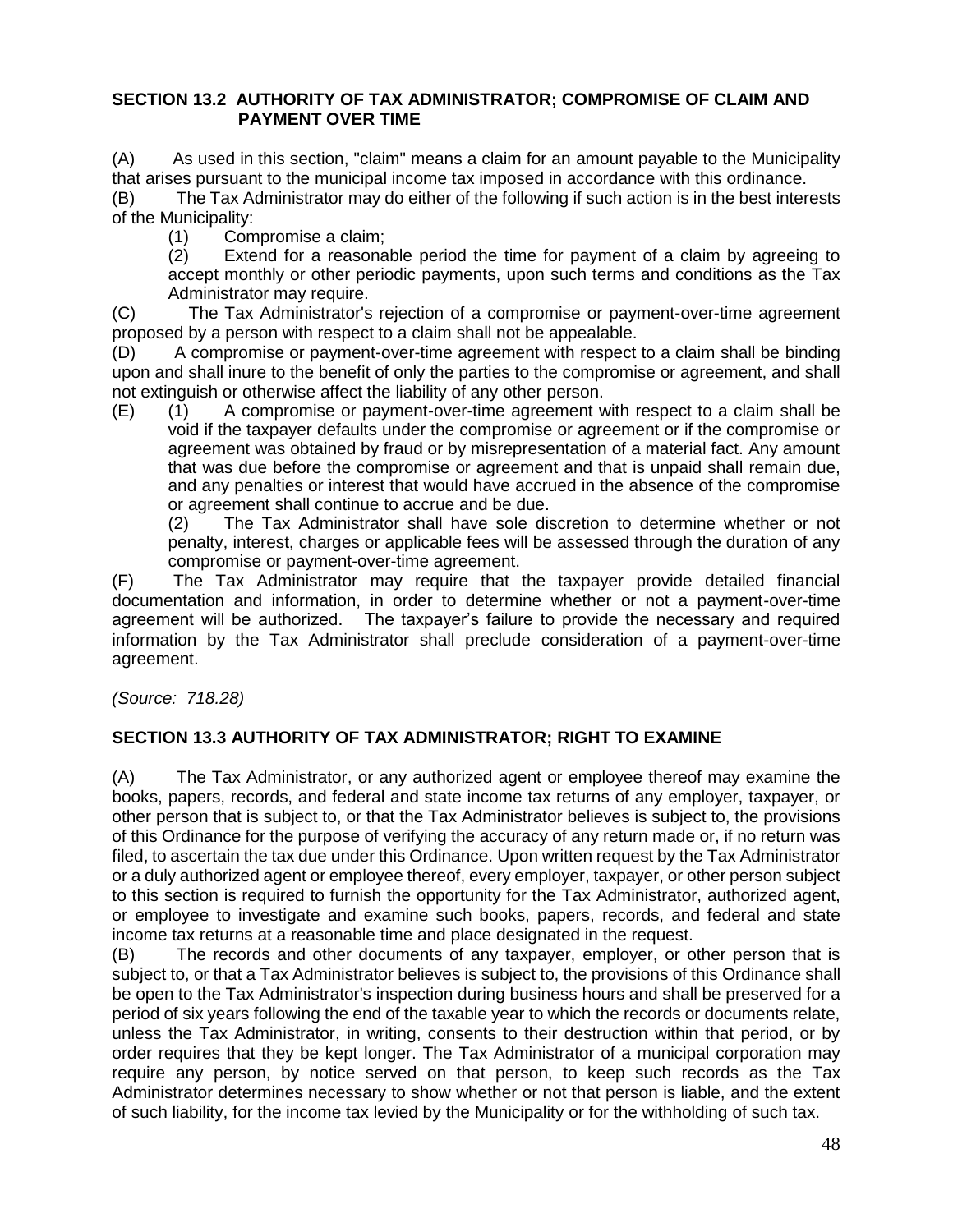(C) The Tax Administrator may examine under oath any person that the Tax Administrator reasonably believes has knowledge concerning any income that was or would have been returned for taxation or any transaction tending to affect such income. The Tax Administrator may, for this purpose, compel any such person to attend a hearing or examination and to produce any books, papers, records, and federal and state income tax returns in such person's possession or control. The person may be assisted or represented by an attorney, accountant, bookkeeper, or other tax practitioner at any such hearing or examination. This division does not authorize the practice of law by a person who is not an attorney.

(D) No person issued written notice by the Tax Administrator compelling attendance at a hearing or examination or the production of books, papers, records, or federal and state income tax returns under this section shall fail to comply.

*(Source: ORC 718.23)*

#### **SECTION 13.4 AUTHORITY OF TAX ADMINISTRATOR; REQUIRING IDENTIFYING INFORMATION**

(A) The Tax Administrator may require any person filing a tax document with the Tax Administrator to provide identifying information, which may include the person's social security number, federal employer identification number, or other identification number requested by the Tax Administrator. A person required by the Tax Administrator to provide identifying information that has experienced any change with respect to that information shall notify the Tax Administrator of the change before, or upon, filing the next tax document requiring the identifying information.

(B) (1) If the Tax Administrator makes a request for identifying information and the Tax Administrator does not receive valid identifying information within thirty days of making the request, nothing in this ordinance prohibits the Tax Administrator from imposing a penalty upon the person to whom the request was directed pursuant to Section 10 of this Ordinance, in addition to any applicable penalty described in Section 99 of this Ordinance. (2) If a person required by the Tax Administrator to provide identifying information does not notify the Tax Administrator of a change with respect to that information as required under division (A) of this section within thirty days after filing the next tax document requiring such identifying information, nothing in this Ordinance prohibits the Tax Administrator from imposing a penalty pursuant to Section 10 of this Ordinance.

(3) The penalties provided for under divisions (B)(1) and (2) of this section may be billed and imposed in the same manner as the tax or fee with respect to which the identifying information is sought and are in addition to any applicable criminal penalties described in Section 99 of this Ordinance for a violation of Section 15 of this Ordinance and any other penalties that may be imposed by the Tax Administrator by law.

*(Source: ORC 718.26)*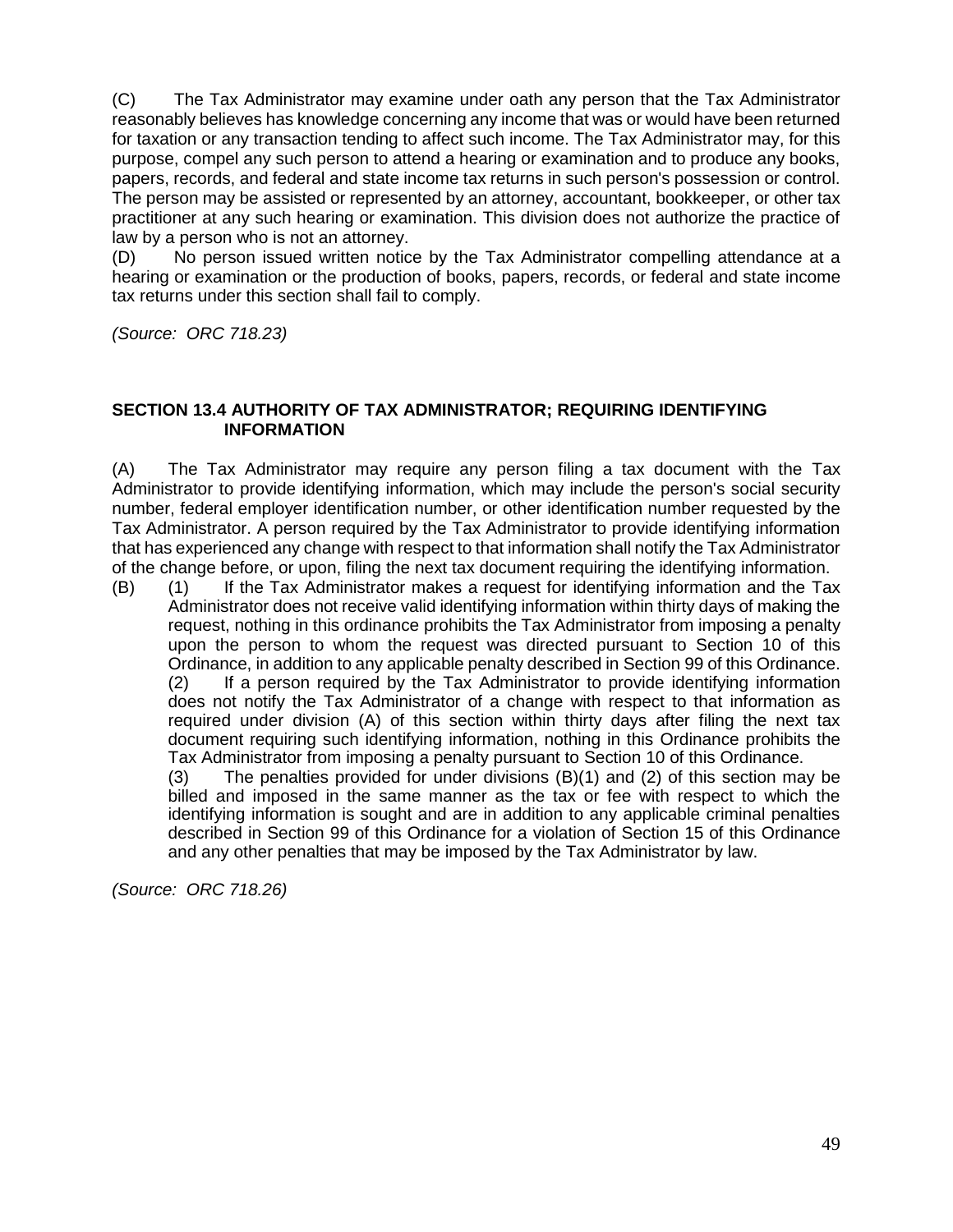# **SECTION 14 CONFIDENTIALITY**

(A) Any information gained as a result of returns, investigations, hearings, or verifications required or authorized by ORC 718 or by the ordinance of the Municipality is confidential, and no person shall access or disclose such information except in accordance with a proper judicial order or in connection with the performance of that person's official duties or the official business of the Municipality as authorized by ORC 718 or this ordinance authorizing the levy. The Tax Administrator of the Municipality or a designee thereof may furnish copies of returns filed or otherwise received under this ordinance and other related tax information to the Internal Revenue Service, the State Tax Commissioner, and Tax Administrators of other municipal corporations.

(B) This section does not prohibit the Municipality from publishing or disclosing statistics in a form that does not disclose information with respect to particular taxpayers.

*(Source: ORC 718.13)*

## **SECTION 15 FRAUD**

No person shall knowingly make, present, aid, or assist in the preparation or presentation of a false or fraudulent report, return, schedule, statement, claim, or document authorized or required by municipal corporation ordinance or state law to be filed with the Tax Administrator, or knowingly procure, counsel, or advise the preparation or presentation of such report, return, schedule, statement, claim, or document, or knowingly change, alter, or amend, or knowingly procure, counsel or advise such change, alteration, or amendment of the records upon which such report, return, schedule, statement, claim, or document is based with intent to defraud the Municipality or the Tax Administrator.

*(Source: ORC 718.35)*

### **SECTION 16 OPINION OF THE TAX ADMINISTRATOR**

(A) An "opinion of the Tax Administrator" means an opinion issued under this section with respect to prospective municipal income tax liability. It does not include ordinary correspondence of the Tax Administrator.

(B) A taxpayer may submit a written request for an opinion of the Tax Administrator as to whether or how certain income, source of income, or a certain activity or transaction will be taxed. The written response of the Tax Administrator shall be an "opinion of the Tax Administrator" and shall bind the Tax Administrator, in accordance with divisions (C), (G), and (H) of this section, provided all of the following conditions are satisfied:

(1) The taxpayer's request fully and accurately describes the specific facts or circumstances relevant to a determination of the taxability of the income, source of income, activity, or transaction, and, if an activity or transaction, all parties involved in the activity or transaction are clearly identified by name, location, or other pertinent facts.

(2) The request relates to a tax imposed by the Municipality in accordance with this Ordinance.

(3) The Tax Administrator's response is signed by the Tax Administrator and designated as an "opinion of the Tax Administrator."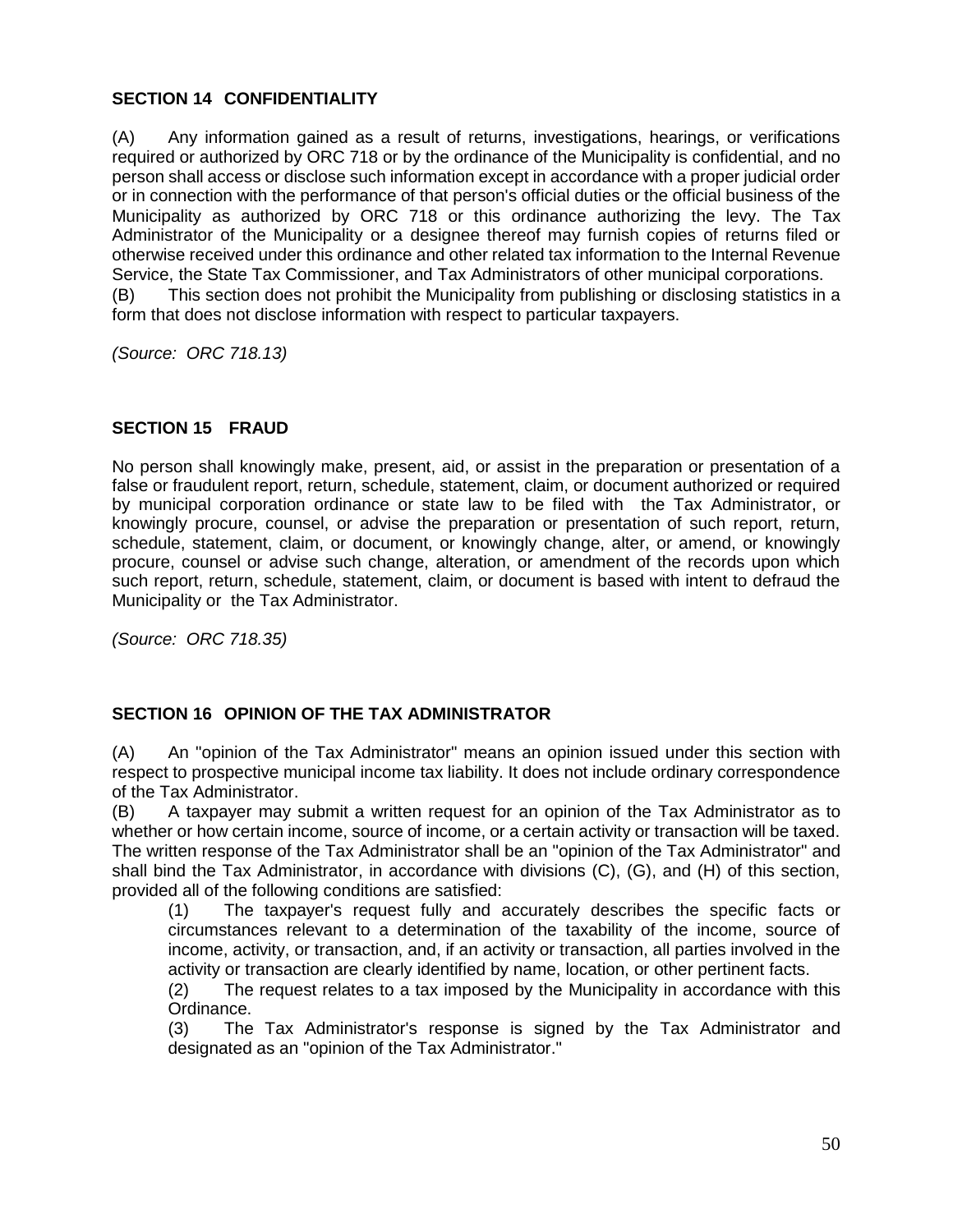(C) An opinion of the Tax Administrator shall remain in effect and shall protect the taxpayer for whom the opinion was prepared and who reasonably relies on it from liability for any taxes, penalty, or interest otherwise chargeable on the activity or transaction specifically held by the Tax Administrator's opinion to be taxable in a particular manner or not to be subject to taxation for any taxable years that may be specified in the opinion, or until the earliest of the following dates:

(1) The effective date of a written revocation by the Tax Administrator sent to the taxpayer by certified mail, return receipt requested. The effective date of the revocation shall be the taxpayer's date of receipt or one year after the issuance of the opinion, whichever is later;

(2) The effective date of any amendment or enactment of a relevant section of the Ohio Revised Code, uncodified state law, or the Municipality's income tax ordinance that would substantially change the analysis and conclusion of the opinion of the Tax Administrator;

(3) The date on which a court issues an opinion establishing or changing relevant case law with respect to the Ohio Revised Code, uncodified state law, or the Municipality's income tax ordinance;

 (4) If the opinion of the Tax Administrator was based on the interpretation of federal law, the effective date of any change in the relevant federal statutes or regulations, or the date on which a court issues an opinion establishing or changing relevant case law with respect to federal statutes or regulations;

(5) The effective date of any change in the taxpayer's material facts or circumstances;

- (6) The effective date of the expiration of the opinion, if specified in the opinion.
- (D) (1) A taxpayer is not relieved of tax liability for any activity or transaction related to a request for an opinion that contained any misrepresentation or omission of one or more material facts.

(2) If the taxpayer knowingly has misrepresented the pertinent facts or omitted material facts with intent to defraud the Municipality in order to obtain a more favorable opinion, the taxpayer may be in violation of Section 15 of this Ordinance.

(E) If a Tax Administrator provides written advice under this section, the opinion shall include a statement that:

(1) The tax consequences stated in the opinion may be subject to change for any of the reasons stated in division (C) of this section;

(2) It is the duty of the taxpayer to be aware of such changes.

(F) A Tax Administrator may refuse to offer an opinion on any request received under this section.

(G) This section binds a Tax Administrator only with respect to opinions of the Tax Administrator issued on or after January 1, 2016**.**

(H) An opinion of a Tax Administrator binds that Tax Administrator only with respect to the taxpayer for whom the opinion was prepared and does not bind the Tax Administrator of any other municipal corporation.

(I) A Tax Administrator shall make available the text of all opinions issued under this section, except those opinions prepared for a taxpayer who has requested that the text of the opinion remain confidential. In no event shall the text of an opinion be made available until the Tax Administrator has removed all information that identifies the taxpayer and any other parties involved in the activity or transaction.

(J) An opinion of the Tax Administrator issued under this section or a refusal to offer an opinion under subsection (F) may not be appealed.

*(Source: ORC 718.38)*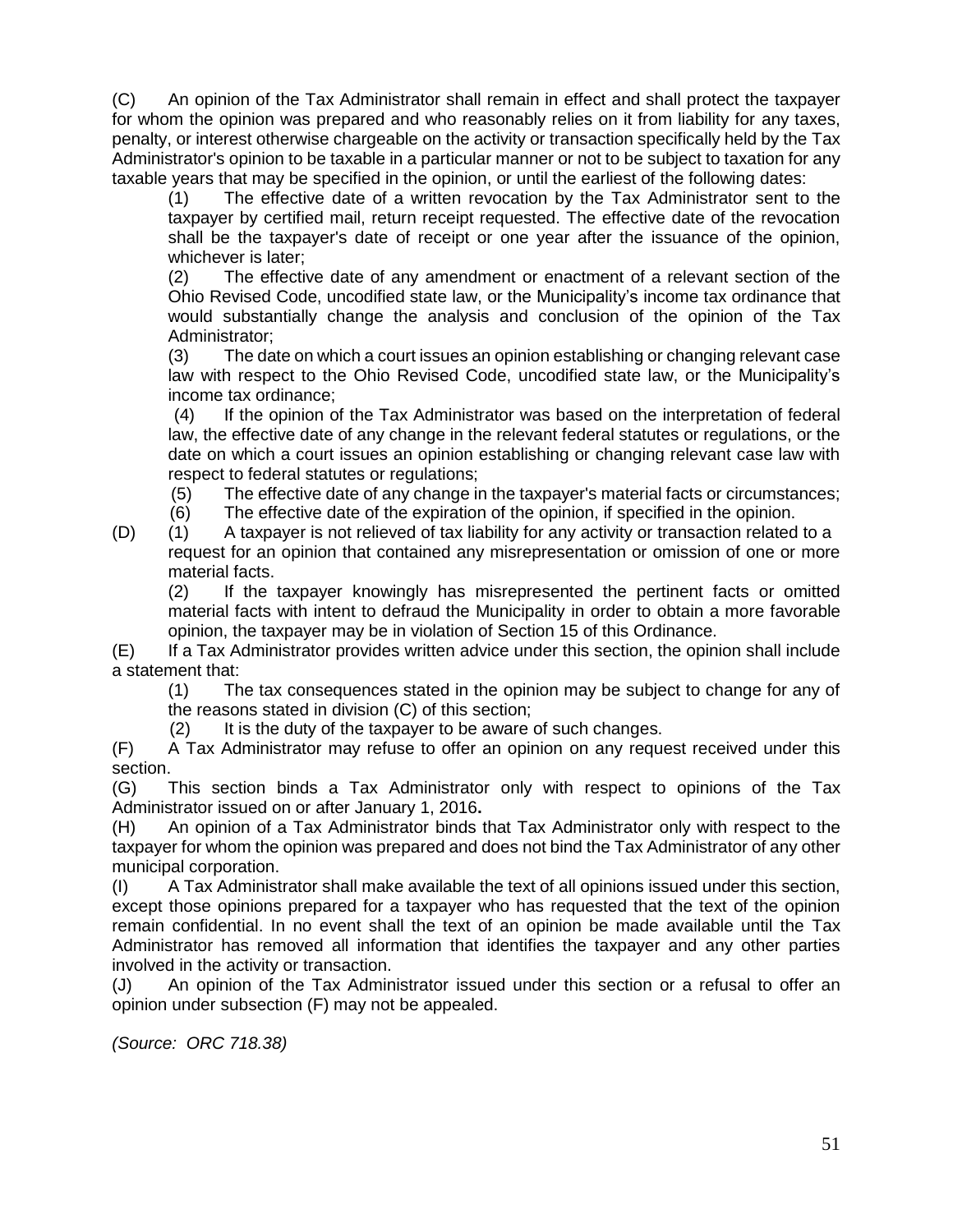#### **SECTION 17 ASSESSMENT; APPEAL BASED ON PRESUMPTION OF DELIVERY**

(A) (1) The Tax Administrator shall serve an assessment either by personal service, by certified mail, or by a delivery service authorized under section 5703.056 of the Ohio Revised Code.

(2) The Tax Administrator may deliver the assessment through alternative means as provided in this section, including, but not limited to, delivery by secure electronic mail. Such alternative delivery method must be authorized by the person subject to the assessment.

(3) Once service of the assessment has been made by the Tax Administrator or other municipal official, or the designee of either, the person to whom the assessment is directed may protest the ruling of that assessment by filing an appeal with the Local Board of Tax Review within sixty days after the receipt of service. The delivery of an assessment of the Tax Administrator as prescribed in Section 718.18 of the Revised Code is prima facie evidence that delivery is complete and that the assessment is served.

(B) (1) A person may challenge the presumption of delivery and service as set forth in this division. A person disputing the presumption of delivery and service under this section bears the burden of proving by a preponderance of the evidence that the address to which the assessment was sent was not an address with which the person was associated at the time the Tax Administrator originally mailed the assessment by certified mail. For the purposes of this section, a person is associated with an address at the time the Tax Administrator originally mailed the assessment if, at that time, the person was residing, receiving legal documents, or conducting business at the address; or if, before that time, the person had conducted business at the address and, when the assessment was mailed, the person's agent or the person's affiliate was conducting business at the address. For the purposes of this section, a person's affiliate is any other person that, at the time the assessment was mailed, owned or controlled at least twenty percent, as determined by voting rights, of the addressee's business.

 $(2)$  If a person elects to appeal an assessment on the basis described in division  $(B)(1)$ of this section, and if that assessment is subject to collection and is not otherwise appealable, the person must do so within sixty days after the initial contact by the Tax Administrator or other municipal official, or the designee of either, with the person. Nothing in this division prevents the Tax Administrator or other official from entering into a compromise with the person if the person does not actually file such an appeal with the Local Board of Tax Review.

*(Source: ORC 718.18)*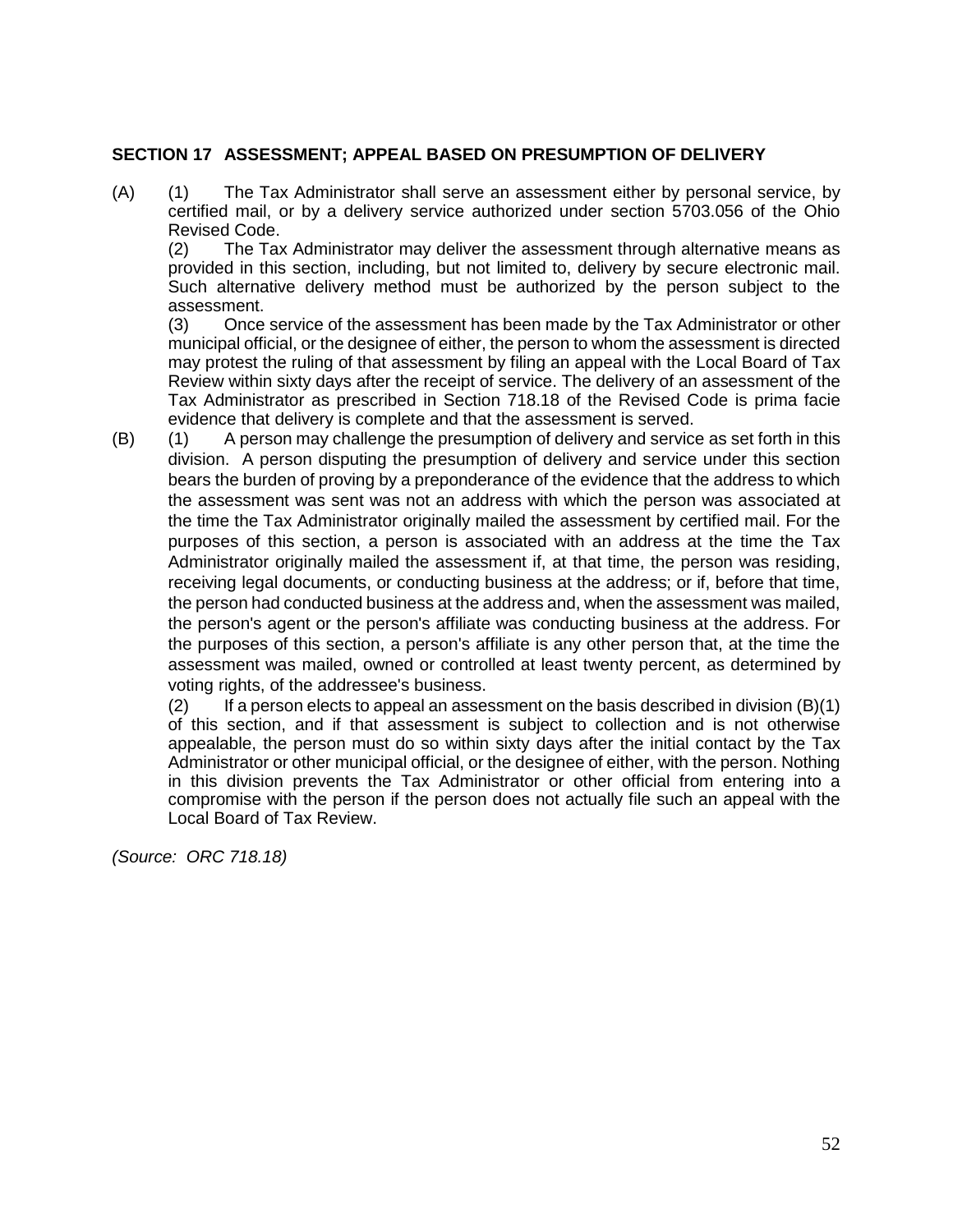#### **SECTION 18 LOCAL BOARD OF TAX REVIEW; APPEAL TO LOCAL BOARD OF TAX REVIEW**

(A) (1) The legislative authority of the Municipality shall maintain a Local Board of Tax Review to hear appeals as provided in Ohio Revised Code Chapter 718.

(2) The Local Board of Tax Review shall consist of three members. The three members can be non-residents. Two members shall be appointed by the legislative authority of the Municipality, and may not be employees, elected officials, or contractors with the Municipality at any time during their term or in the five years immediately preceding the date of appointment. One member shall be appointed by the top administrative official of the Municipality. This member may be an employee of the Municipality, but may not be the director of finance or equivalent officer, or the Tax Administrator or other similar official or an employee directly involved in municipal tax matters, or any direct subordinate thereof.

(3) The term for members of the Local Board of Tax Review appointed by the legislative authority of the Municipality shall be two years. There is no limit on the number of terms that a member may serve should the member be reappointed by the legislative authority. The board member appointed by the top administrative official of the Municipality shall serve at the discretion of the administrative official.

(4) Members of the board of tax review appointed by the legislative authority may be removed by the legislative authority as set forth in Section 718.11(A)(4) of the Revised Code.

(5) A member of the board who, for any reason, ceases to meet the qualifications for the position prescribed by this section shall resign immediately by operation of law.

(6) A vacancy in an unexpired term shall be filled in the same manner as the original appointment within sixty days of when the vacancy was created. Any member appointed to fill a vacancy occurring prior to the expiration of the term for which the member's predecessor was appointed shall hold office for the remainder of such term. No vacancy on the board shall impair the power and authority of the remaining members to exercise all the powers of the board.

(7) If a member is temporarily unable to serve on the board due to a conflict of interest, illness, absence, or similar reason, the legislative authority or top administrative official that appointed the member shall appoint another individual to temporarily serve on the board in the member's place. This appointment shall be subject to the same requirements and limitations as are applicable to the appointment of the member temporarily unable to serve.

(8) No member of the Local Board of Tax Review shall receive compensation, fee, or reimbursement of expenses for service on the board.

(B) Whenever a Tax Administrator issues an assessment, the Tax Administrator shall notify the taxpayer in writing at the same time of the taxpayer's right to appeal the assessment, the manner in which the taxpayer may appeal the assessment, and the address to which the appeal should be directed**,** and to whom the appeal should be directed.

(C) Any person who has been issued an assessment may appeal the assessment to the board by filing a request with the board. The request shall be in writing, shall specify the reason or reasons why the assessment should be deemed incorrect or unlawful, and shall be filed within sixty (60) days after the taxpayer receives the assessment.

(D) The Local Board of Tax Review shall schedule a hearing to be held within sixty (60) days after receiving an appeal of an assessment under division (C) of this section, unless the taxpayer requests additional time to prepare or waives a hearing. If the taxpayer does not waive the hearing, the taxpayer may appear before the board and/or may be represented by an attorney at law, certified public accountant, or other representative. The board may allow a hearing to be continued as jointly agreed to by the parties. In such a case, the hearing must be completed within one hundred twenty (120) days after the first day of the hearing unless the parties agree otherwise.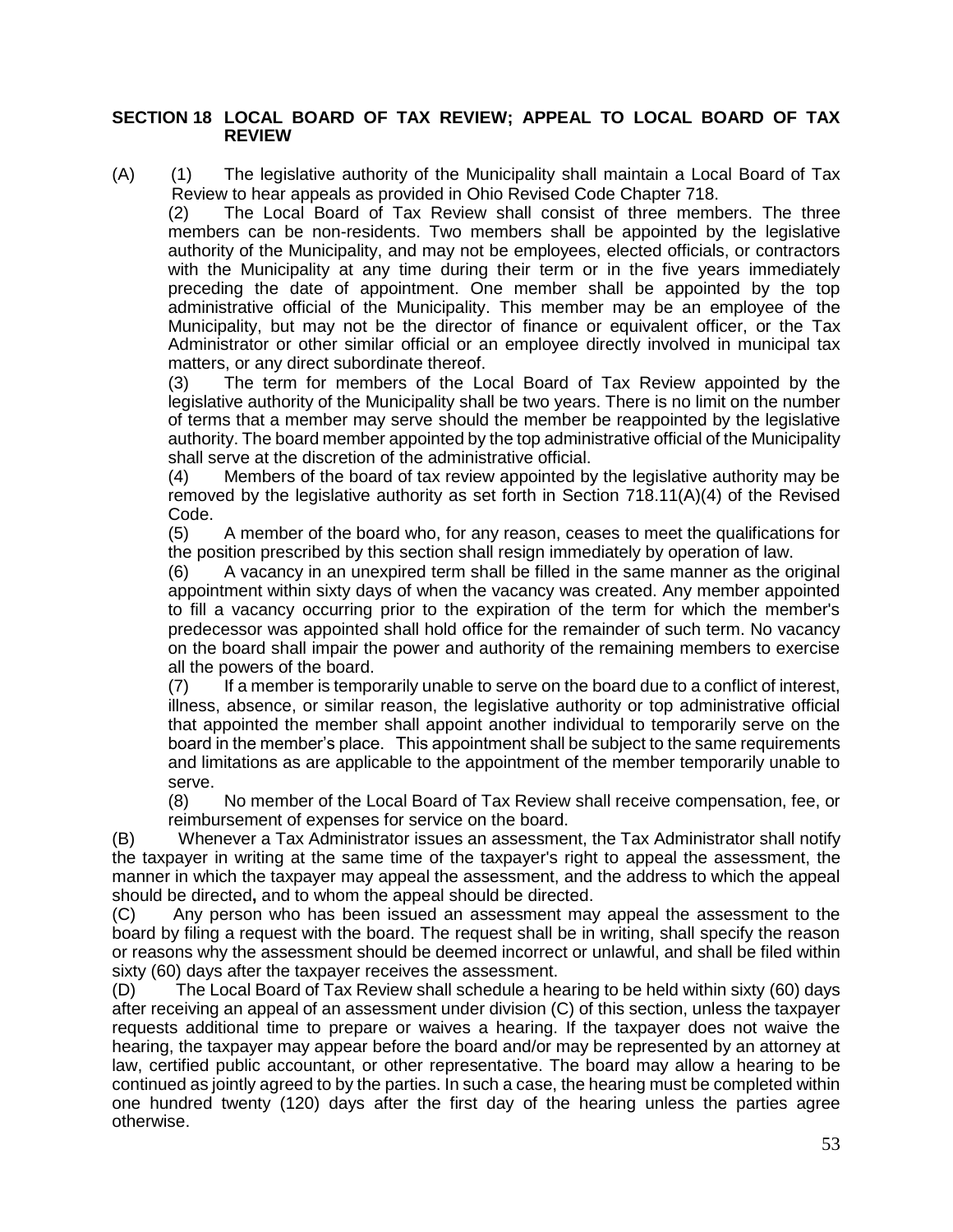(E) The board may affirm, reverse, or modify the Tax Administrator's assessment or any part of that assessment. The board shall issue a final determination on the appeal within ninety (90) days after the board's final hearing on the appeal, and send a copy of its final determination by ordinary mail to all of the parties to the appeal within fifteen (15) days after issuing the final determination. The taxpayer or the Tax Administrator may appeal the board's final determination as provided in section 5717.011 of the Ohio Revised Code.

(F) The Local Board of Tax Review created pursuant to this section shall adopt rules governing its procedures, including a schedule of related costs, and shall keep a record of its transactions. The rules governing the Local Board of Tax Review procedures shall be in writing, and may be amended as needed by the Local Board of Tax Review. Such records are not public records available for inspection under section 149.43 of the Ohio Revised Code. For this reason, any documentation, copies of returns or reports, final determinations, or working papers for each case must be maintained in a secure location under the control of the Tax Administrator. No member of the Local Board of Tax Review may remove such documentation, copies of returns or reports, final determinations, or working papers from the hearing. Hearings requested by a taxpayer before a Local Board of Tax Review created pursuant to this section are not meetings of a public body subject to section 121.22 of the Ohio Revised Code. For this reason, such hearings shall not be open to the public, and only those parties to the case may be present during the hearing.

*(Source: ORC 718.11)*

# **SECTION 19 ACTIONS TO RECOVER; STATUTE OF LIMITATIONS**

(A) (1) (a) Civil actions to recover municipal income taxes and penalties and interest on municipal income taxes shall be brought within the latter of:

(i) Three years after the tax was due or the return was filed, whichever is later; or

(ii) One year after the conclusion of the qualifying deferral period, if any.

(b) The time limit described in division (A)(1)(a) of this section may be extended at any time if both the Tax Administrator and the employer, agent of the employer, other payer, or taxpayer consent in writing to the extension. Any extension shall also extend for the same period of time the time limit described in division (C) of this section.

(2) As used in this section, "qualifying deferral period" means a period of time beginning and ending as follows:

(a) Beginning on the date a person who is aggrieved by an assessment files with a Local Board of Tax Review the request described in Section 18 of this Ordinance. That date shall not be affected by any subsequent decision, finding, or holding by any administrative body or court that the Local Board of Tax Review with which the aggrieved person filed the request did not have jurisdiction to affirm, reverse, or modify the assessment or any part of that assessment.

(b) Ending the later of the sixtieth  $(16<sup>th</sup>)$  day after the date on which the final determination of the Local Board of Tax Review becomes final or, if any party appeals from the determination of the Local Board of Tax Review, the sixtieth  $(16<sup>th</sup>)$ day after the date on which the final determination of the Local Board of Tax Review is either ultimately affirmed in whole or in part or ultimately reversed and no further appeal of either that affirmation, in whole or in part, or that reversal is available or taken.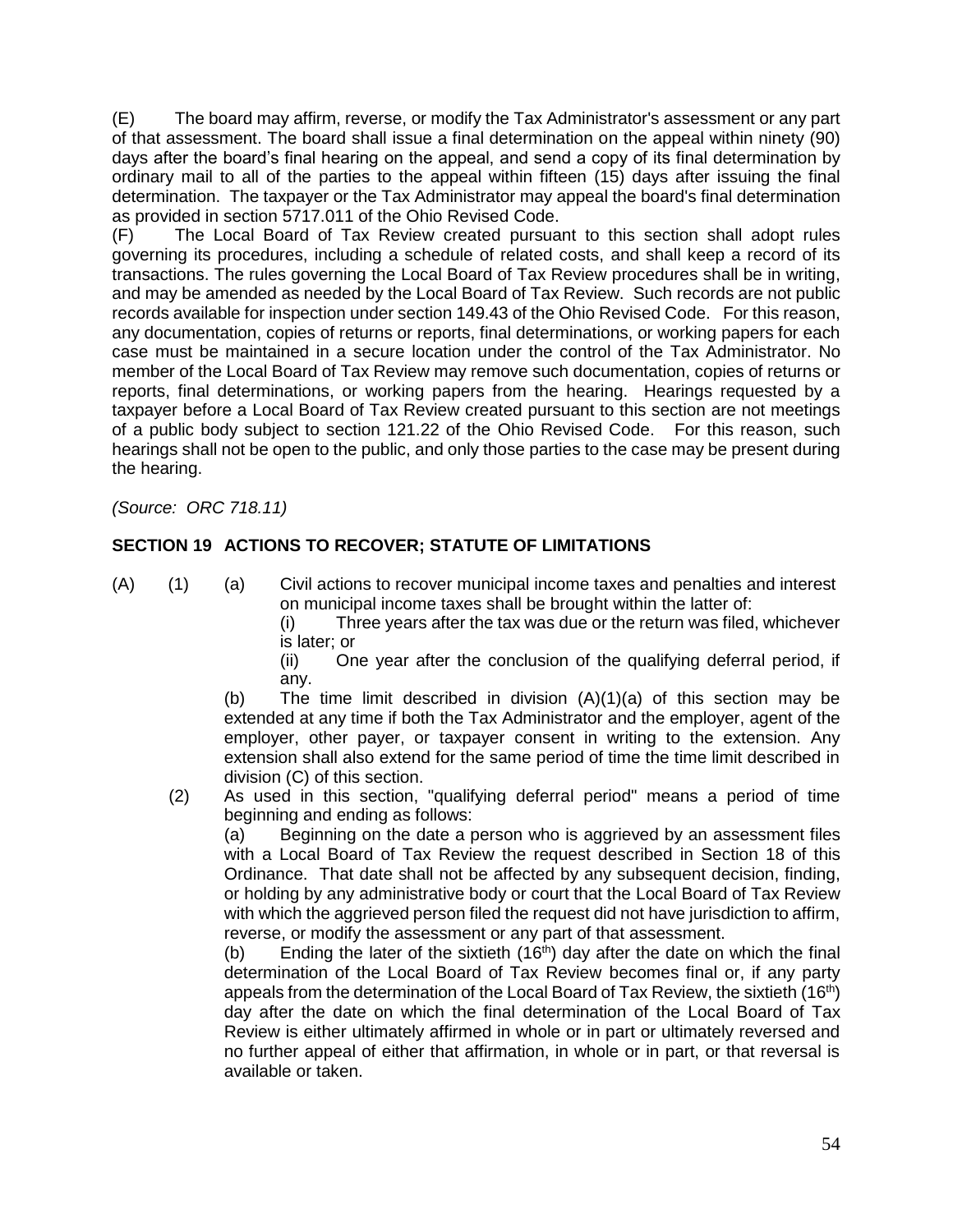(B) Prosecutions for an offense made punishable under a resolution or ordinance imposing an income tax shall be commenced within three years after the commission of the offense, provided that in the case of fraud, failure to file a return, or the omission of twenty-five percent (25%) or more of income required to be reported, prosecutions may be commenced within six years after the commission of the offense.

(C) A claim for a refund of municipal income taxes shall be brought within the time limitation provided in Section 9.6 of this Ordinance.

(D) (1) Notwithstanding the fact that an appeal is pending, the petitioner may pay all or a portion of the assessment that is the subject of the appeal. The acceptance of a payment by the Municipality does not prejudice any claim for refund upon final determination of the appeal.

(2) If upon final determination of the appeal an error in the assessment is corrected by the Tax Administrator, upon an appeal so filed or pursuant to a final determination of the Local Board of Tax Review created under Section 18 of this Ordinance, of the Ohio board of tax appeals, or any court to which the decision of the Ohio board of tax appeals has been appealed, so that the amount due from the party assessed under the corrected assessment is less than the amount paid, there shall be issued to the appellant or to the appellant's assigns or legal representative a refund in the amount of the overpayment as provided by Section 9.6 of this Ordinance, with interest on that amount as provided by division (D) of this section.

(E) No civil action to recover municipal income tax or related penalties or interest shall be brought during either of the following time periods:

 (1) The period during which a taxpayer has a right to appeal the imposition of that tax or interest or those penalties;

 (2) The period during which an appeal related to the imposition of that tax or interest or those penalties is pending.

*(Source: ORC 718.12)*

## **SECTION 20 ADOPTION OF RULES**

(A) Pursuant to Section 718.30 of the Revised Code, the Municipality, pursuant to this Ordinance, grants authority to the Tax Administrator with the approval of Council to adopt rules to administer the income tax imposed by the Municipality.

(B) All rules adopted under this section shall be published and posted on the internet.

*(Source: ORC 718.30)*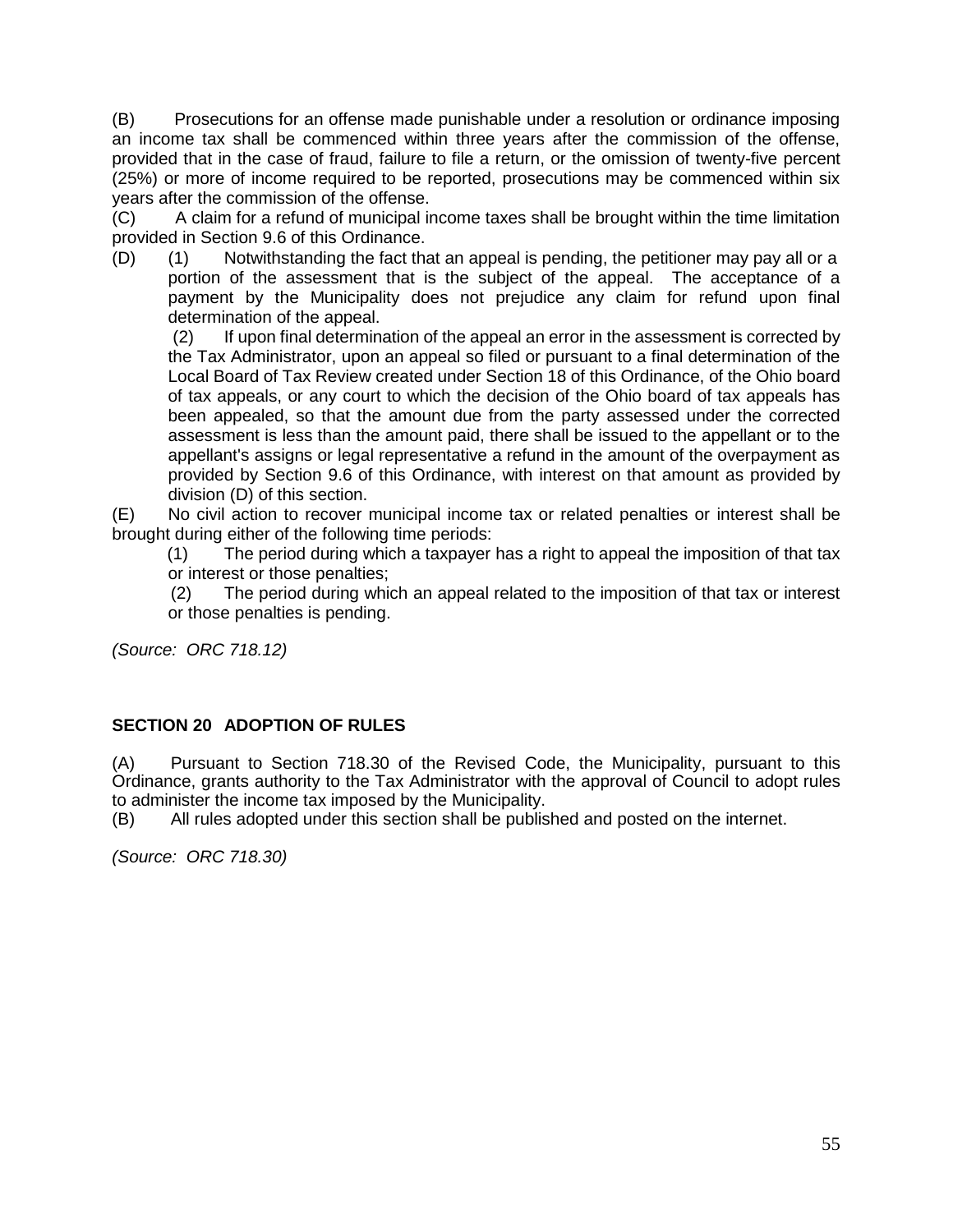## **SECTION 21 REIMBURSEMENT OF INCARCERATION FEES**

(A) Pursuant to Section 753.02 of the Revised Code, the Municipality, pursuant to this Ordinance, is permitted to require persons convicted of offenses other than minor misdemeanors whom are incarcerated to reimburse the municipal corporation for the expenses incurred by reason of such incarceration

(B) The costs of confinement may include, but are not limited to, the costs of repairing property damaged by the prisoner while confined, a per diem fee for room and board, medical and dental treatment costs, the fee for a random drug test assessed under division (E) of section [341.26](http://codes.ohio.gov/orc/341.26) and division (E) of section [753.33](http://codes.ohio.gov/orc/753.33) of the Revised Code, and a one-time reception fee for the costs of processing the prisoner into the facility at the time of the prisoner's initial entry into the facility under the confinement in question, minus any fees deducted under section [2929.38](http://codes.ohio.gov/orc/2929.38) of the Revised Code.

(C) Division A of this section shall not apply to offenders that the court finds to be indigent.

(D) Funds that are reimbursed to the Municipality pursuant to this ordinance shall be paid into the general fund of the City treasury.

(E) If the offender does not pay to the City the reimbursement ordered by the court pursuant to this ordinance, the City Law Director may collect the claim or institute and appropriate civil action in the name of the City in the courts of Darke County, Ohio, to recover from the offender the reimbursement for the expenses of confinement as determined by the court. If an action is filed, it shall be brought no later than one year after the person is release from incarceration. If it is deemed in the best interest of the City, the City Law Director is authorized to compromise and settle such claim in an amount less than the total reimbursement due to the City. If an offender does not comply with the reimbursement determination for expenses of confinement made by the court, then the offender is deemed to be acting in bad faith, and wantonly, and in any civil action on behalf of the City to recover from the offender the reimbursement for the expenses of his or her confinement, the City Law Director shall request and award of attorney fees as part of the cost of the proceedings. The award of such attorney fees shall be paid into the general fund of the City treasury.

(Source: ORC 753.02, ORC 2929.37)

### **SECTION 22 MANDATORY REGISTRATION**

- (A) Each new resident of the City of Greenville shall register with the City Income Tax Department within thirty (30) days of residency in the City.
- (B) All Landlords who rent property or dwellings in the City of Greenville must submit on a semi-annual basis an up-to-date list of their tenants to the Tax Administrator. The list is not required if the tenants are responsible for their own water utility payments.

# **SECTION 97 COLLECTION AFTER TERMINATION OF ORDINANCE**

(A) This ordinance shall continue in full force and effect insofar as the levy of taxes is concerned until repealed, and insofar as the collection of taxes levied hereunder and actions and proceedings for collecting any tax so levied or enforcing any provisions of this ordinance are concerned, it shall continue in full force and effect until all of the taxes levied in the aforesaid period are fully paid and any and all suits and prosecutions for the collection of taxes or for the punishment of violations of this ordinance have been fully terminated, subject to the limitations contained in Section 19.

(B) Annual returns due for all or any part of the last effective year of this ordinance shall be due on the date provided in Section 9.1 as though the same were continuing.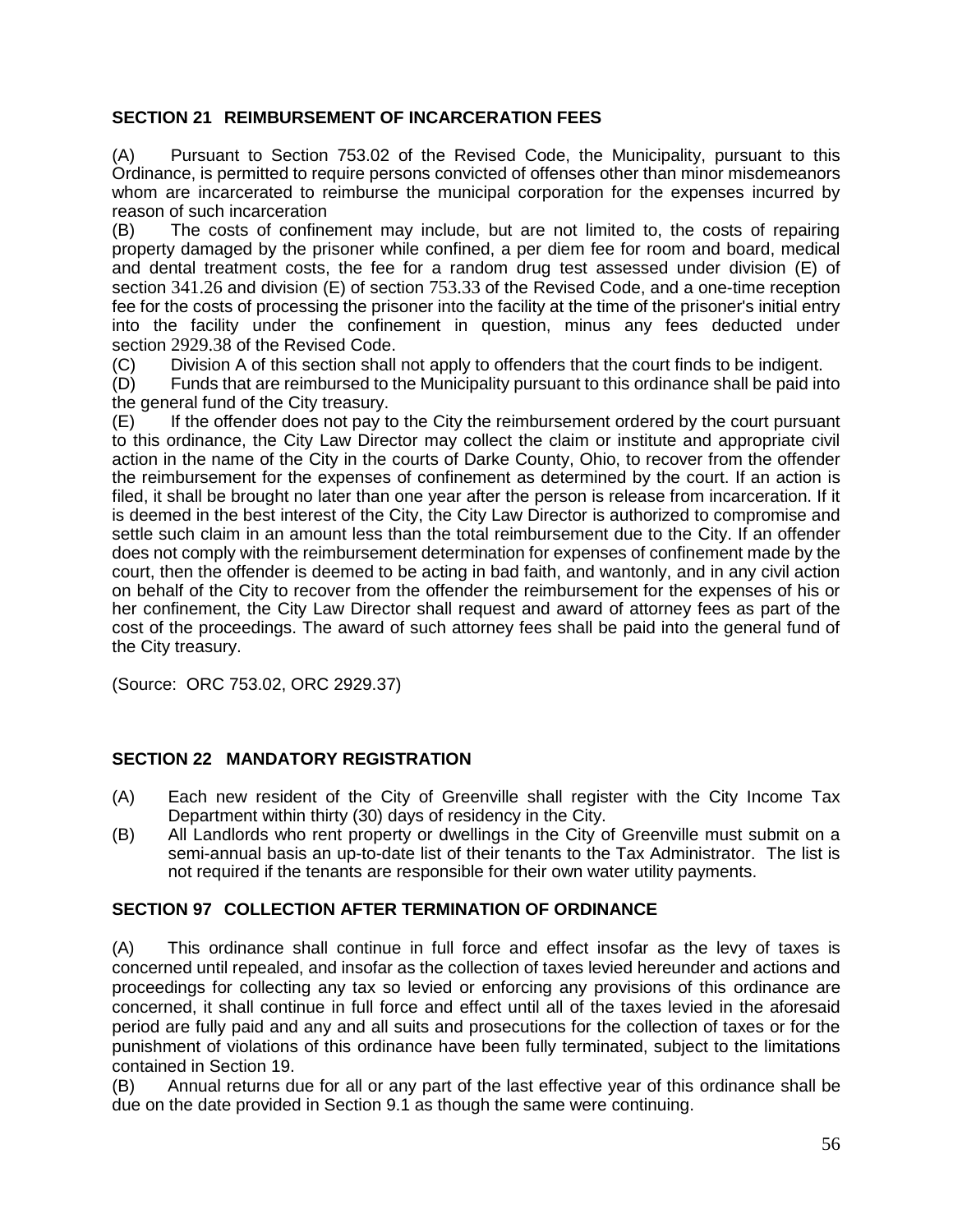# **SECTION 98 SAVINGS CLAUSE**

If any sentence, clause, section or part of this ordinance, or any tax imposed against, or exemption from tax granted to, any taxpayer or forms of income specified herein is found to be unconstitutional, illegal or invalid, such unconstitutionality, illegality, or invalidity shall affect only such clause, sentence, section or part of this ordinance so found and shall not affect or impair any of the remaining provisions, sentences, clauses, sections or other parts of this ordinance. It is hereby declared to be the intention of the legislative authority of the Municipality that this ordinance would have been adopted had such unconstitutional, illegal or invalid sentence, clause, section or part thereof not been included in this ordinance.

## SECTION 99 VIOLATIONS; PENALTY

(A) Except as provided in division (B) of this section, whoever violates Section 15 of this Ordinance, Section 14(A) of this Ordinance, or Section 5.1 of this Ordinance by failing to remit municipal income taxes deducted and withheld from an employee, shall be guilty of a misdemeanor of the first degree and shall be subject to a fine of not more than one thousand dollars or imprisonment for a term of up to six months, or both. In addition, the violation is punishable by dismissal from office or discharge from employment, or both.

(B) Any person who discloses information received from the Internal Revenue Service in violation of Internal Revenue Code Sec. 7213(a), 7213A, or 7431 shall be guilty of a felony of the fifth degree and shall be subject to a fine of not more than five thousand dollars plus the costs of prosecution, or imprisonment for a term not exceeding five years, or both. In addition, the violation is punishable by dismissal from office or discharge from employment, or both.

(C) Each instance of access or disclosure in violation of Section 14(A) of this Ordinance constitutes a separate offense.

(D) Whoever violates any provision of this Ordinance for which violation no penalty is otherwise provided, is guilty of an unclassified misdemeanor on a first offense; on a second and subsequent offense within one year after the first offense, the person is also guilty of an unclassified misdemeanor. By way of an illustrative enumeration, violations of this Ordinance shall include but not be limited to the following acts, conduct, and/or omissions:

(1) Fail, neglect or refuse to make any return or declaration required by this Ordinance; or

(2) Knowingly make any incomplete return; or

(3) Willfully fail, neglect, or refuse to pay the tax, penalties, and interest, or any combination thereof, imposed by this Ordinance; or

(4) Cause to not be remitted, the City income tax withheld from qualifying wages of employees to the Municipality municipal corporation as required by Section 5.1; or

(5) Neglect or refuse to withhold or remit municipal income tax from employees; or

 (6) Refuse to permit the Tax Administrator or any duly authorized agent or employee to examine his or her books, records, papers, federal and state income tax returns, or any documentation relating to the income or net profits of a taxpayer; or

(7) Fail to appear before the Tax Administrator and to produce his or her books, records, papers, federal and state income tax returns, or any documentation relating to the income or net profits of a taxpayer upon order or subpoena of the Tax Administrator; or

(8) Refuse to disclose to the Tax Administrator any information with respect to such person's income or net profits, or in the case of a person responsible for maintaining information relating to his or her employers' income or net profits, such person's